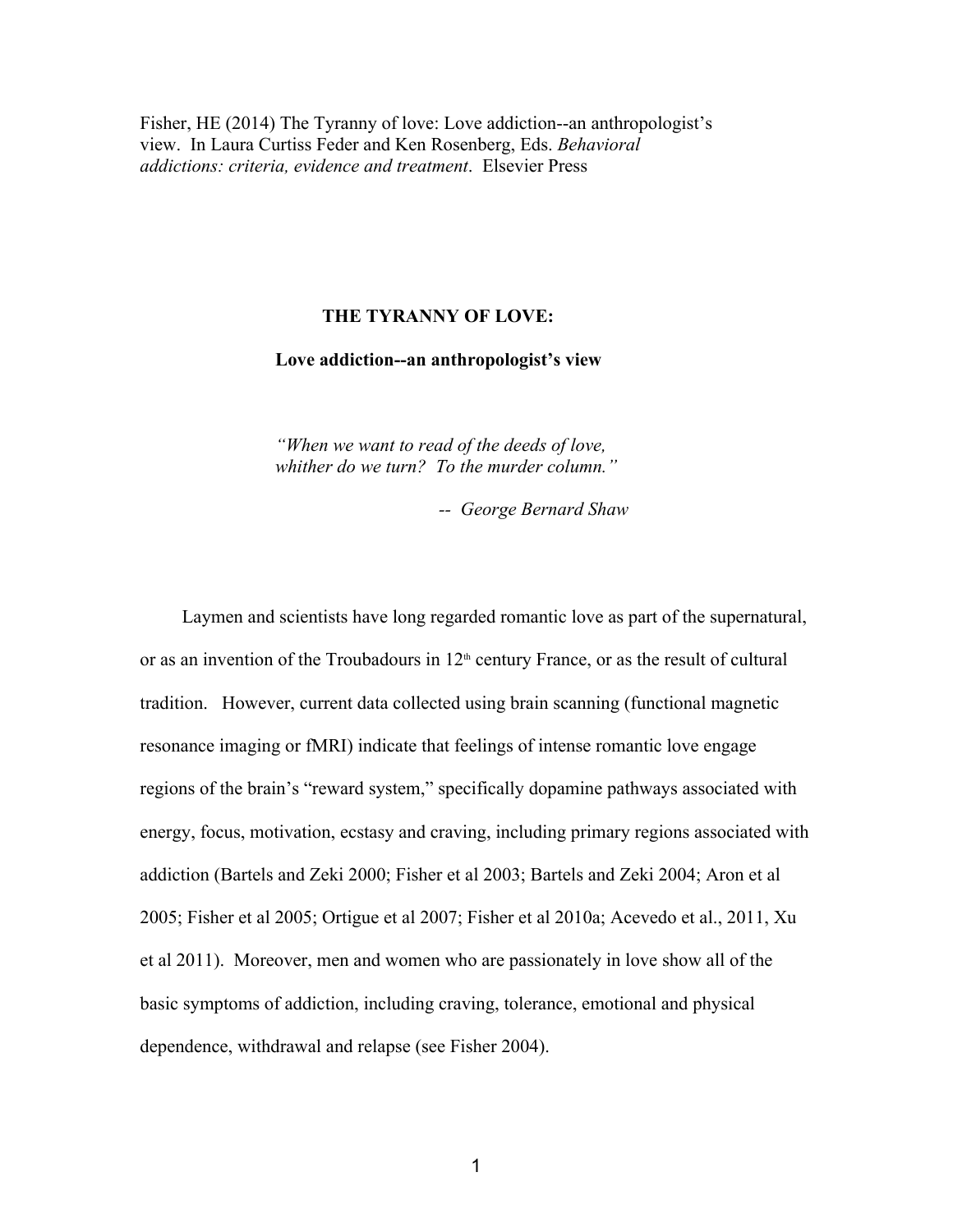Because romantic love is regularly associated with a suite of traits linked with all addictions, several psychologists have come to believe that romantic love can potentially *become* an addiction (Peele 1975; Halpern 1982; Tennov 1979; Hunter et al 1981; Mellody et al 1992; Griffin-Shelley 1991; Schaef 1989). However, many define addiction as a pathological, problematic disorder (Reynaud et al 2010); and because romantic love is a positive experience under many circumstances (i.e. not harmful), researchers remain largely unwilling to officially categorize romantic love *as* an addiction.

 But even when romantic love can't be regarded as harmful, it is associated with intense craving and anxiety and can impel the lover to believe, say and do dangerous and inappropriate things. Moreover, all forms of substance abuse, including alcohol, opioids, cocaine, amphetamines, cannabis, and tobacco activate reward pathways (Volkow et al., 2007; Diana 2013; Koob and Volkow 2010; Melis et al., 2005; Frascella et al., 2010; Breiter et al 1997), and several of these same reward pathways are also found to be activated among men and women who are happily in love, as well as those rejected in love (Bartels and Zeki 2000; Fisher et al 2003; Bartels and Zeki 2004; Aron et al 2005; Fisher et al 2005; Ortigue et al 2007; Fisher et al 2010; Acevedo et al., 2011, Xu et al 2011). So regardless of its official diagnostic classification, I believe romantic love should be *treated* as an addiction (Fisher 2004): a *positive* addiction when one's love is reciprocated, non-toxic and appropriate (i.e. neither partner is married to someone else or has other inappropriate lifestyle issues); and a *negative* addiction when one's feelings of romantic love are inappropriate, toxic, not reciprocated and/or formally rejected (Fisher 2004).

2 and 2 and 2 and 2 and 2 and 2 and 2 and 2 and 2 and 2 and 2 and 2 and 2 and 2 and 2 and 2 and 2 and 2 and 2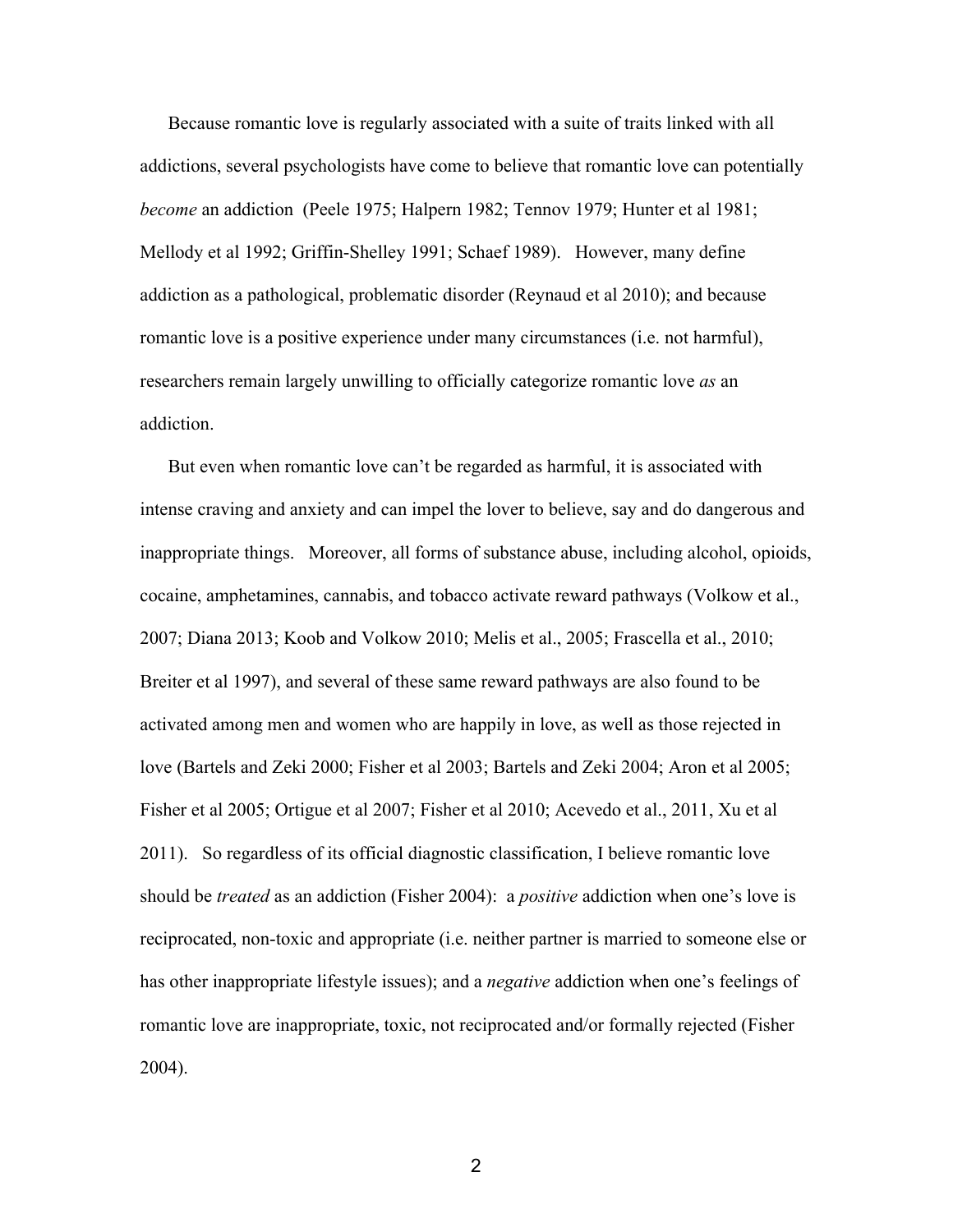This chapter maintains that romantic love is a *natural* addiction (Brown, in Frascella et al., 2010) that evolved from mammalian antecedents at the basal radiation of the hominid clade some 4.4 million years ago in conjunction with the evolution of serial social monogamy and clandestine adultery--hallmarks of the human reproductive strategy (Fisher 1998; Fisher 2004; Fisher 2011). Its purpose was to motivate our forebears to focus their mating time and energy on a single partner at a time, thus initiating the formation of a pair-bond to rear their young together as a team (Fisher 1992; Fisher 1998; Fisher et al., 2006, Fisher 2011). The chapter discusses the traits associated with both positive and negative love addiction; it traces the evolution of love addictions to their likely origins; it proposes a theory for the biopsychological foundations of different types of love addiction; and it offers some scientifically-based suggestions for treatment of individuals suffering from rejection addiction.

# **ROMANTIC LOVE AS A POSITIVE ADDICTION**

 Human romantic love, also known as passionate love, obsessive love, and "being in love," is a cross-cultural phenomenon. In a survey of 166 societies, Jankowiak and Fischer (1992) found evidence of romantic love in 147 of them. No negative evidence was found; in the 19 remaining cultures, anthropologists had failed to ask the appropriate questions. Jankowiak and Fischer concluded that romantic love constitutes a human universal, or near universal phenomenon (Jankowiak and Fischer 1992).

 Romantic attraction is associated with a suite of psychological, behavioral and physiological traits (Liebowitz 1983; Fisher 1998; Hatfield et al. 1988; Hatfield and Sprecher 1986; Harris 1995; Tennov 1979). This passion begins as the lover starts to regard the beloved as special and unique; the beloved takes on "special meaning." The lover focuses his/her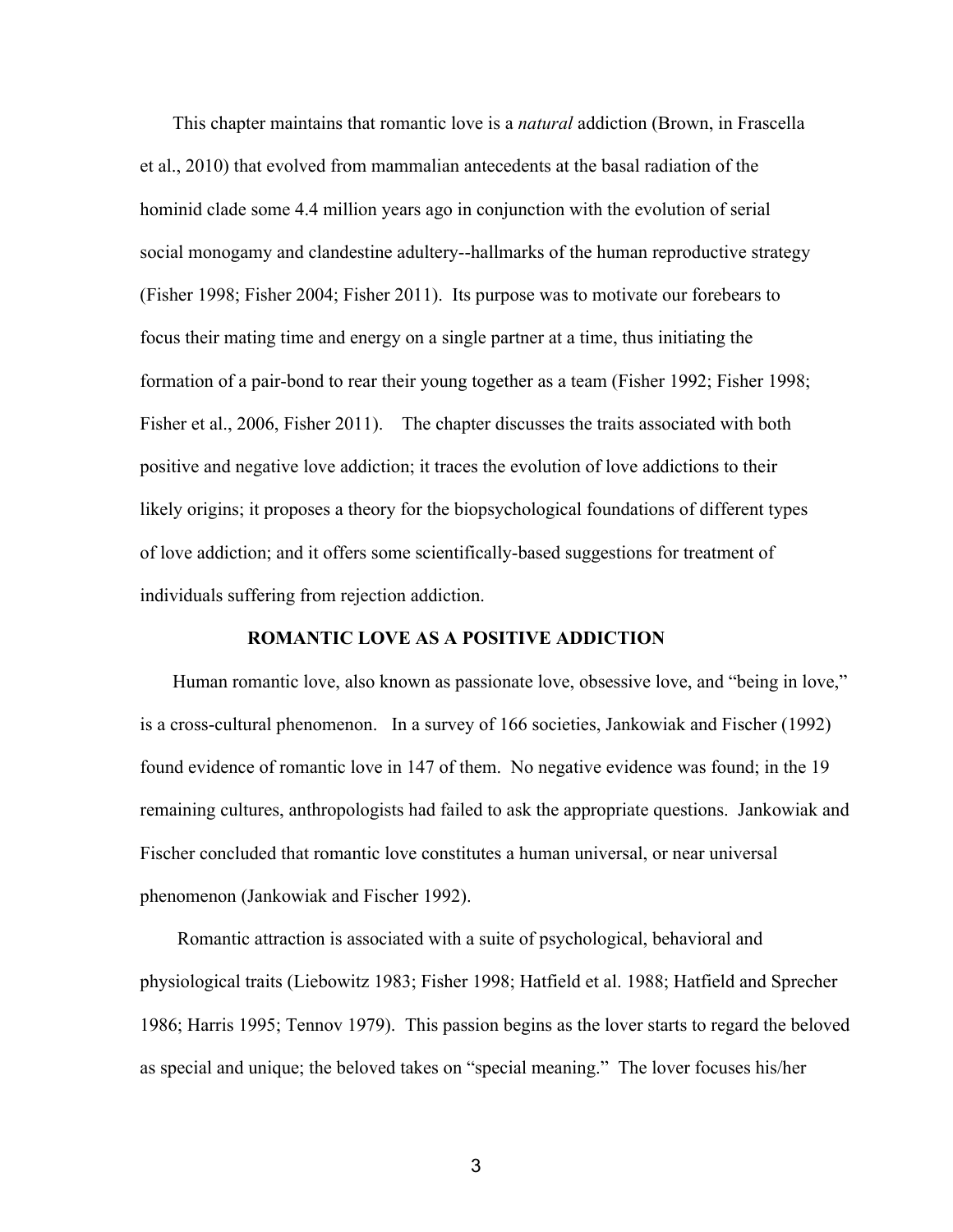attention on the beloved (saliency), as well as aggrandizes the beloved's better traits while overlooking or minimizing their flaws. The lover expresses increased energy (hypomania), as well as ecstasy when the love affair is going well, mood swings into despair (and anhedonia) when problems in the relationship arise, and often general anxiety about their role, how to please and how to achieve their goal: union with the beloved. Adversity and social barriers heighten romantic passion and craving (frustration attraction). The lover suffers when apart from the beloved (separation anxiety), as well as expressing one or more sympathetic nervous system reactions when with the beloved, including sweating, stammering, butterflies in the stomach, a pounding heart and/or difficulty eating or sleeping: the lover is emotionally and physically dependent. They also distort reality, change their priorities and daily habits to accommodate the beloved, experience personality changes (affect disturbance) and sometimes do inappropriate or dangerous things to remain in contact with or impress this special other.

 Smitten humans also exhibit increased empathy for the beloved; many are willing to sacrifice, even die for him or her. They can become jealous if they suspect others are jeopardizing the budding partnership, as well as intensely socially and sexually possessive, (mate guarding)(Buss 2000). Lovers also express intense sexual desire for the beloved; yet their yearning for emotional union tends to overshadow their craving for sexual union with him or her. Most characteristic, the lover thinks obsessively about the beloved (intrusive thinking). They may also compulsively follow, incessantly call, write or unexpectedly appear, all in an effort to be with their beloved day and night. Paramount to this experience is intense motivation to win him or her. Romantic attraction is also involuntary and difficult to control.

 Moreover, besotted men and women express all of the four basic traits of addiction: craving, tolerance (intensification), withdrawal symptoms and relapse. Like all addicts, they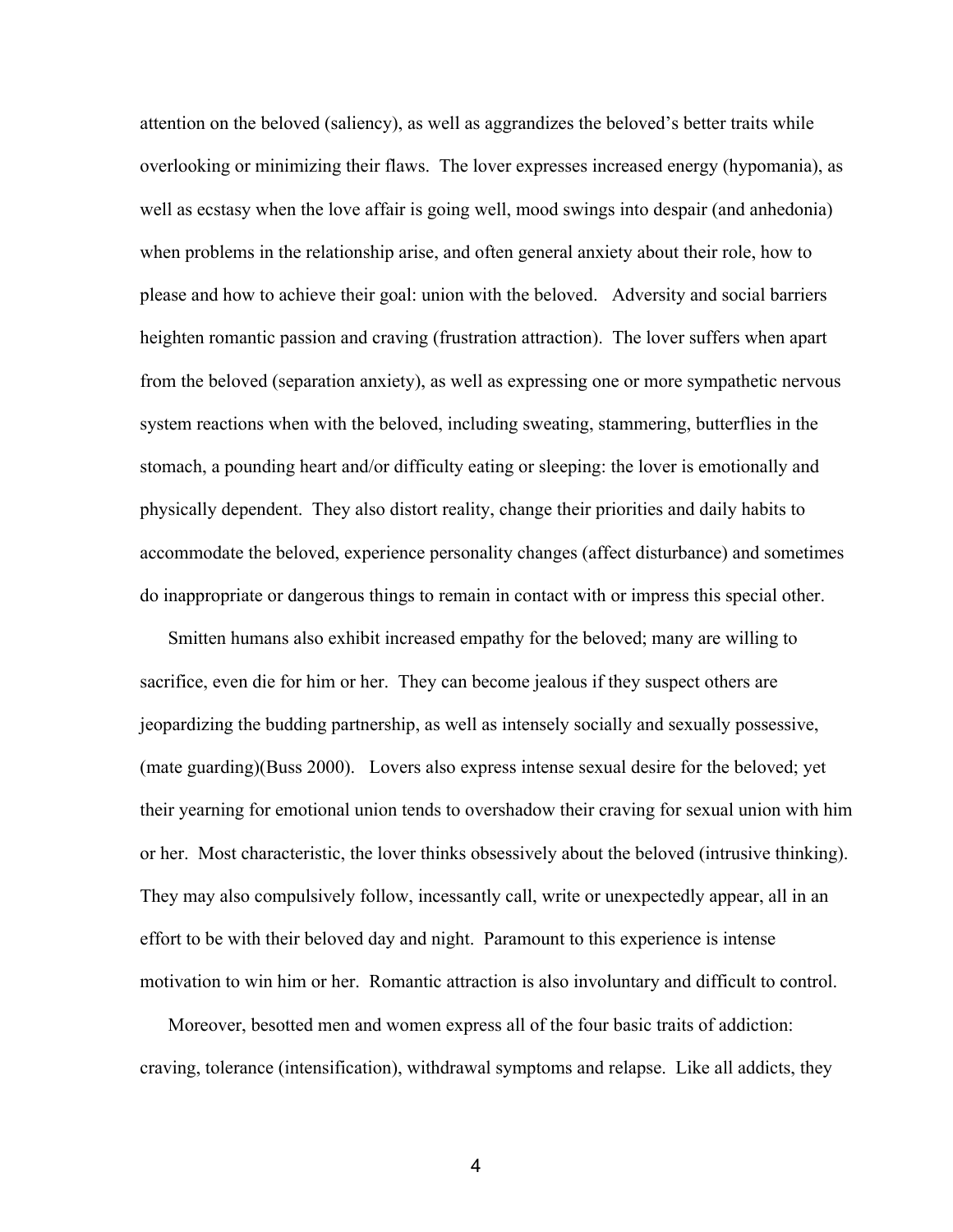yearn for the beloved (craving) and feel a "rush" of exhilaration when thinking about him or her (intoxication). As their tolerance builds, the lover seeks to interact with the beloved more and more frequently. If the beloved breaks off the relationship, the lover experiences the common signs of drug withdrawal, too, including protest, crying spells, lethargy, anxiety, insomnia or hypersomnia, loss of appetite or binge eating, irritability and chronic loneliness. Like most addicts, rejected lovers also often go to extremes, even sometimes doing degrading or physically dangerous things to win back the beloved. Lovers also relapse the way drug addicts do: long after the relationship is over, events, people, places, songs or other external cues associated with their abandoning sweetheart can trigger memories and initiate renewed craving, obsessive thinking and/or compulsive calling, writing or showing up in hopes of rekindling the romance--despite what they suspect may lead to adverse consequences.

 Several neuroimaging studies of romantic love indicate the physiological underpinnings of this universal or near-universal human experience (Bartels and Zeki 2000; Fisher et al.,  $2003$ ; Bartels and Zeki 2004; Fisher et al., 2005; Aron et al., 2005; Ortigue et al., 2007; Fisher et al., 2010a; Acevedo et al., 2011; Xu et al., 2011). In our first experiment (Fisher et al 2003; Fisher et al., 2005; Aron et al., 2005;), we used functional magnetic resonance imaging (fMRI) to study 10 women and 7 men who had recently fallen intensely and happily in love. All scored high on the Passionate Love Scale (Hatfield and Sprecher 1986), a self-report questionnaire that measures the intensity of romantic feelings; all participants also reported that they spent more than 85% of their waking hours thinking of their beloved.

 Participants alternately viewed a photograph of their sweetheart and a photograph of a familiar individual, interspersed with a distraction-attention task. Group activation occurred in several regions of the brain's reward system, including the ventral tegmental area (VTA) and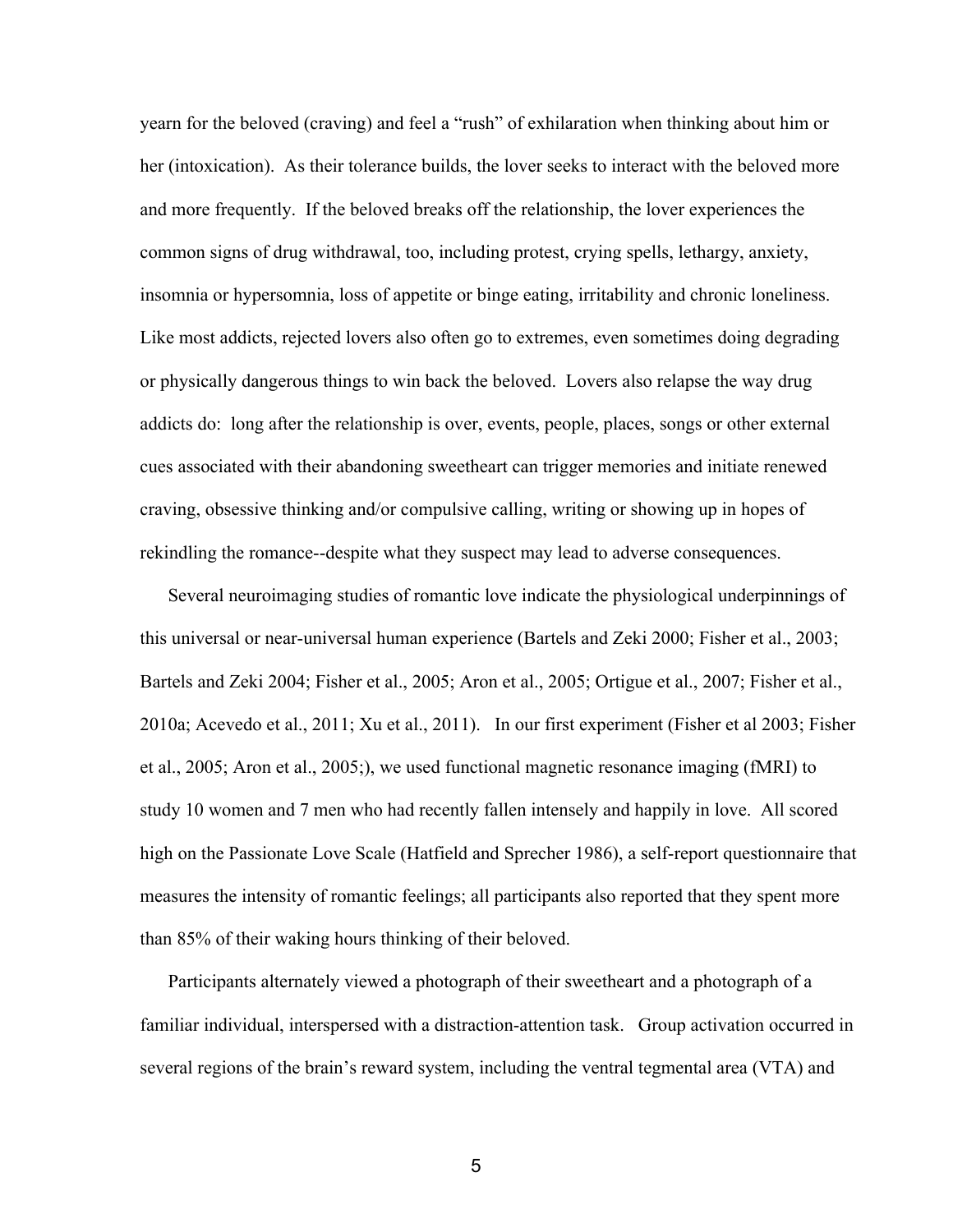caudate nucleus (Fisher et al., 2003; Fisher et al., 2005; Aron et al., 2005), regions associated with pleasure, general arousal, focused attention and motivation to pursue and acquire rewards and mediated primarily by dopamine system activity (Schultz 2000; Delgado et al., 2000; Elliot et al., 2003), as well as the insula, a brain region associated with anxiety. Moreover, in a principle component analysis on these 17 men and women, we found evidence suggesting that activity in the nucleus accumbens and prefrontal cortex co-varied (unpublished data). These regions of the reward system are directly associated with addiction in many studies of drugs of abuse (Volkow et al., 2007; Diana 2013; Koob and Volkow 2010; Melis et al., 2005; Frascella et al., 2010; Panksepp et. al. 2002; Breiter et al., 1997).

 Our second fMRI investigation studied 17 men and women in their 50s and 60s who were married an average of 21 years and reported that they still felt the "high" of early stage intense romantic love. This study also showed group activation in the VTA, the nucleus accumbens and other regions of the reward system (Acevedo et al., 2011). Further, in another study of "in love" men and women, Bartels and Zeki (2000) compared the brain scans of their love-struck individuals with those who were experiencing euphoria following injections of cocaine or opioids; many of the same regions of the reward system also became active.

 These data from several studies indicate that individuals who are happily in love express activity in neural regions associated with drug addiction.

#### **ROMANTIC REJECTION AS A NEGATIVE ADDICTION**

Cross-culturally, few men or women are able to avoid suffering from romantic rejection at some point over their lives. In one American college community, 93% of both sexes queried reported that they had been spurned by someone whom they passionately loved; 95% reported they had rejected someone who was deeply in love with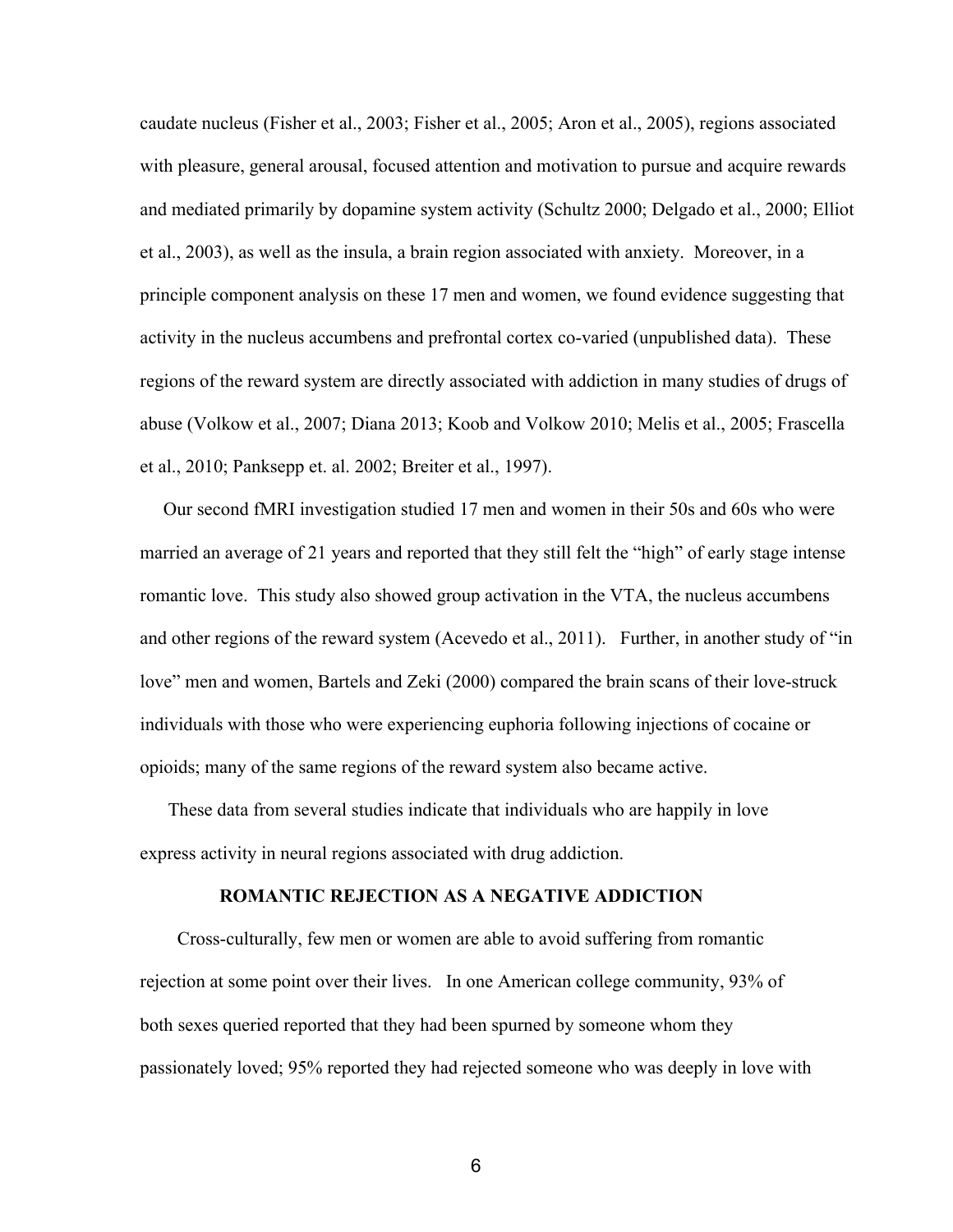them (Baumeister et al., 1993). Romantic rejection causes a profound sense of loss and negative affect. It can induce clinical depression, and in extreme cases lead to suicide and/or homicide. Some broken-hearted lovers even die from heart attacks or strokes caused by their depression (Rosenthal 2000).

 To identify some of these neural systems associated with this natural loss state, my colleagues and I used functional magnetic resonance imaging (fMRI) to study 10 women and 5 men who had recently been rejected by a partner, but reported that they were still intensely "in love" (Fisher et al 2010a). The average length of time since the initial rejection and the participants' enrollment in the study was 63 days. All scored high on the Passionate Love Scale (Hatfield and Sprecher 1986), a self-report questionnaire that measures the intensity of romantic feelings. All participants also said that they spent more than 85% of their waking hours thinking of the person who rejected them; and all yearned for their abandoning partner to return to the relationship.

 Participants alternately viewed a photograph of their rejecting partner and a photograph of a familiar, emotionally neutral individual, interspersed with a distractionattention task. Their responses while looking at their rejecter in the scanner included feelings of romantic passion, despair, joyous and painful memories, rumination about why this had happened, and mental assessments of their gains and losses from the experience. Brain activations coupled with romantic rejection occurred in several regions of the brain's reward system. Included were: the ventral tegmental area (VTA) associated with feelings of intense romantic love; the ventral pallidum associated with feelings of attachment; the insular cortex and the anterior cingulate associated with physical pain, anxiety and the distress associated with physical pain; and the nucleus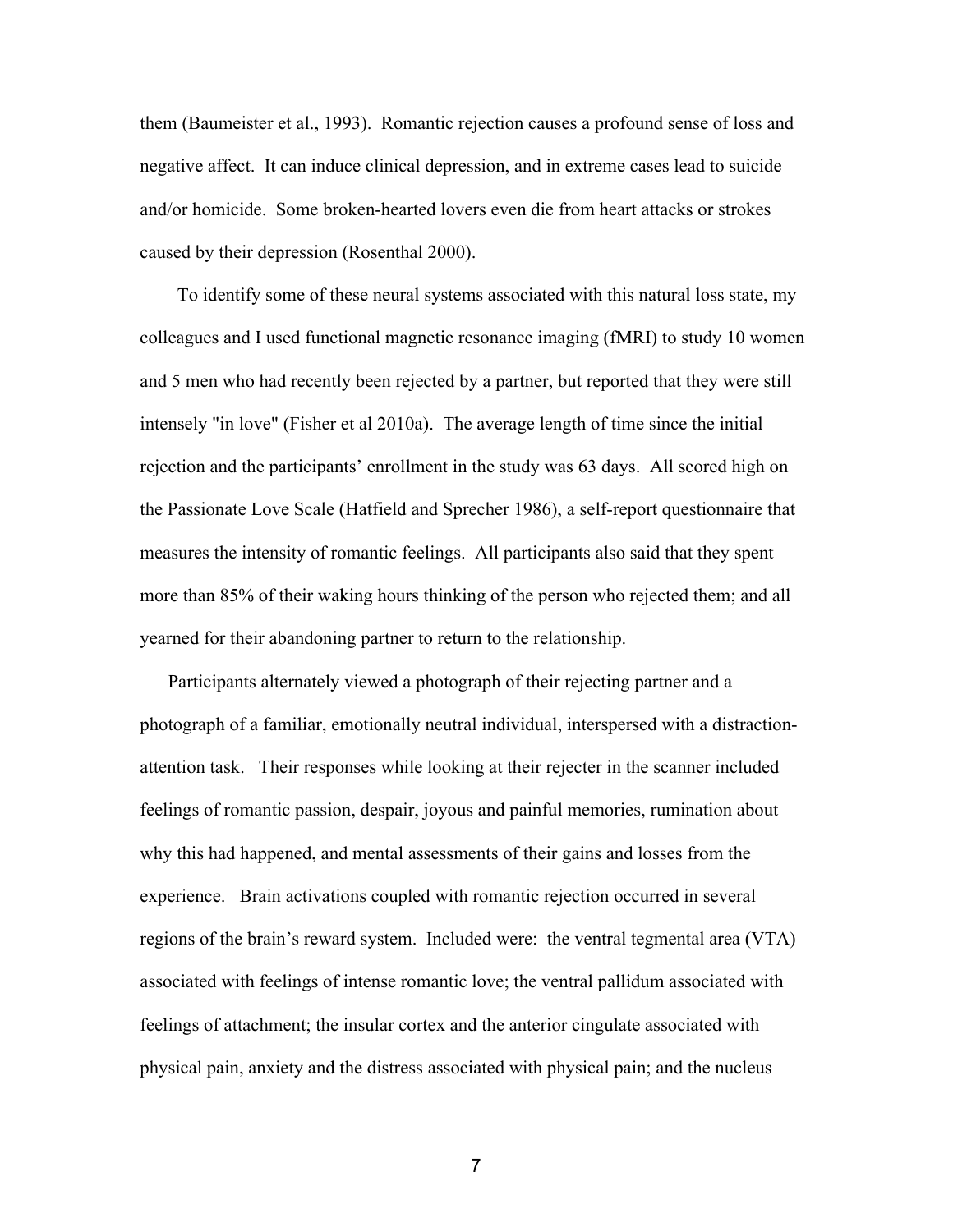accumbens and orbitofrontal/prefrontal cortex associated with assessing one's gains and losses, as well as craving and addiction (Fisher et al., 2010a). As noted above, activity in several of these brain regions has been correlated with craving in cocaine addicts and other drugs of abuse (Diana 2013; Koob and Volkow 2010; Melis et al., 2005; Frascella et al., 2010).

 Romantic rejection has several biolpsychological components that most likely contribute to the intensity of this *negative* natural addiction.

### **I. PROTEST**

 Psychiatrists divide romantic rejection into two general stages (Lewis Amini and Lannon 2000; Fisher 2004). During the *Protest Phase*, the deserted lover obsessively tries to win back the beloved. As *Resignation/Despair* sets in, the lover gives up hope and slips into despair.

 During the *Protest Phase* rejection addiction may become the most intense, because psychiatrists Lewis, Amini and Lannon (2000) propose that the *Protest Phase* is associated with elevated activity of the dopamine system, as well as with the closely related norepinephrine system. Moreover, they assert that the *Protest Phase* of human romantic rejection stems from a basic mammalian mechanism that becomes active when *any* kind of social attachment is ruptured. The example they give is the puppy that is removed from mother and put into the kitchen by itself. Immediately it begins to pace, frantically leaping at the door, barking and whining in protest. Isolated baby rats emit ceaseless ultrasonic cries; they hardly sleep because their brain arousal is so intense (Panksepp 1998). So these psychiatrists believe that changes in the activities of these catecholamines is an adaptive mechanism that evolved to increase alertness and stimulate abandoned baby mammals to protest, search, and call for help.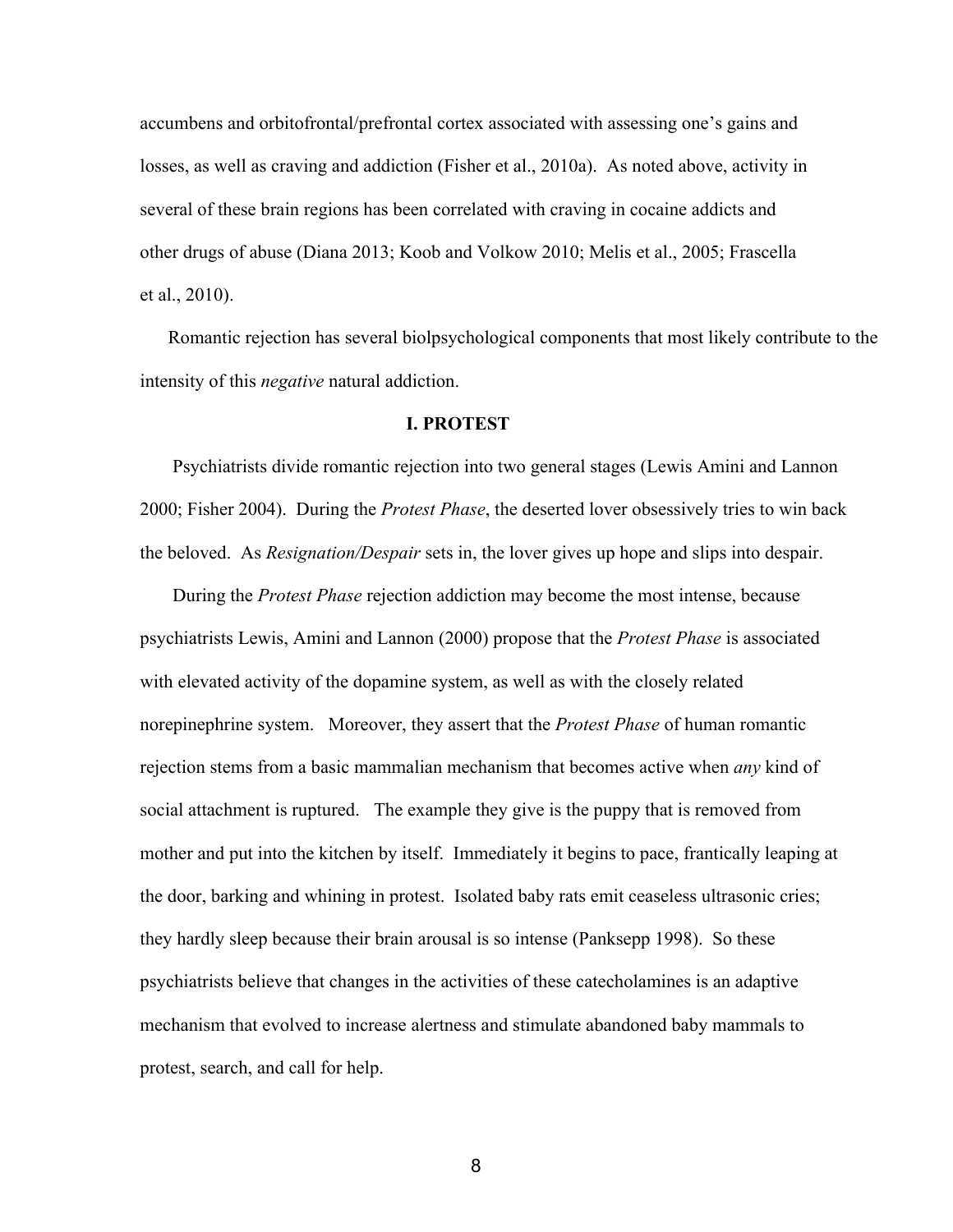Accompanying this protest is stress, which also elevates dopamine system activity. When mammals first experience severe stress, among their bodily reactions is an increase in the activity of the central dopamine and norepinephrine systems and a suppression of central serotonin, known as the "*stress response*"(Kapit , Macey, and Meisami 2000). So this "stress response" during the *Protest Phase* of romantic rejection could potentially sustain or intensify the addictive thoughts and behaviors of romantically rejected lovers.

 Rejection may trigger another brain response likely to sustain or intensify rejection addiction, known as "*frustration-attraction*"(Fisher 2004:16). When lovers encounter barriers to their romantic feelings, their passion often intensifies: adversity heightens romantic love. Frustration-attraction most likely also has biological foundations. When a reward is delayed in coming, neurons of the brain's reward system sustain their activation (Schultz 2000)—sustaining the activity of central dopamine and thus rejection addiction.

During the *Protest Phase* of rejection, both men and women can also exhibit "*frustration aggression*," known to psychologists as "*abandonment rage*"(Meloy 2001; Meloy 1998). Even when a rejecting partner departs with compassion and graciously honors his or her responsibilities as a friend or co-parent, many rejected people often oscillate between feelings of heartbreak and fury. This response also has neural correlates. The primary rage system is closely connected to centers in the prefrontal cortex that anticipate rewards (Panksepp 1998). As a result, Lewis, Amini and Lannon (2000) propose that when a human or other mammal begins to realize that an expected reward is in jeopardy, even unattainable, these regions of the prefrontal cortex stimulate the amygdala and trigger rage (Panksepp 1998). This rage response to unfulfilled expectations is well known in mammals. When a cat's brain circuits for reward are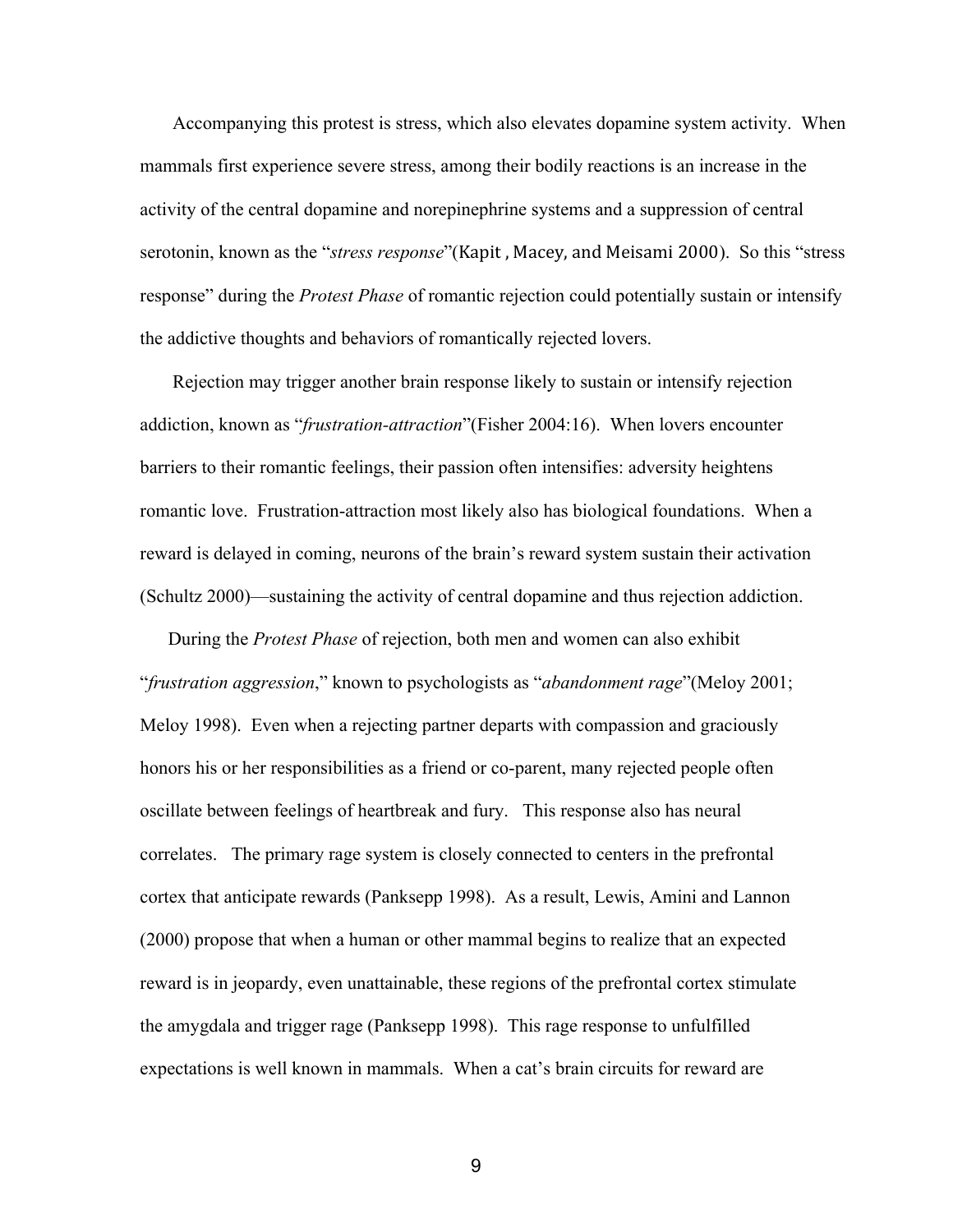artificially stimulated, it expresses pleasure. When this pleasurable stimulation is withdrawn, it bites.

 Romantic passion and abandonment rage have much in common. Both are associated with bodily and mental arousal; both produce obsessive thinking, focused attention, motivation and goal-directed behaviors; and both cause intense yearning--either for union with or fury at the beloved (Fisher 2004; Meloy and Fisher 2005). Moreover, love and rage can act in tandem. In a study of 124 dating couples, Ellis and Malamuth (2000) reported that romantic love and "anger/upset" react to different kinds of information. The lover's level of anger/upset oscillate in response to events that undermine the lover's goals, such as a mate's infidelity, lack of emotional commitment and/or rejection. The lover's feelings of romantic love fluctuate, instead, in response to events that advance the lover's goals, such as a partner's visible social support during outings with relatives and friends or direct declaration of love and fidelity. Thus, romantic love and anger/upset can operate concurrently, adding complexity and intensity to the expression of rejection addiction.

 Another biological system may add to the complex addictive response of the rejected lover: jealousy. Romantic jealousy is common cross-culturally (Meloy 1998; Meloy and Fisher 2005; Buss 2000), and it regularly leads to intense possessiveness of a mating partner. This possessiveness is so common in other mammalian and avian species that ethologists refer to it as mate guarding (Buss 2000). The biological correlates of human mate-possessiveness are unknown. Data from studies of prairie voles, a pair-bonding species, suggest that vasopressin is one of the neurochemical systems likely to be involved in mate guarding (Young et al., 1998). Undoubtedly many brain systems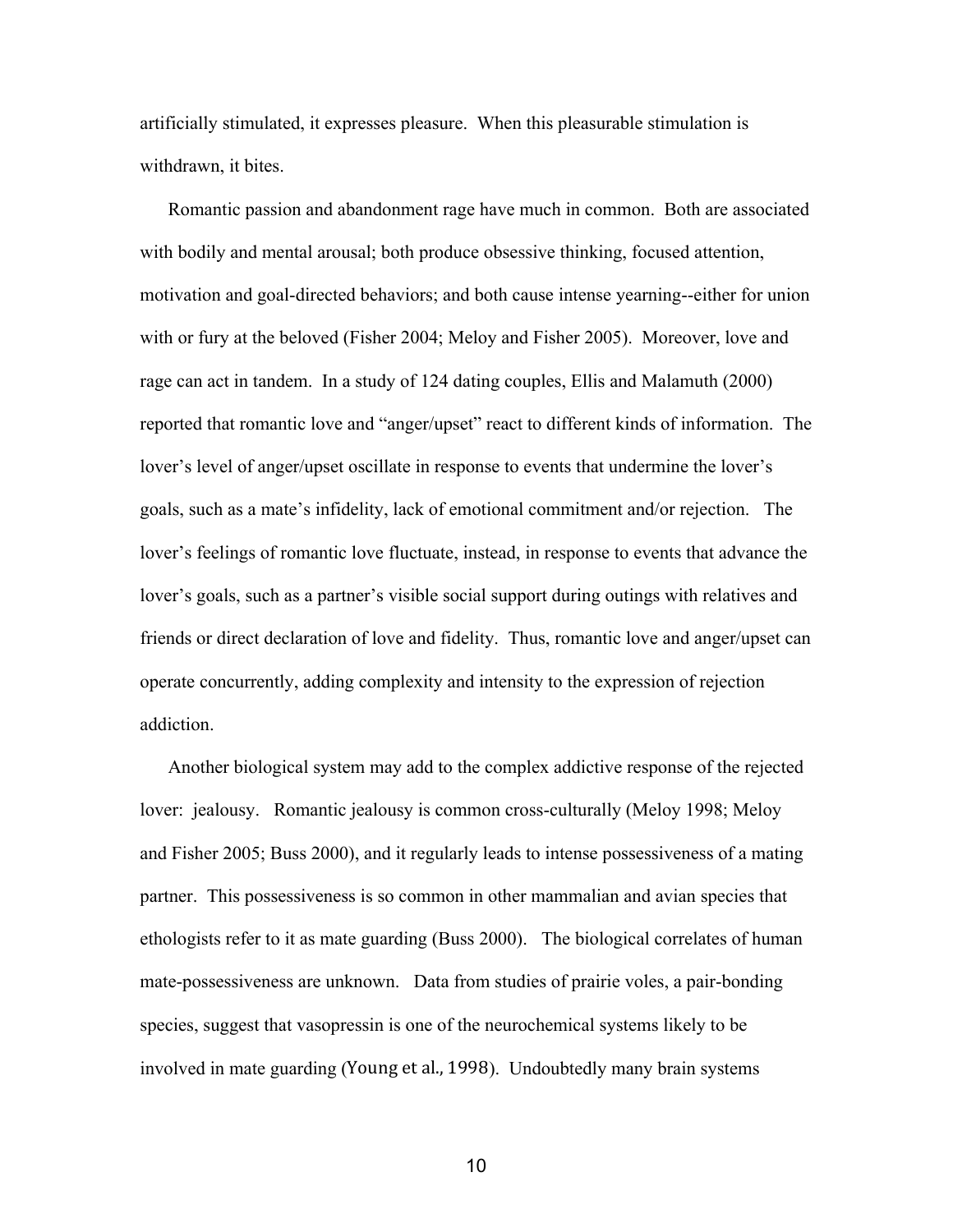contribute to human jealousy. Regardless, this complex neural system for jealousy and mate guarding most likely contributes to the obsessive thoughts and inappropriate behaviors of those suffering from rejection addiction.

In fact, the above suite of negative biologically-based phenomena associated with rejection in love, including protest, the stress response, frustration attraction, abandonment rage, jealousy and mate guarding--in conjunction with craving and withdrawal symptoms—most likely lead to the high worldwide incidence of crimes of passion (see Meloy 1998; Meloy and Fisher 2005). Like many addictions, romantic love can lead to violence and criminality. Like many addictions, it can also jeopardize one's health, because abandonment rage stresses the heart, raises blood pressure and suppresses the immune system (Dozier 2002).

# II. **RESIGNATION / DESPAIR**

 Eventually, the abandoned lover ceases his or her pursuit of the beloved. This second general phase of romantic rejection, *Resignation/Despair* (Lewis, Amini and Lannon 2000), is less likely to be an addiction, but instead, an artifact of addiction. During this stage, the abandoned lover slips into feelings of resignation, despair, lethargy, despondency, melancholy and depression (Najib et al., 2004; Panksepp 1998), known as the "*despair response*" (Panksepp 1998; Lewis, Amini and Lannon 2000; Fisher 2004). In a study of 114 men and women who had been rejected by a partner within the past eight weeks, 40% experienced clinically measurable depression (Mearns 1991). People can also die of a broken heart, either from myocardial infarctions or cerebral vascular accidents caused by their depression (Nemeroff 1998; Rosenthal 2002).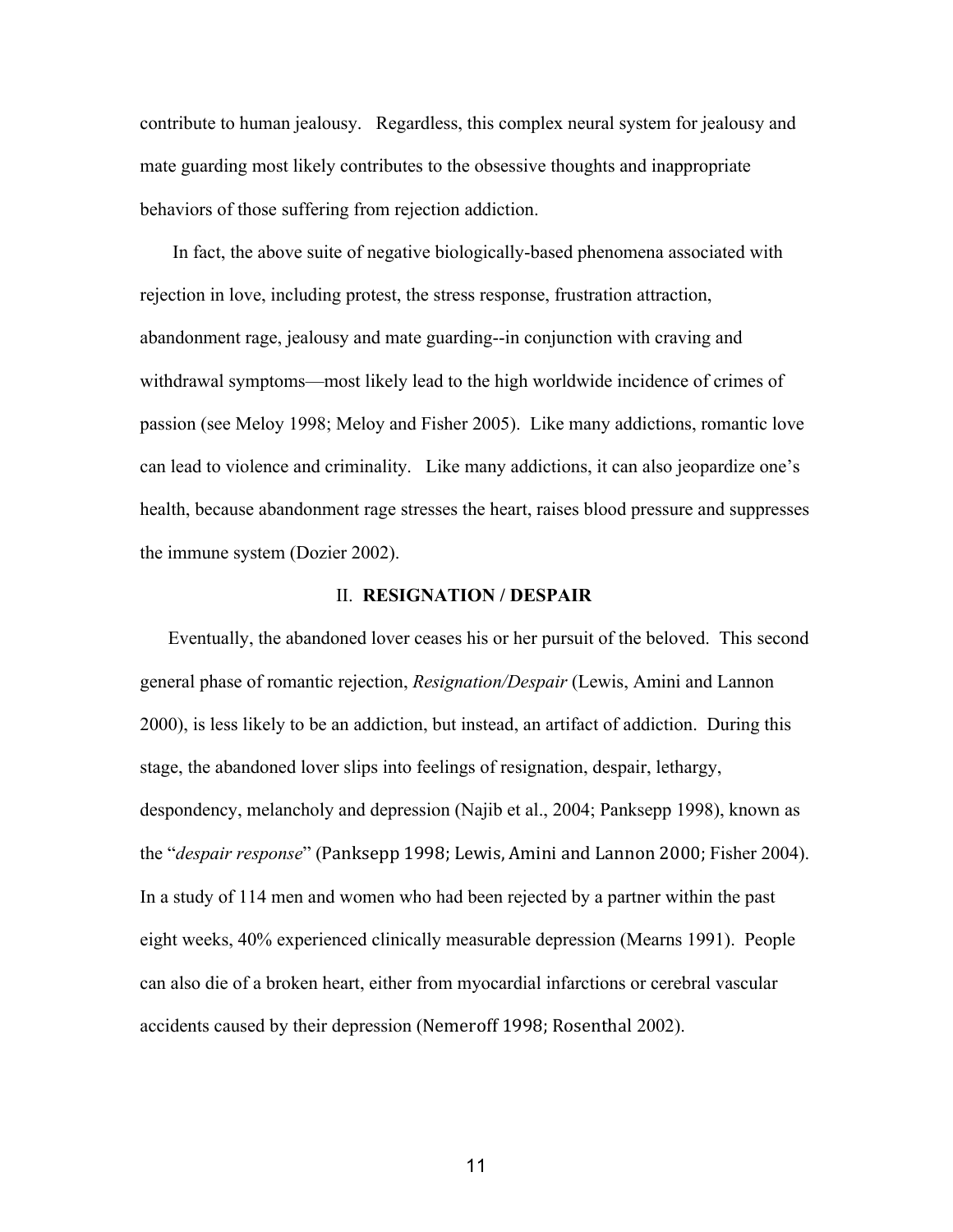This feeling of despair has been associated with several different brain networks, including reduced activity in the dopamine reward system. As a depressed mammal comes to believe a reward will never come, the dopamineproducing cells in the reward system decrease their activity (Schultz 2000). Diminishing activity of central dopamine produces lethargy, despondency and depression (Panksepp 1998). Stress contributes to this despair response. Short-term stress activates the production of dopamine and norepinephrine. But as stress continues, it suppresses the activity of these catecholamines—producing depression (Panksepp 1998; Kapit et al., 2000).

 Humans express a constellation of powerful neural systems designed to enable men and women to doggedly pursue specific mating partners, protest desertion and suffer profound emotional and physical responses at abandonment. Why has *Homo sapiens* evolved this intense positive addiction to a potential mating partner and this dangerous negative addiction to a rejecting mate?

# **EVOLUTION OF ROMANTIC ADDICTIONS**

It is likely that the neural systems associated with feelings of intense *positive* romantic addiction to a beloved evolved in conjunction with the evolution of the human predisposition for pair-bonding, serving as a mechanism to stimulate mate choice and motivate individuals to remain with a mate long enough to breed and rear their offspring through infancy as a team.

Pair-bonding is a hallmark of humanity. Data from the Demographic Yearbooks of the United Nations on 97 societies canvassed in the 1980s indicate that approximately 93.1% of women and 91.8% of men in that decade married by age 49 (Fisher 1989; Fisher, 1992). Worldwide marriage rates have declined since then; but today 85% to 90% of men and women in the United States are projected to marry (Cherlin 2009). Crossculturally, most individuals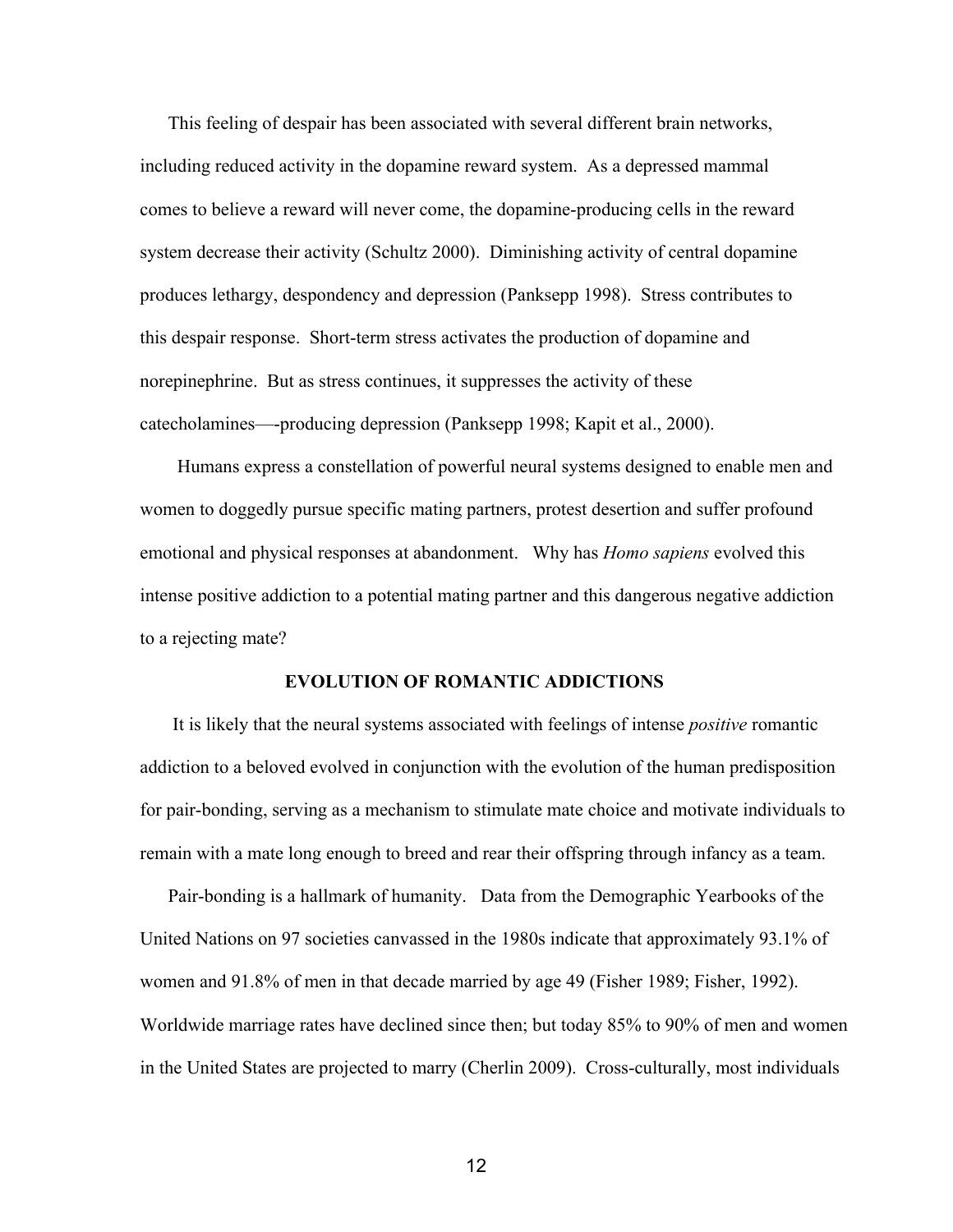are monogamous; they wed one person at a time. Polygyny (many females) is permitted in 84% of human societies; but in the vast majority of these cultures, only 5% to 10% of men actually have several wives simultaneously (Frayser, 1985; van den Berghe, 1979). Moreover, because polygyny in humans is regularly associated with rank and wealth, monogamy may have been even more prevalent in prehorticultural, unstratified societies (Daly and Wilson 1983) when the neural systems for positive (and negative) love addictions most likely evolved. (Polyandry, or many males, is permitted in less than 0.5% of societies on record and is not considered a central aspect of our basic human reproductive strategy).

Several data suggest that the human predisposition for pair-bonding has a biological basis. The investigation of human attachment began with Bowlby (Bowlby 1969; 1973) and Ainsworth (Ainsworth et al., 1978) who proposed that, to promote the survival of the young, primates have evolved an innate attachment system designed to motivate infants to seek comfort and safety from their primary caregiver, generally the mother. Since these early studies, extensive research has been done on the behaviors, feelings and neural mechanisms associated with this attachment system in adult humans and other animals (Fraley and Shaver 2000; Panksepp 203a; Panksepp 203b; Tucker et. al. 2005; MacDonald and Leary 2005; Eisenberger et. al. 2003). Currently, researchers believe that this biologically-based attachment system remains active throughout the human life course, serving as the foundation for attachment between pair-bonded spouses for the purpose of raising offspring (Hazan and Diamond 2000; Hazan and Shaver 1987). Hatfield refers to the human feelings associated with these attachment behaviors as "*companionate love*," which she defines as "a feeling of happy togetherness with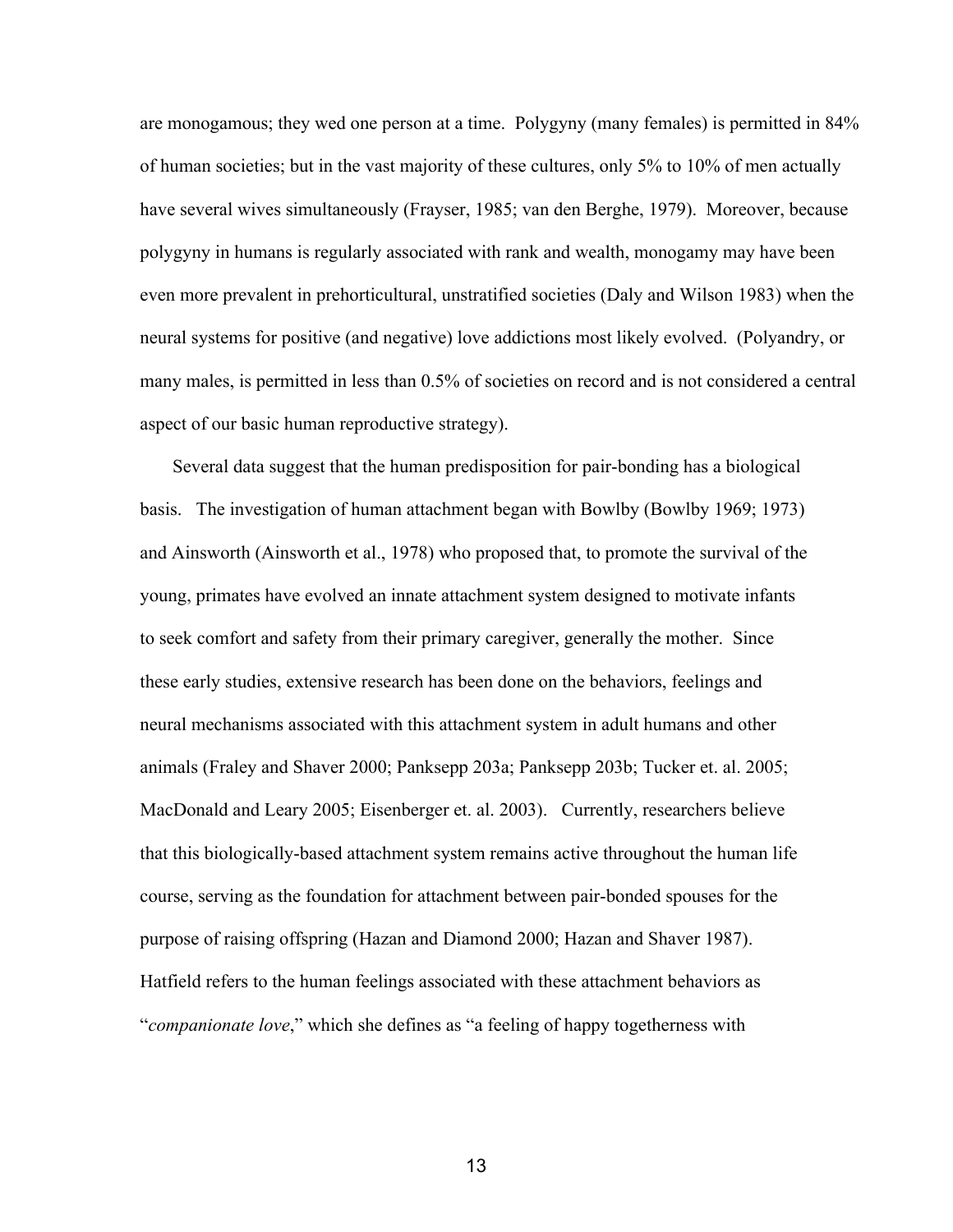someone whose life has become deeply entwined with yours." (Hatfield et al., 1988:p.191).

The human penchant to form a pair-bond is rare among mammals; only 3% form pair-bonds to rear their young (Mock and Fujioka 1990; Wittenberger and Tilson 1980). But pair-bonding is common in avian species; some 90% of more than 8,000 avian species practice pair-bonding to rear their young (Mock and Fujioka 1990; Wittenberger and Tilson 1980). And in all avian and mammalian species where monogamy is the primary reproductive strategy, it is associated with a particular group of behaviors, including mutual territory defense and/or nest building, mutual feeding and grooming, maintenance of close proximity, affiliative behaviors and shared parental chores. Moreover, these behaviors are associated primarily with oxytocin and vasopressin activity in the nucleus accumbens and ventral pallidum, respectively (Lim et al., 2004; Lim and Young 2004). The most informative biological research has been collected on prairie voles. These individuals mate soon after puberty and maintain a monogamous relationship throughout their life course, raising a series of litters as a team. When prairie voles engage in sex, copulation triggers the activity of oxytocin in the nucleus accumbens among females and arginine vasopressin in the ventral pallidum among males, which then facilitates dopamine release in these reward regions and motivates females and males to prefer a particular mating partner, initiate pair-bonding and express attachment behaviors toward one another (Gingrich et al 2000; Lim, et al., 2004; Carter 1992; Lim and Young, 2004).

These data are corroborated in other species. Promiscuous white-footed mice and promiscuous rhesus monkeys do not form pair-bonds or express attachment behaviors toward a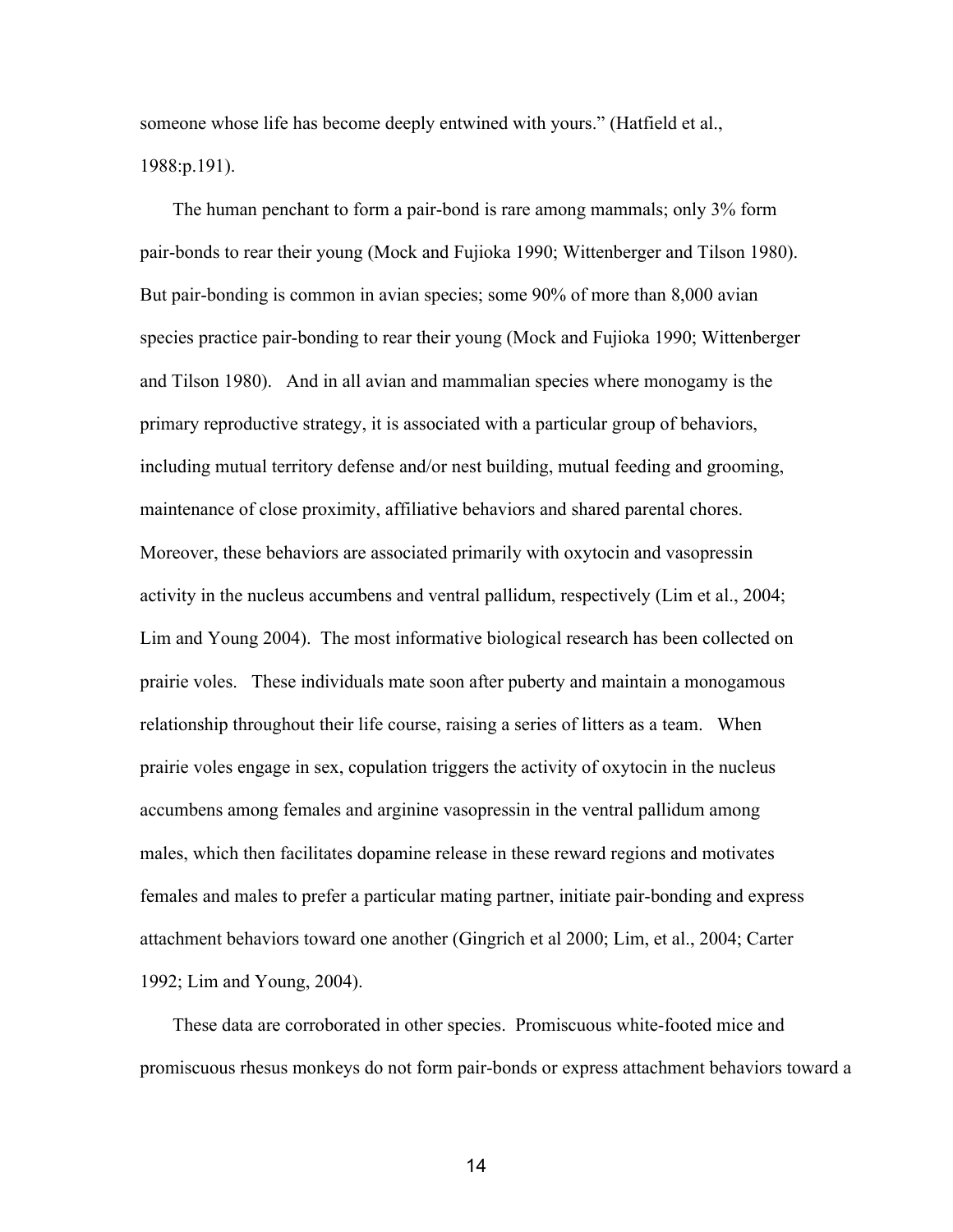specific mate, and the males of these species do not express the same distribution of vasopressin receptors in the ventral pallidum (Bester-Meredith et al., 1999; Wang et al., 1997; Young, 1999; Young et al., 1998). Moreover, when scientists (Pitkow et al 2001; Lim and Young 2004) transgenically inserted the genetic variant in the vasopressin system associated with pair-bonding in male prairie voles into the ventral pallidum of male meadow voles, an asocial promiscuous species, vasopressin receptors were up-regulated; these males also began to fixate on a particular female and mate exclusively with her, even when other females were available (Lim et al., 2004). When this gene was inserted into non-monogamous male mice, these creatures also began to exhibit attachment behaviors (Young et al., 1999). Activity in the ventral pallidum has also been linked with longer-term pair-bonding in humans (Acevedo et al., 2011). Although the vasopressin gene(s) in *Homo sapiens* are not homologous to the one(s) found in prairie voles, humans do have similar alleles in this genetic region (Walum et al., 2008), suggesting that a related biological system plays a role in human pair-bonding.

 More important to this chapter, in our studies of individuals who are happily in love (Fisher et al., 2003; Aron et al., 2005; Fisher et al., 2005), we found that those in longer partnerships (8 17 months as opposed to 18 months) began to show activity in the ventral pallidum (associated with feelings of attachment), while continuing to show activity in the VTA and caudate nucleus associated with passionate romantic love. Thus, with time, feelings of attachment begin to *accompany* feelings of romantic love.Working in conjunction, these two basic neural systems for romantic love and attachment may constitute the biological foundations of human pairbonding—and provide the context for the evolution of love addictions.

Pair-bonding could have evolved at any point in hominid evolution, and with it, various love addictions. However, two lines of data suggest that the neural circuitry for human pair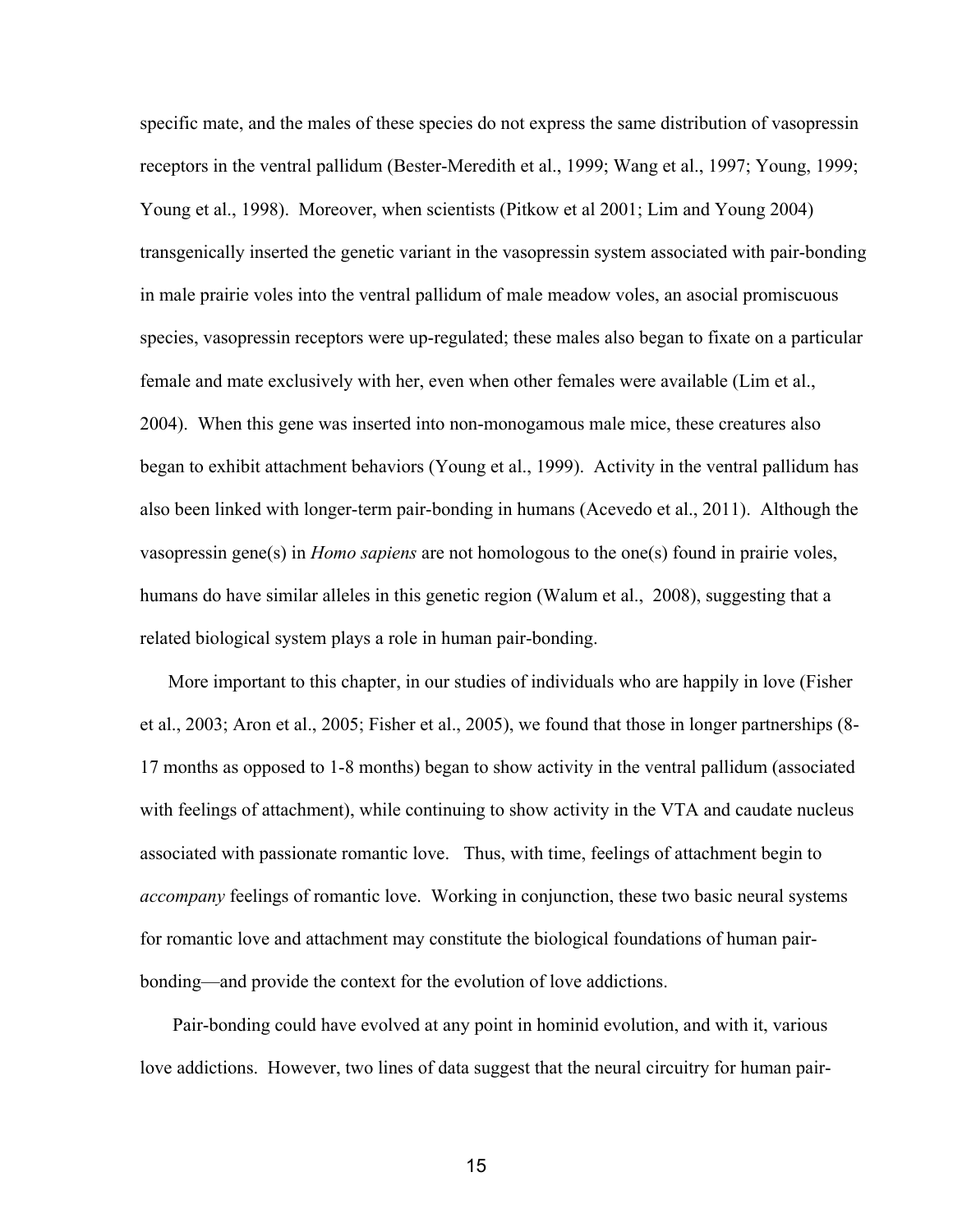bonding may have evolved at the basal radiation of the hominid stock (Fisher 1992; Fisher 2011), in tandem with the hominid adaptation to the woodland/savannah econiche some time prior to 4 million years BP. *Ardipithecus ramidus*, currently dated at 4.4 million years BP, displays several sexually dimorphic physical traits that have been linked with pairbonding in many species; so Lovejoy (2009) proposes that human monogamy had evolved by this time. Anthropologists have also re-measured *Australopithicus afarensis* fossils for skeletal variations; and they report that by 3.5 million years BP hominids exhibited roughly the same degree of sexual dimorphism in several physical traits that the sexes exhibit today. Thus, they have proposed that these hominids were "principally monogamous" (Reno et al 2003:1073).

 The emergence of bipedalism may have been a primary factor in the evolution of the neural circuitry for hominid pair-bonding (Fisher 1992; Fisher 2011) and concomitant evolution of romantic love (and attachment) addictions. While foraging and scavenging in the woodland/savannah eco-niche, bipedal Ardipithecine females were most likely obliged to carry infants in their arms instead of on their backs, thus needing the protection and provisioning of a mate while they transported nursing young. Meanwhile, Ardipithecine males may have had considerable difficulty protecting and providing for a harem of females in this open woodland/savannah eco-niche. But a male could defend and provision a single female with her infant as they walked near one another, within the vicinity of the larger community.

 So the exigencies of bipedalism in conjunction with hominid expansion into the woodland/savannah econiche may have pushed Ardipithecines over the "*monogamy threshold*," selecting for the neural systems for attachment to a pair-bonded partner. And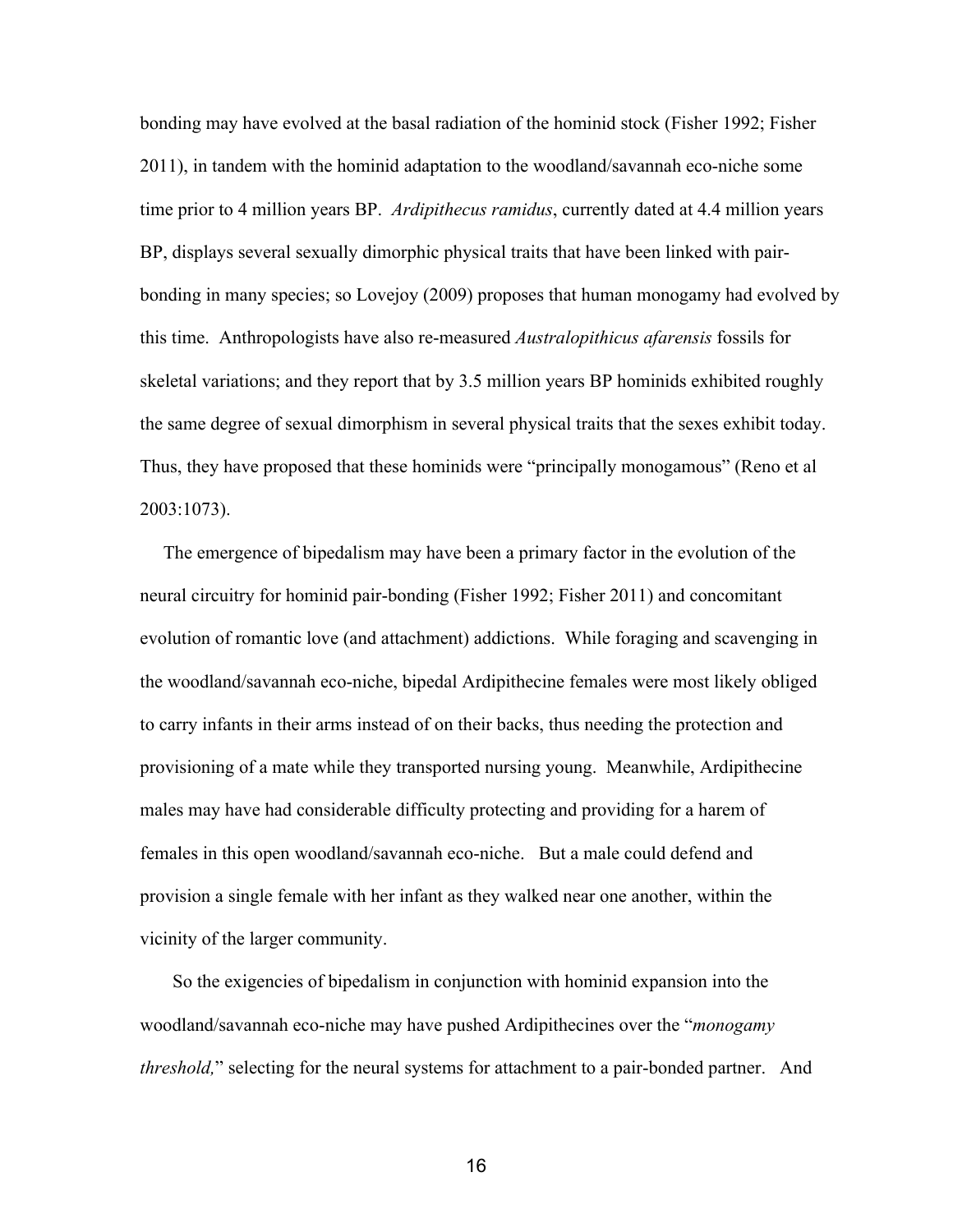along with the evolution of pair-bonding and the neural systems for attachment may have emerged the brain system for intense positive romantic addiction—serving to motivate males and females to focus their mating energy on a single partner and remain together long enough to trigger feelings of attachment necessary to initiate and complete their coparenting duties of highly infantile young (Fisher 1992; 2004, Fisher 2011).

 Considerable data suggest that the human brain system for romantic love arose from mammalian antecedents. Like humans, all birds and mammals exhibit mate preferences; they focus their courtship energy on favored potential mates and disregard or avoid others (Fisher 2004; Fisher et al., 2006). This phenomenon is so common that the ethological literature regularly uses several terms to describe it, including "female choice," "mate preference," "individual preference," "favoritism," "sexual choice," "female choice," "selective proceptivity" (Andersson 1994) and "courtship attraction" (Fisher 2004). Further, most of the basic traits associated with human romantic love are also characteristic of mammalian courtship attraction, including increased energy, focused attention, obsessive following, affiliative gestures, possessive mate guarding, goal-oriented behaviors and motivation to win and keep a preferred mating partner for the duration of one's species-specific needs (Fisher et al 2002; Fisher 2004; Fisher et al., 2006).

 The brain system for human romantic love also shows similarities with mammalian neural systems for courtship attraction. When a female laboratory–maintained prairie vole is mated with a male, she forms a distinct preference for him, associated with a 50% increase of dopamine in the nucleus accumbens (Gingrich et al., 2000). When a dopamine antagonist is injected into the nucleus accumbens, the female no longer prefers this partner. And when a female is injected with a dopamine agonist, she begins to prefer the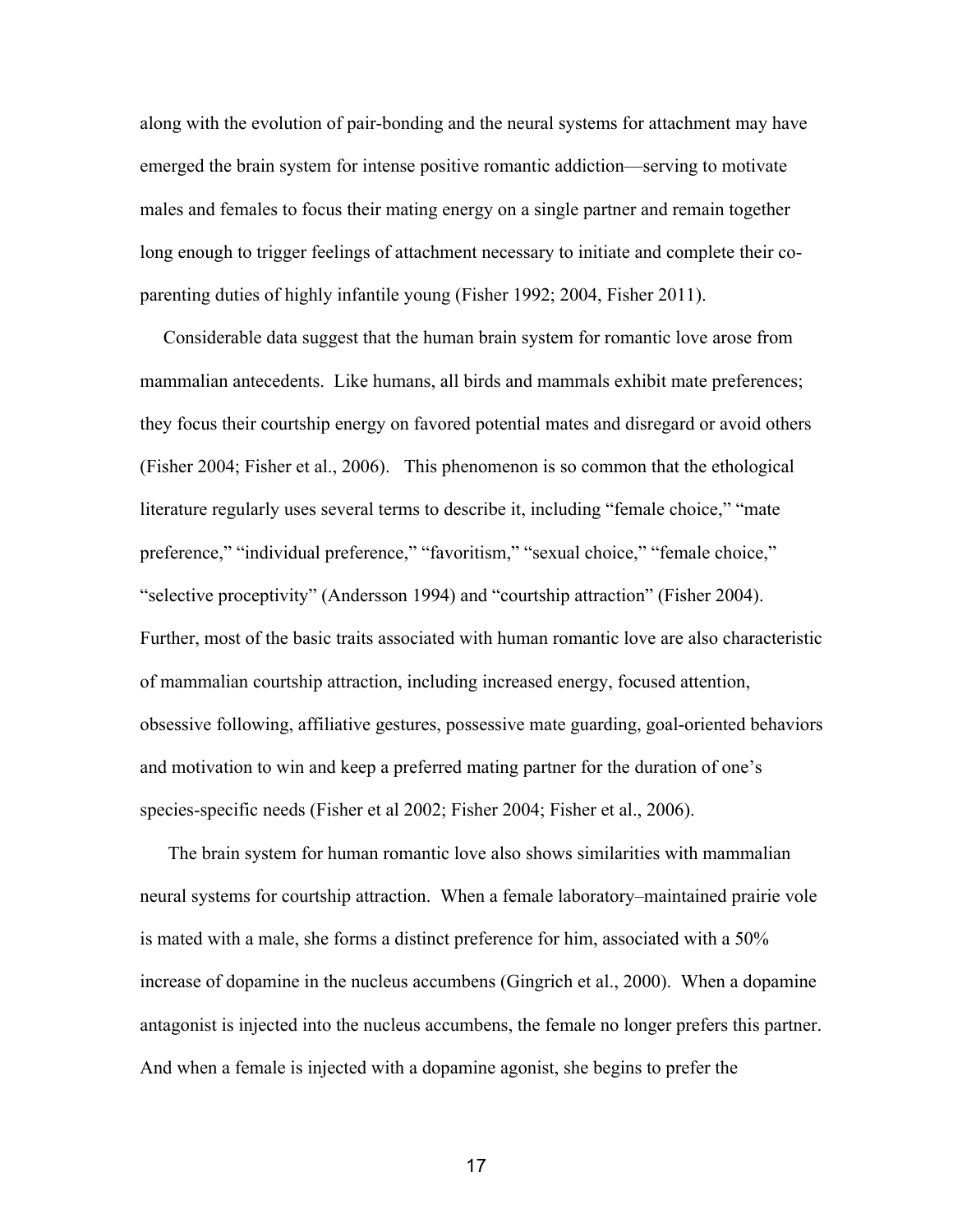conspecific (member of the same species) who is present at the time of the infusion, even if she has not mated with this male (Gingrich et al., 2000; Wang et al., 1999). An increase in the activities of central dopamine is also associated with courtship attraction in female sheep (Fabre-Nys et al., 1997). In male rats, increased striatal dopamine release has also been shown in response to the presence of a receptive female rat (Montague et al. 2004; Robinson et al. 2002).

 Because human romantic love shares many behavioral and biological characteristics with mammalian courtship attraction, it is likely that human romantic love is a developed form of this mammalian neural courtship mechanism (Fisher 1998; Fisher 2004). However in most species, courtship attraction is brief, lasting only minutes, hours, days or weeks; while in humans, intense, early-stage romantic love can last 12 to 18 months (Marazziti et al., 1999) or much longer (Acevedo et al., 2011). So activity in the mammalian neural system for courtship attraction may have become intensified and prolonged as hominid pair-bonding evolved, becoming the positive romantic addiction experienced by happily-inlove men and women around the world today.

Two artifacts of human pair-bonding, however, may have contributed to *negative* romantic addictions: the human predisposition for infidelity; and the human predisposition for divorce. Both contribute to partnership instability and the likelihood of rejection addiction.

# **INFIDELITY INTENSIFIES REJECTION ADDICTION**

 Monogamy is only part of the human reproductive strategy. Infidelity is also widespread (Buunk & Dijkstra, 2006; Fisher, 1992; see Tsapelas, Fisher and Aron, 2010). The National Opinion Research Center in Chicago reports that some 25% of American men and 15% of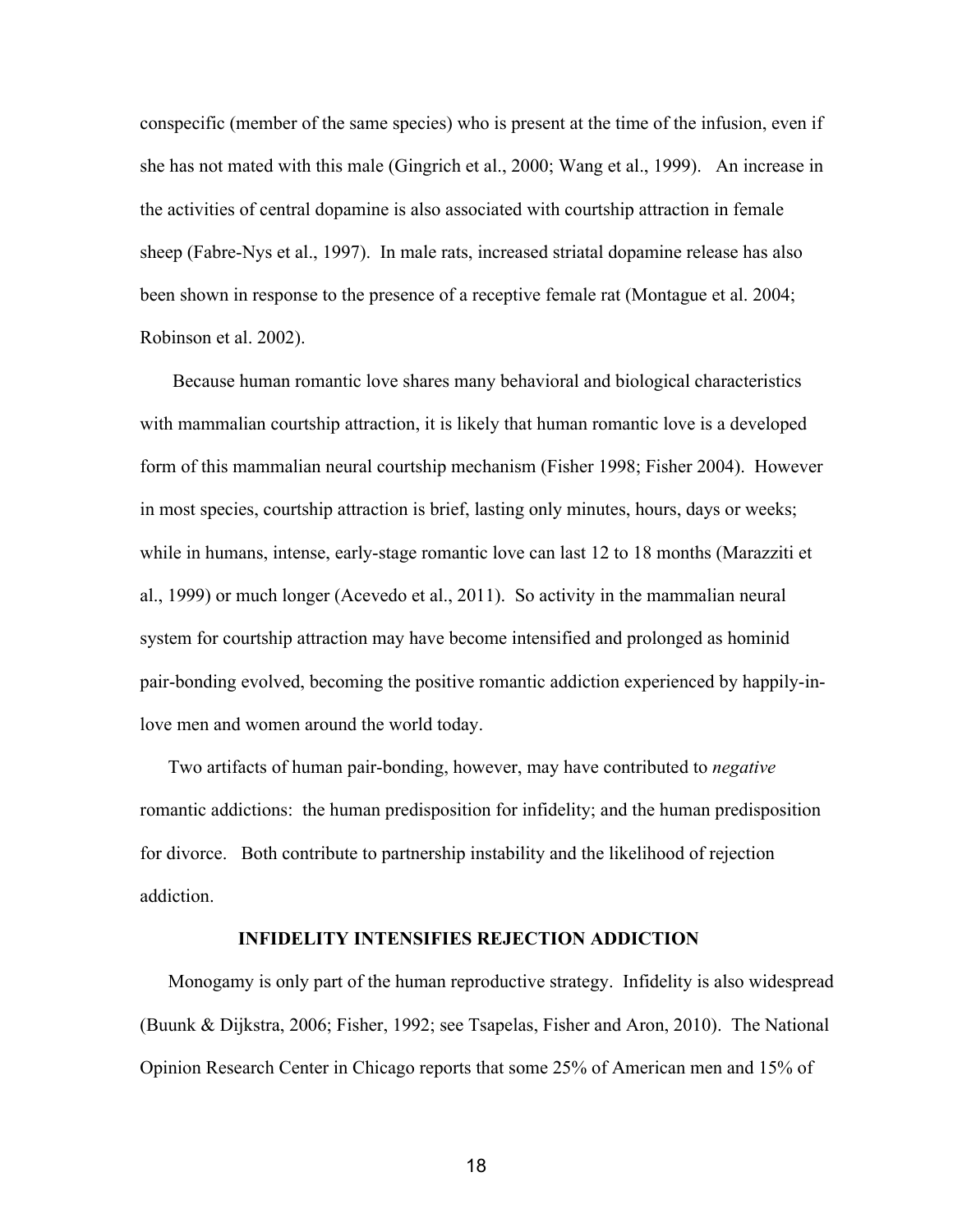American women philander at some point during marriage (Laumann et al.,1994). Other studies of American married couples indicate that 20%-40% of heterosexual married men and 20%25% of heterosexual married women have an extramarital affair during their lifetime (Greeley, 1994; Laumann et al., 1994; Tafoya & Spitzberg 2007). Still others indicate that some 30% to 50% of American married men and women are adulterous (Gangestad and Thornhill 1997).

 The Oxford English Dictionary defines adultery as sexual intercourse by a married person with someone other than one's spouse. But researchers have broadened this definition to include sexual infidelity (sexual exchange with no romantic involvement), romantic infidelity (romantic exchanges with no sexual involvement) and sexual and romantic involvement (Glass & Wright, 1992). When considering these varieties of adultery, statistics vary. In a meta-analysis of 12 studies of infidelity among American married couples, Thompson (1983) reported that 31% of men and 16% of women had had a sexual affair that entailed no emotional involvement; 13% of men and 21% of women had been romantically but not sexually involved with someone other than their spouse; and 20% of men and women had engaged in an affair that included both a sexual and emotional connection. Currently 70% of American dating couples report an incidence of infidelity in their partnership (Allen  $\&$ Baucom, 2006). Infidelity was also widespread in former decades, as well as in all other human societies and all mammalian and avian pair-bonding species for which data are available (see Tsapelas, Fisher and Aron, 2010; Westneat et al., 1990).

 In fact, infidelity is so widespread and persistent in monogamous avian and mammalian species, including humans, that scientists now refer to monogamous species as practicing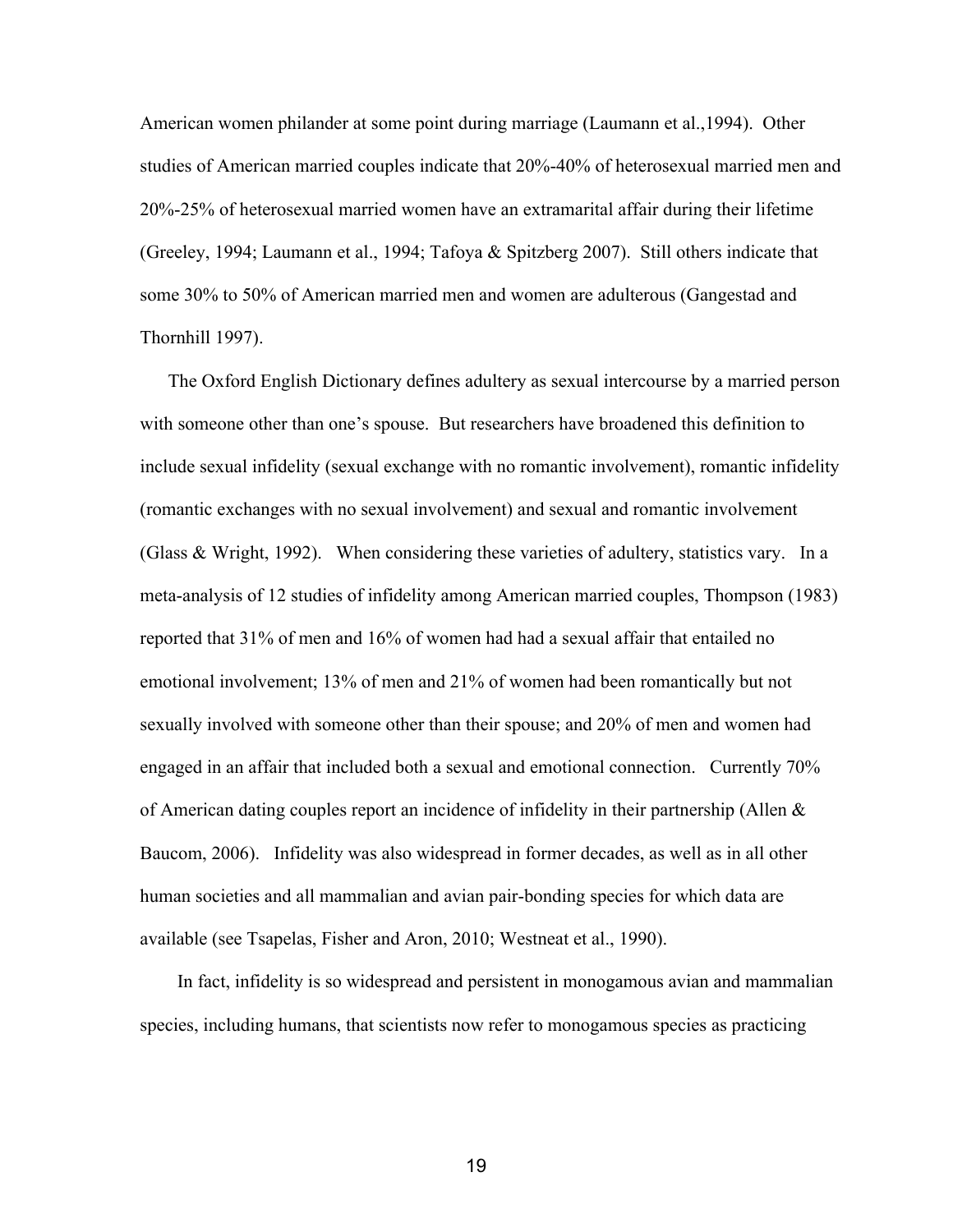"*social monogamy*," in which partners display the array of social and reproductive behaviors associated with pair-bonding while not necessarily displaying sexual fidelity as well.

 Myriad psychological, sociological and economic variables play a role in the frequency and experience of infidelity (Tsapelas, Fisher and Aron, 2010). Most relevant to this chapter, however, Glass and Wright (1985) report that among Americans who engage in infidelity, 56% of men and 34% of women rate their marriage as "happy" or "very happy." This suggests that infidelity has biological underpinnings. Genetic studies support this hypothesis.

 Walum et al. (2008) investigated 552 couples biologically, psychologically and socially. All were either married or co-habiting for five or more years. Men carrying a specific allele in the vasopressin system scored significantly lower on the Partner Bonding Scale, indicating less feelings of attachment to their spouse. Moreover, their questionnaire scores were dose dependent: those carrying two of these alleles showed the lowest scores for feelings of attachment, followed by those carrying only one allele, followed by those carrying no copies of this allele. Men carrying this gene also experienced more marital crises during the past year, including threat of divorce. These results were also dose-dependent; men with two copies of the allele were approximately twice as likely to have had a marital crisis as those who had inherited either one copy or no copies. Men with one or two copies were also significantly more likely to be involved in a partnership without being married. Last, the spouses of men with one or two copies of this allele in the vasopressin system scored significantly lower on questionnaires measuring marital satisfaction.

 This study did not measure infidelity directly; instead it measured several factors likely to contribute to infidelity. But animal studies show a similar correlation between genetic variations in the vasopressin system and partner instability. Among prairie voles,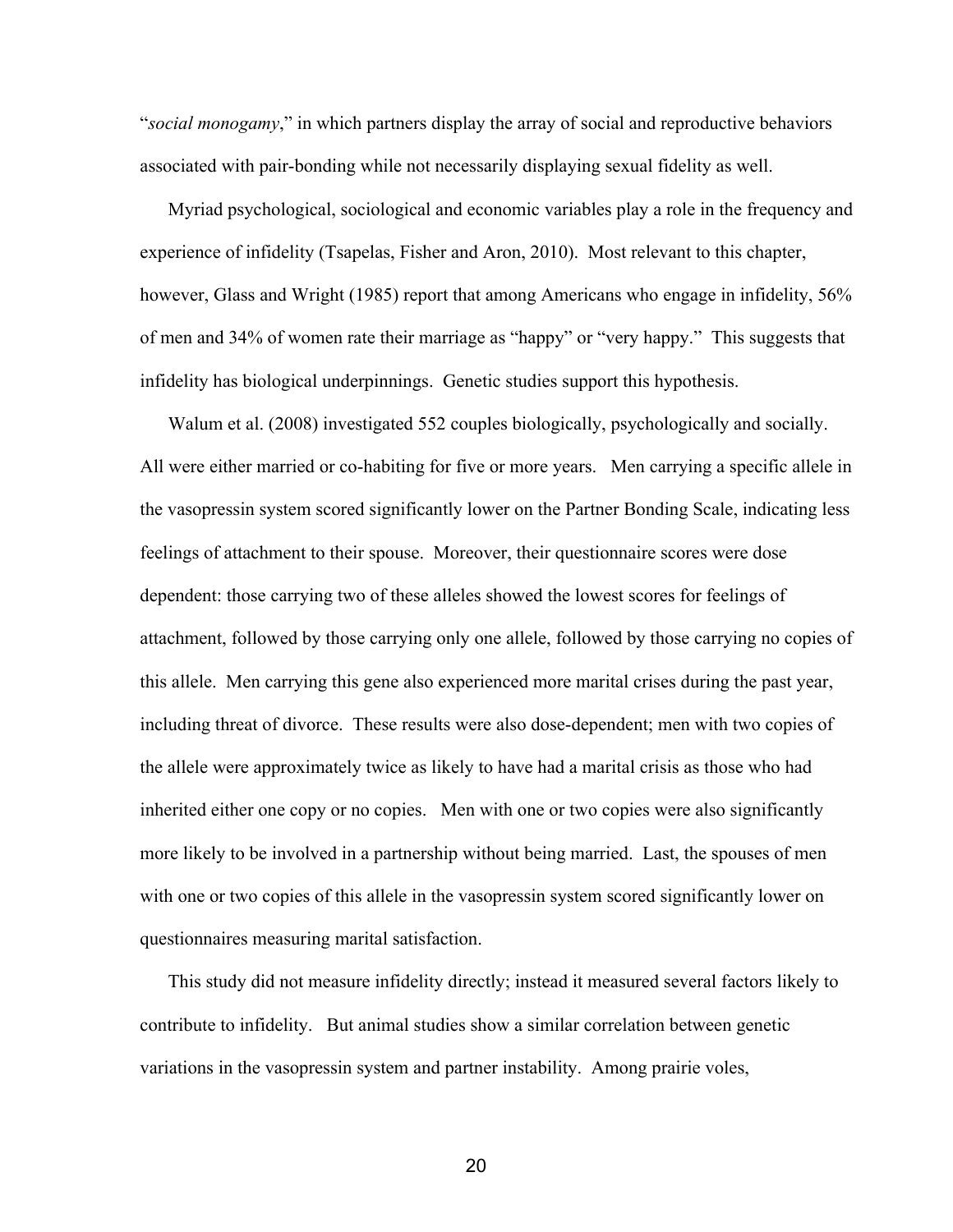polymorphisms in a similar gene in the vasopressin system contribute to the variability in the strength of the monogamous pair-bond (Hammock  $&$  Young 2002), including the degree to which individuals express sexual fidelity (Ophir, Wolff, & Phelps, 2008). In another recent study (of 181 young adult humans), Garcia et al (2010) found a direct link between specific alleles in the dopamine system and a greater frequency of uncommitted sexual intercourse (i.e., one night stands), as well as a higher frequency of sexual infidelity.

 Another biological system may contribute to infidelity. In the now classic "sweaty tee shirt" experiment, women sniffed the t-shirts of several anonymous men and selected the tshirts of those they felt were the sexiest. They disproportionately selected the shirts of men with different genes (from themselves) in a specific part of the immune system, the major histocompatibility complex (MHC) (Wedekind et al., 1995). In a subsequent investigation, women married to men with similar genes (to themselves) in this part of the immune system were also more adulterous; and the more of these genes a woman shared with her spouse the more extra-dyadic partners she engaged with sexually (Garver-Apgar et al., 2006).

 Brain architecture may also contribute to infidelity. I have previous proposed that humanity has evolved three broad, basic, distinct yet interrelated brain systems for mating, reproduction and parenting: the sex drive; romantic love; and feelings of deep attachment to a mating partner (Fisher 1998). These three neural systems interact with one another and many other brain systems in myriad flexible, combinatorial patterns to provide the range of cognitions, emotions, motivations and behaviors necessary to orchestrate our complex human reproductive strategy (Fisher et al 2002; Fisher 2004). Nevertheless, these three brain systems are not always well connected, making it possible for one to express feelings of attachment for one individual, *while* one feels intense romantic love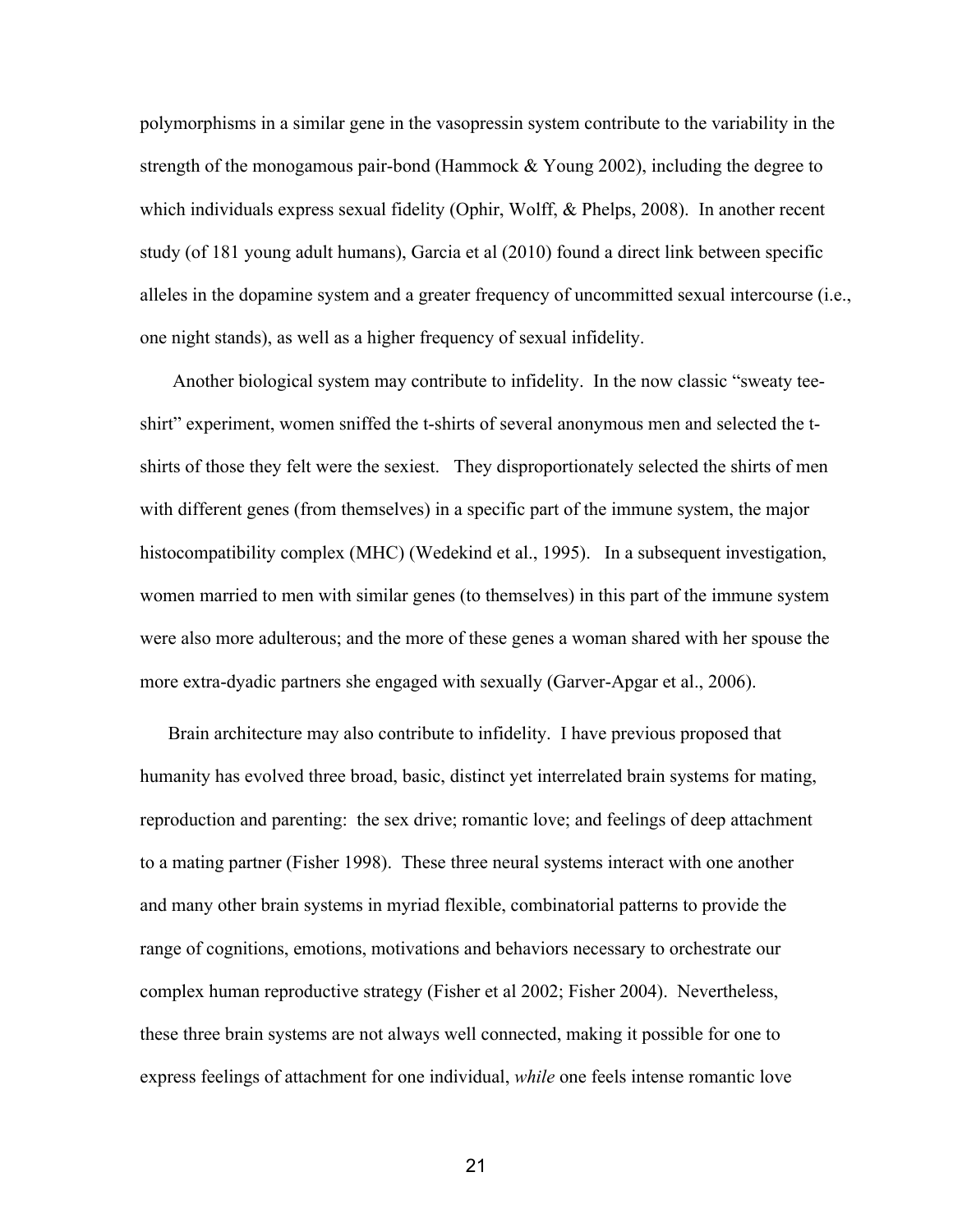toward another, *while* one feels the sex drive for still other extra-dyadic partners (Fisher 2004). The relative biological independence of these three neural systems enable *Homo sapiens* to engage in social monogamy and clandestine infidelity simultaneously (Fisher 2004). Thus, this brain architecture easily accommodates infidelity.

 Because philandering is prevalent worldwide, because it is associated with a range of psychological and sociological factors, because it is correlated with several biological underpinnings, because promiscuity is the primary reproductive strategy among our closest primate relatives, bonobos and common chimps, and because infidelity occurs even in "happy" and "very happy" marriages today, it is likely that infidelity is a core aspect of our human reproductive strategy that evolved in tandem with hominid serial social monogamy for adaptive purposes.

 Many scientists have offered hypotheses regarding the selective value of infidelity (see Buss 1994). Among these, it has been proposed that in the ancestral woodland/savannah eco-niche, philandering males and females would have disproportionately reproduced, as well as reaped the reproductive benefits of genetically more varied offspring (Fisher 1992; Tsapelas, Aron and Fisher, 2010). Unfaithful females may also have garnered economic resources from extra-dyadic liaisons, as well as parenting support if their primary partner died or deserted them (Fisher 1992). Hence clandestine infidelity (in conjunction with serial and/or life long social monogamy) may have had reproductive payoffs for both ancestral males and females, selecting for the biological underpinnings of infidelity in both sexes today.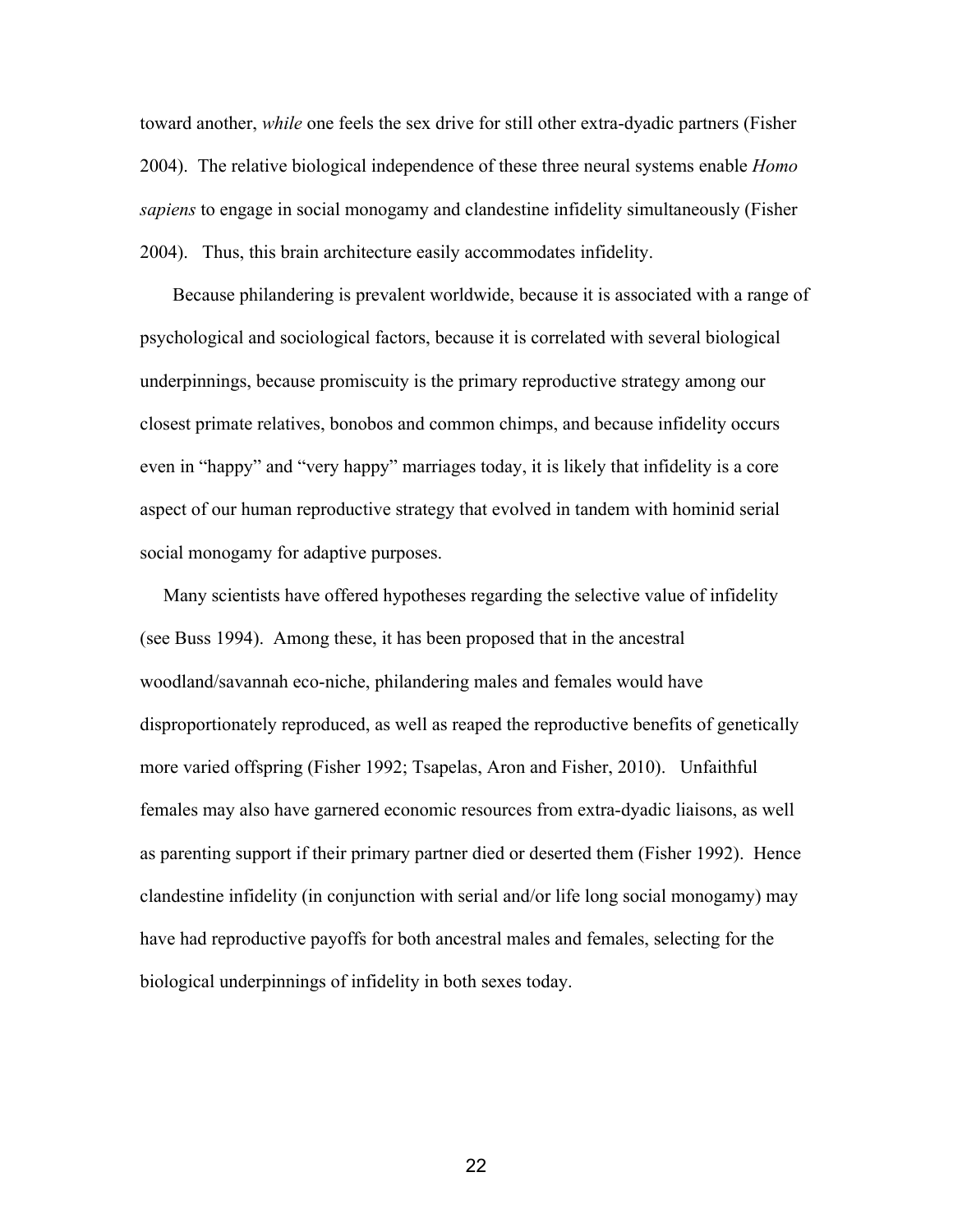The human predisposition for philandering most likely intensifies the experience and the incidence of human love addictions, because adultery leads to partnership instability and abandonment—the crucible for rejection.

### **DIVORCE INTENSIFIES REJECTION ADDICTION**

Negative romantic addiction to a partner may also have intensified in conjunction with the human predisposition for divorce. Human monogamy is not always life-long. Nearly half of all marriages in the US end in divorce; in fact, by age 35, 10% of American women have had three or more husbands (Cherlin 2009). Data collected between 1947 to 1989 from the Demographic Yearbooks of the United Nations on 58 societies, as well as a host of ethnographic studies, indicate that divorce and remarriage are also common cross-culturally and historically (Fisher 1992; Fisher 1989).

These data indicate three cross-cultural divorce patterns. Divorce occurs most frequently among couples with one dependent child; among couples at the height of their reproductive and parenting years (ages 2529); and among couples married a modal duration of four years (Fisher 1989; Fisher 1992). Because four years is the common duration of birth spacing in hunting/gathering societies, and because many monogamous avian and mammalian species form pair-bonds that last *only long enough to rear the young through infancy*, this human cross-cultural modal divorce peak may represent the remains of an ancestral hominid reproductive strategy to remain pair-bonded at least long enough to raise a single child through infancy, about four years (Fisher 1992). Ancestral hominids that practiced serial social monogamy in association with offspring weaning would have created more genetic variety in their lineages, a biologically adaptive phenomenon (Fisher 1992). As a result, serial social monogamy (as opposed to lifelong monogamy) may have been common among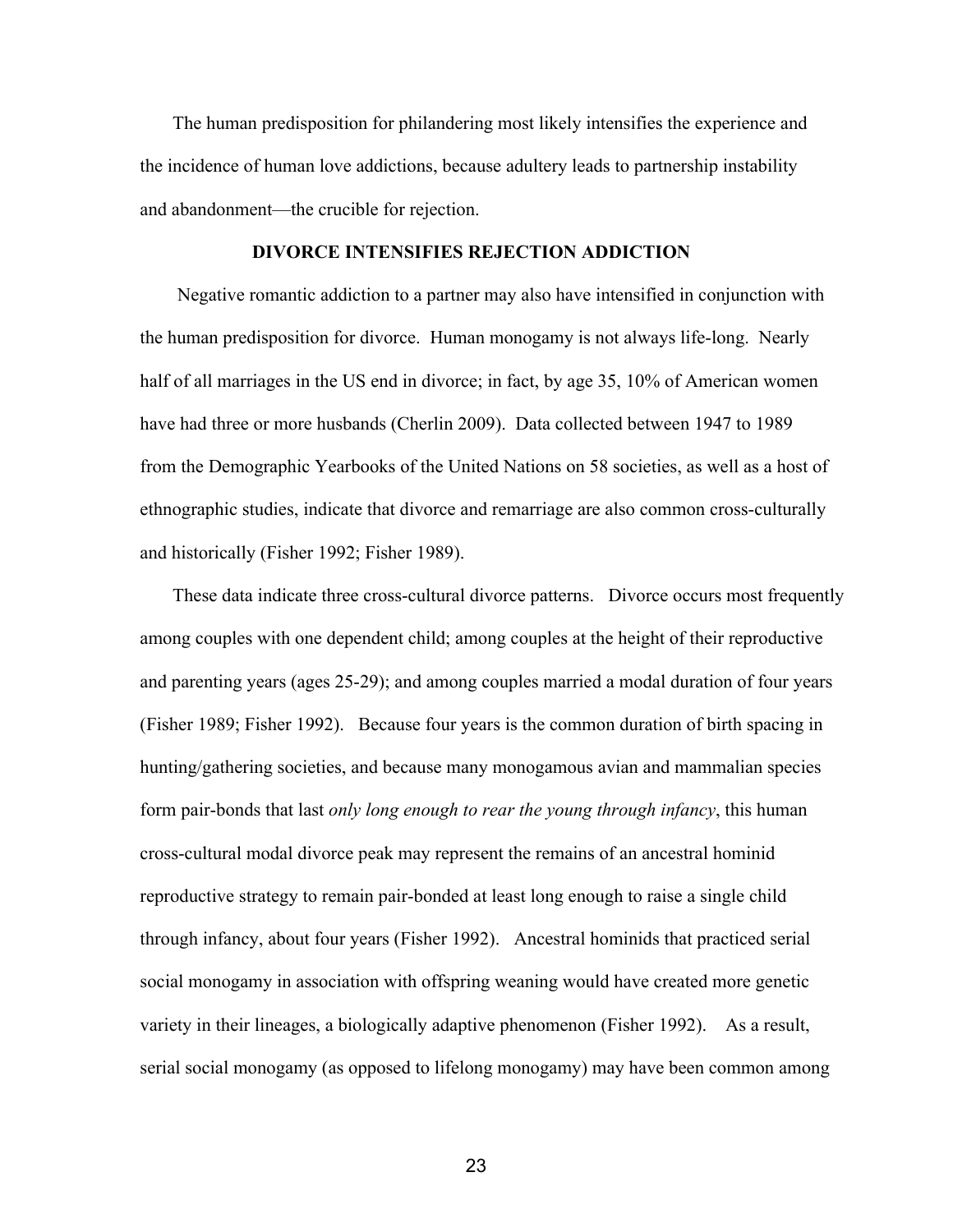hominids as they expanded into the woodland/savannah eco-niche prior to 4 million years BP (Fisher 1992; Fisher 2011). This pair-bond instability may well have contributed to the evolution of the suite of traits now associated with negative romantic addictions.

### **BIOPSYCHOLOGICAL CONSEQUENCES OF REJECTION**

 It appears as if evolution has overdone the negative response to romantic abandonment. But romantically rejected individuals have wasted precious courtship time and metabolic energy; they have lost essential economic and financial resources; their social alliances have been jeopardized; their daily rituals and habits have been altered; they may have lost property; and they have most likely experienced damage to their personal happiness, self-esteem and reputation (see Leary 2001). Most important, rejected lovers of reproductive age are likely to have lost reproductive opportunities or even a parenting partner for the offspring they have already produced—forms of reduced future genetic viability. Romantic rejection has severe social, psychological, economic and genetic consequences.

Due to these profound costs, rejected individuals have inherited strong neural survival systems dedicated to helping them renew or sustain a failing partnership that is crucial to their reproductive future (Fisher 2004). The *protest* and *stress responses* and *frustration-attraction* may have evolved to motivate the lover to entice a rejecting loveobject to resume the partnership. *Abandonment rage* may have evolved to escalate estrangement so the disappointed lover could begin the process of looking for a more suitable mating partner. *Anhedonia, despair* and *resignation* may have evolved to enable the rejected lover to send clear, honest signals to relatives and friends that he/she needs social support in a time of intense psychological and physical pain (Hagen 2011)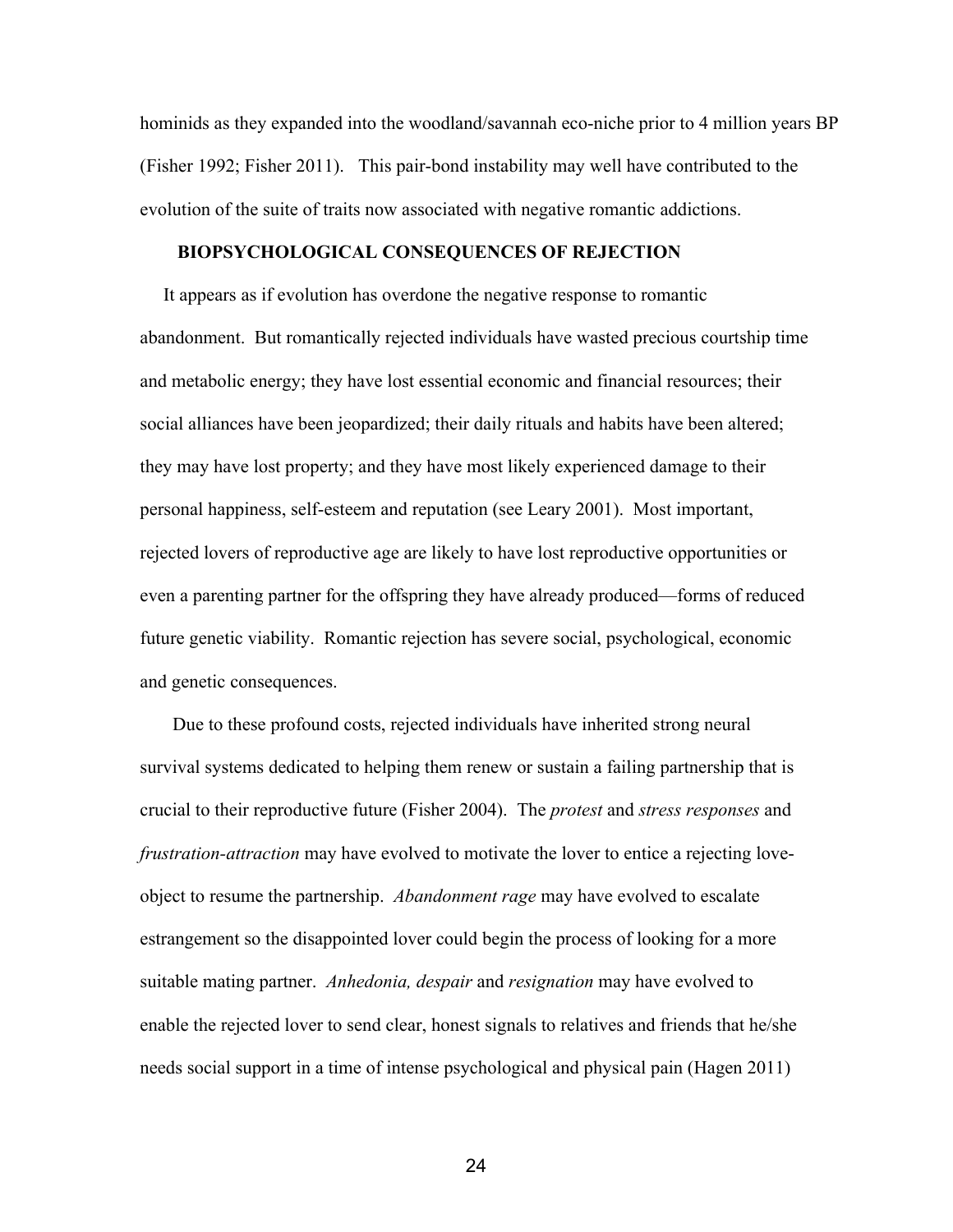as well as time to rest and plan their next strategy to fulfill their reproductive and social goals. Indeed, mildly depressed people make clearer assessments of themselves and others (Watson and Andrews 2002).

# **PERSONALITY AND LOVE ADDICTIONS**

 During the past several years, psychologists have linked personality variations with variations in immunity to specific physical and psychological illnesses (Segerstrom et al 2010; Cohen et al 2003; Cohen et al., 2006; Cohen et al., 2012; Marsland et al., 2001; Marsland et al., 2006). I have proposed that humanity has evolved four broad, basic styles of thinking and behaving (Fisher 2009; Fisher et al., 2010b; Brown et al., in press), associated primarily with the neural systems for dopamine, serotonin, testosterone and estrogen. Perhaps individuals with particular personality dispositions are also predisposed to express particular styles of *negative* romantic love addiction. Preliminary speculations are offered here.

 The constellation of cognitive and behavioral traits associated in the biological literature with dopamine and closely related norepinephrine neural pathways include: novelty-seeking, thrill and adventure seeking, impulsivity, susceptibility to boredom, abstract intellectual exploration, cognitive flexibility, openness to new experiences, curiosity, energy, verbal and non-linguistic creativity and idea generation. This trait constellation has been designated the Curious/Energetic temperament dimension and those primarily expressive of this trait constellation labeled, *The Explorer* (Fisher 2009; Fisher et al 2010b; Brown et al, in press). These men and women may be predisposed to a particular form of *negative* addiction: becoming *romance junkies* (i.e., Don Juanism). This phenomenon might entail a disproportionate inability to commit (despite one's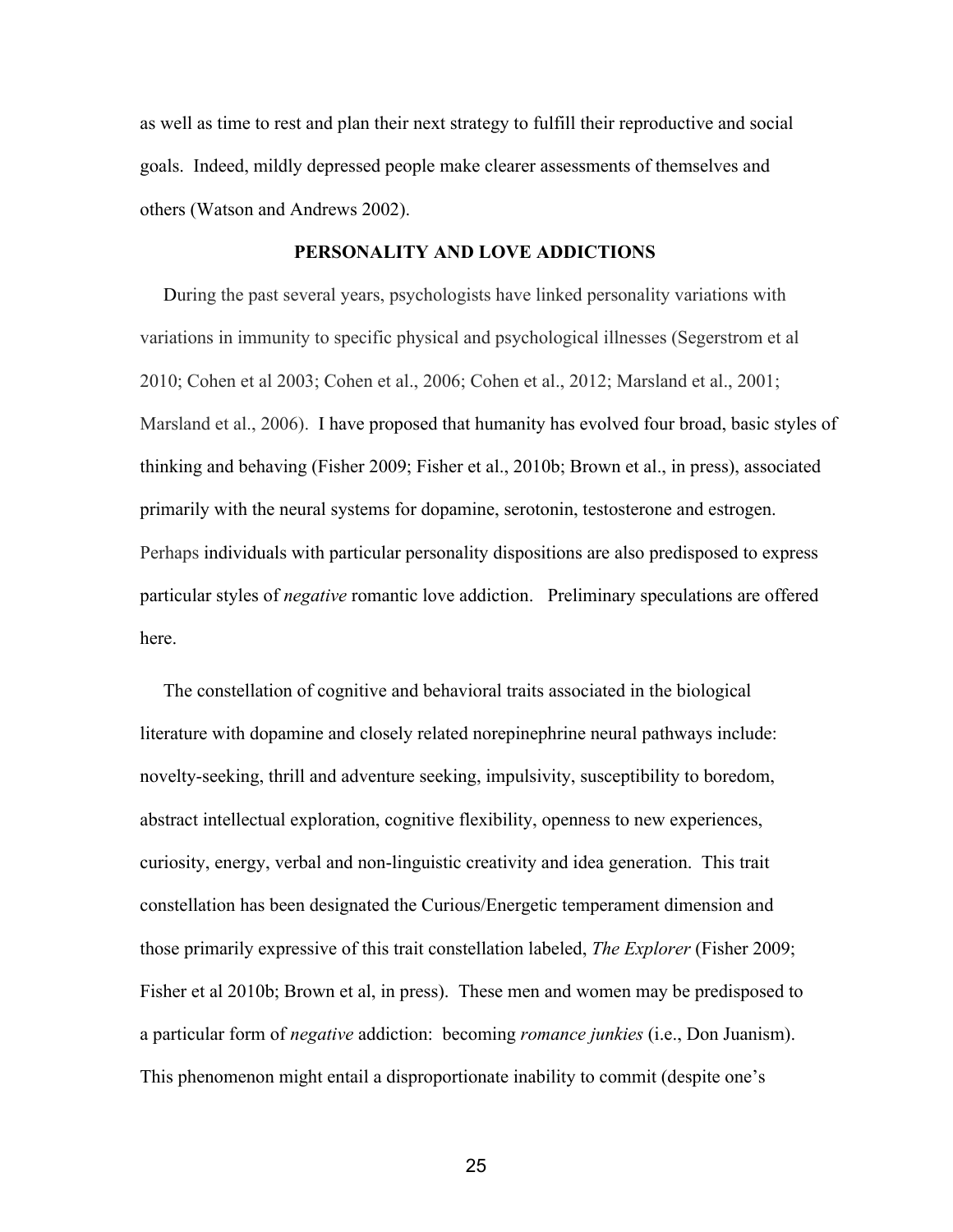intense feelings of love), extreme restlessness in longer relationships, a disproportionate tendency toward infidelity, and a tendency to abandon a partner as the relationship matures in order to seek the "high" of a new romance.

 The constellation of behavioral and cognitive traits associated in the biological literature with the serotonin system in the brain include: observing social norms (conventionality), adherence to plans, methods and habits, harm avoidance, orderliness, sociability, self control, conscientiousness, managerial skills (cooperation and reduced autonomous problemsolving), precision, interest in details, figural and numeric creativity and self-transcendence (religiosity). This trait constellation has been designated the Cautious/Social Norm Compliant temperament dimension, and those primarily expressive of this trait constellation have been labeled, *The Builder* (Fisher 2009; Fisher et al 2010b; Brown et al, in press). These individuals may be predisposed to a different from of *negative* romantic addiction: *attachment junkies*, thus being disproportionately controlling during a relationship, as well as predisposed to continue protesting, pursuing and pressuring a rejecting partner long after appropriate, sensible or safe.

 The constellation of cognitive and behavioral traits associated with the testosterone system in the brain include: enhanced visual-spatial perception, mathematical/engineering/mechanical skills, music aptitudes, intensified focus, narrow but deep interests, less emotion recognition, less eye contact, reduced empathy, compromised verbal fluency, less social sensitivity, heightened sensitivity to social dominance, the drive for rank, emotional containment, and enhanced confidence, forthrightness and assertiveness. This suite of traits has been designated the Analytical/Tough-minded temperament dimension and those primarily expressive of this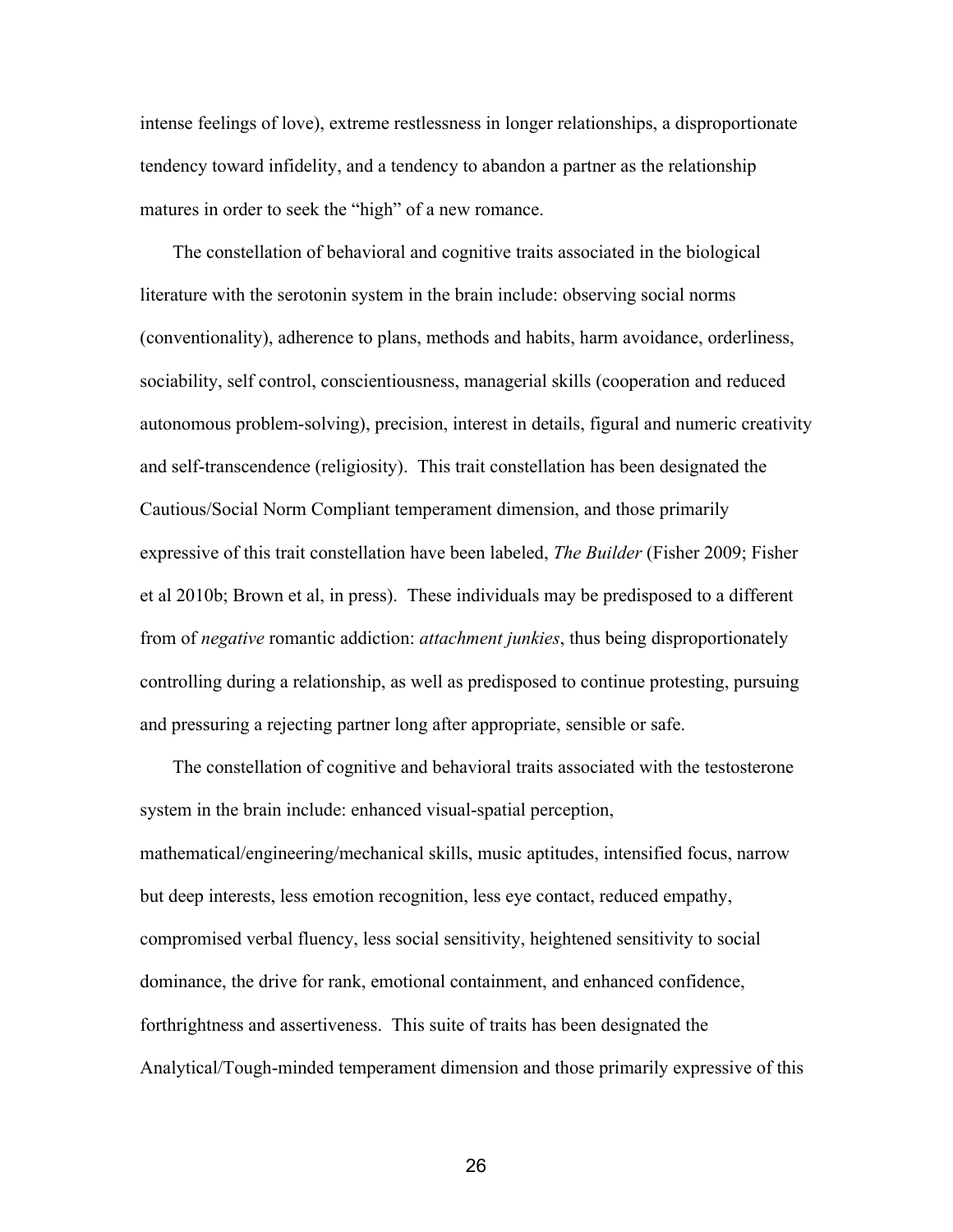trait constellation labeled, *The Director* (Fisher 2009: Fisher 2010b; Brown et al, in press). Individuals disproportionately expressive of this suite of traits, predominantly men (Fisher 2009; Brown et al, in press), may be predisposed to emotional flooding and concomitant abandonment rage, leading to a disproportionate incidence of domestic violence, narcissistic stalking and impulsive physical violence, including impulsive suicide and/or homicide. Some data support this hypothesis: Men are two to three times more likely to commit suicide after being rejected (Hatfield and Rapson 1996); and men are far more likely to stalk a rejecting partner, as well as batter or kill her (Meloy, Davis and Lovette 2001).

 The cognitive and behavioral traits associated with the estrogen system include: contextual/holistic/synthetic thinking, linguistic and people skills, agreeableness, cooperation, theory of mind (intuition), empathy, nurturing, generosity, trust, the drive to make social attachments, heightened memory for emotional experiences and emotional expressiveness. Oxytocin, closely related to estrogen, is also associated with several pro-social traits, including trust, reading emotions in others and theory of mind (intuition). This trait constellation has been designated the Pro-social/Empathetic temperament dimension, and those who primarily express this trait constellation labeled, *The Negotiator* (Fisher 2009; Fisher et al 2010b; Brown et al in press). Individuals who primarily express this group of traits, predominantly women (Fisher 2009; Fisher et al., 2010b), may be disproportionately predisposed to obsessive, introspective (unproductive) analysis of the partnership, as well as more susceptible to clinical depression and attempted suicide in response to romantic rejection. Some data support these hypotheses. Rejected women report more severe feelings of depression (Mearns 1991), as well as more chronic strain and rumination after being rejected (Nolen-Hoeksema et al., 1999).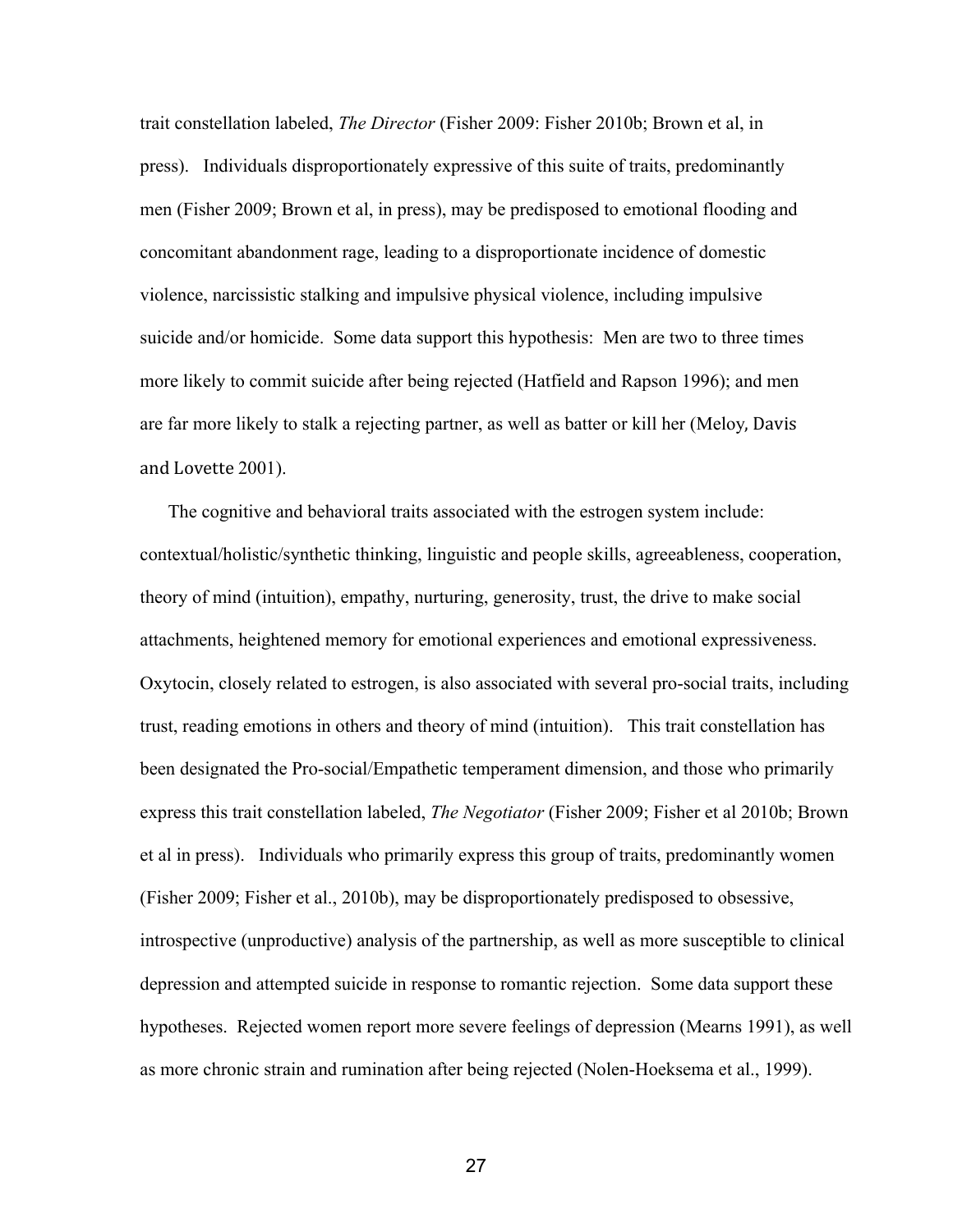Women are also more likely to talk about their trauma, inadvertently re-traumatizing themselves (Hatfield and Rapson 1996).

 Researchers have long proposed that different childhood experiences, specifically one's form of attachment to mother, play a significant role in one's reaction to romantic rejection. But further research may find that various love addictions, including inappropriate sexual jealousy and mate guarding, partner stalking, spouse abuse, love homicide, love suicide and clinical depression, are linked with biologicallybased personality dimensions as well.

# **IMPLICATIONS FOR TREATMENT**

 Clinicians have a host of strategies for helping lovers with their issues, including their obsession for a particular relationship partner. This topic is, however, beyond the scope of this chapter. But data from anthropology and neuroscience can offer some perspective on the neural correlates of love addictions, as well as a few hypotheses regarding treatment.

Foremost, the above cross-cultural and neurochemical data show that lovers express a host of traits commonly attributed to all addictions: These include intensely focused attention (saliency), euphoria (intoxication), mood swings, intrusive/obsessive thinking, emotional and physical dependence, tolerance, distortion of reality, personality changes, the willingness to do inappropriate and dangerous things to obtain or sustain the love relationship, loss of selfcontrol and craving for emotional and sexual union with the love-object. Moreover, these data indicate that romantic love engages a constellation of dynamic brain systems associated with craving, reward and motivation mediated by dopamine activity; and dopamine pathways are implicated in all addictions. These data clearly indicate that romantic love should be *treated* as an addiction, regardless of its official diagnostic classification (Fisher 2004).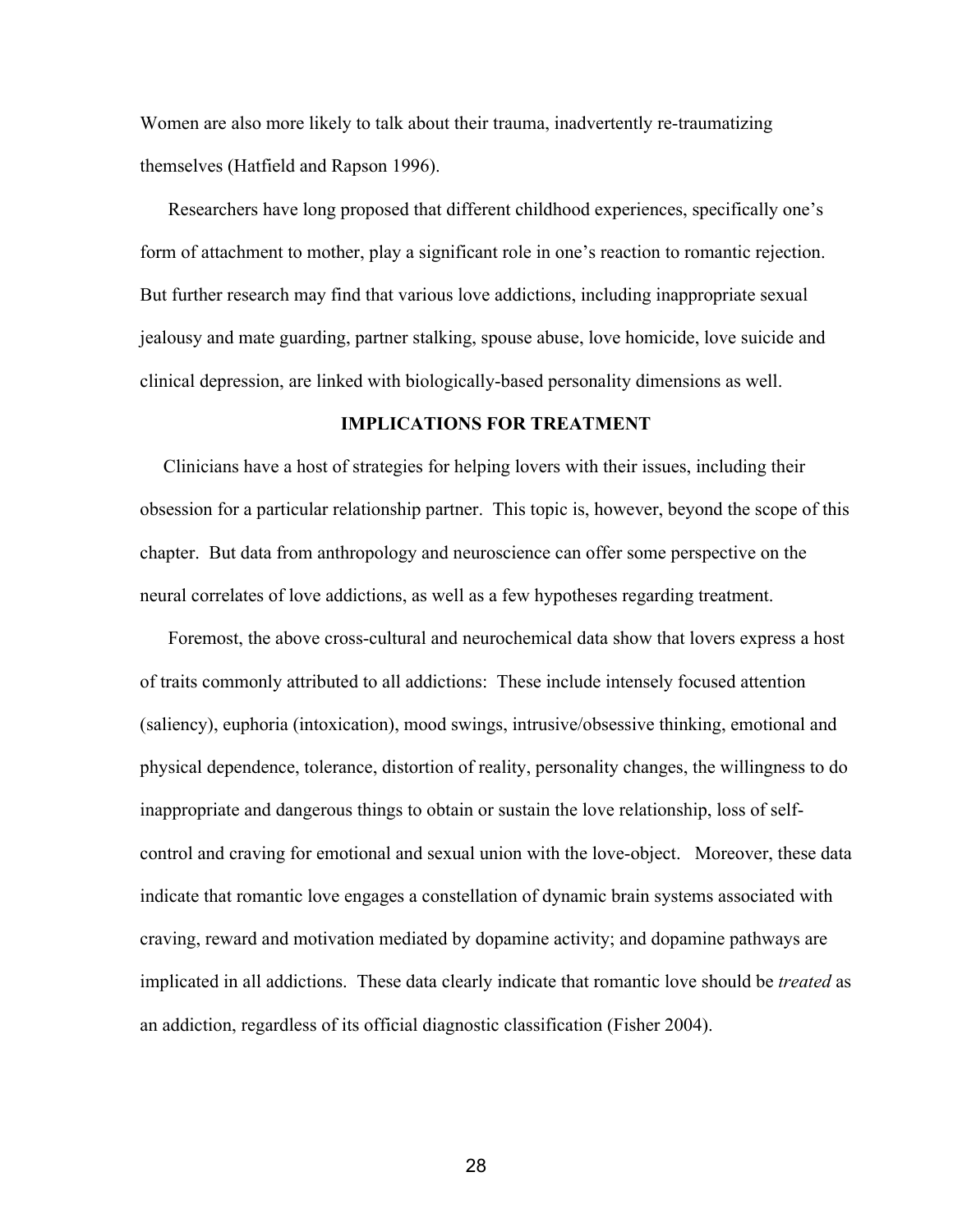Perhaps there is little that psychiatrists, psychologists, therapists, clergy and others in the helping professions will find necessary to do to advise individuals who are happily in love with an appropriate person, except to assure them that the anxiety, obsession, dependence, craving and other traits associated with romantic passion are natural responses. They might also recommend that the ecstatic lover refrain from making life-changing decisions until some of this natural elixir becomes subdued with time, because while in the grip of a full-blown *positive* love addiction, an individual's neural regions linked with social judgment and negative assessment become deactivated (Bartels and Zeki 2004), rendering the lover less equipped to make well-reasoned choices.

 The data of anthropology and neuroscience may offer clinicians more insight, however, as they treat those with a rejection addiction. Perhaps most important, the neural data indicate that most rejected lovers should remove all reasonable evidence of their abandoning sweetheart, such as cards, letters, songs, photos and memorabilia, as well as avoid contact with their rejecting partner, because any form of reminder or contact is likely to sustain the activity of brain circuits associated with romantic passion and retard the healing process. Some rejecters feel morally blameless; others feel guilty (Baumeister, Wotman and Stillwell 1993); but most do not know how to handle the rejected lover's grief or their own feelings about the ruptured tie (Baumeister and Dhavale 2001). So although the rejecter may be friendly when the disappointed lover contacts them, most will be perplexed, annoyed or angry at the intrusion (Baumeister, Wotman and Stillwell 1993).

 Clinicians might also advise disappointed lovers to join a 12‐step program, preferable Sex and Love Addicts Anonymous. Many of the basic slogans would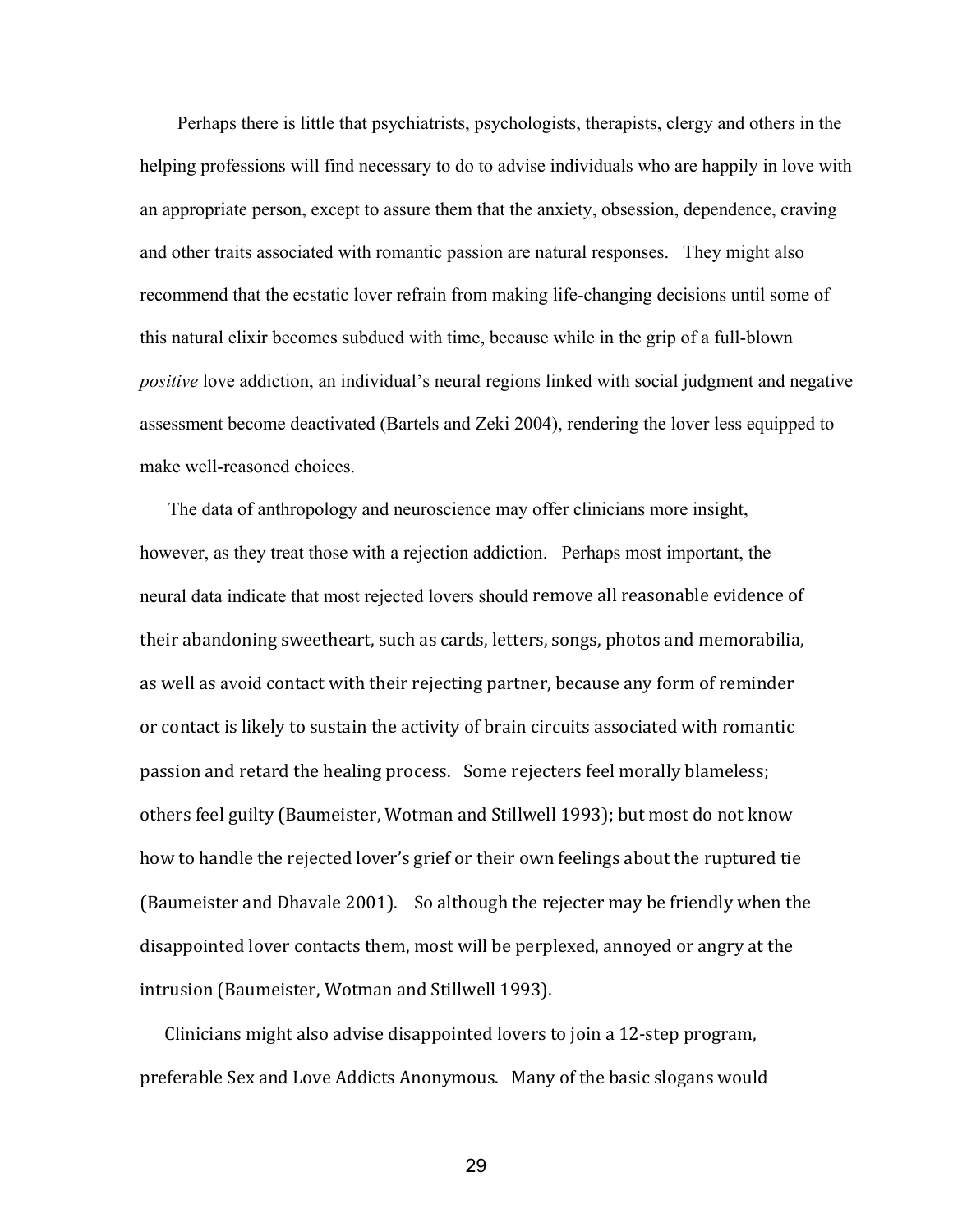apply to romantically rejected men and women. "*One day at a time*" suggests that the lover should refrain from contacting a departed sweetheart today. "*If you don't want to slip, don't go into slippery places*" suggests that the lover avoid people, places, music and other artifacts of the partnership that trigger romantic craving. "*It's the first drink that gets you drunk*" could be interpreted to mean: don't make that first phone call, write that first e‐mail, or drive past his/her house that first time, as this is likely to lead to more efforts to connect, and more disappointment and misery. And "*Think the drink through*" could be interpreted to suggest that before the love-addict initiates any form of contact, he/she should think past the positive memories to focus on the negative events associated with their abandoning partner.

 Several biological compounds have been suggested as antidotes to some of the symptoms of rejection, including oxytocin agonists, prolactin agonists and norepinephrine agonists (see Panksepp et. al. 2002). However, currently an array of serotonin-enhancing antidepressant medications are most widely used to counteract the depression associated with romantic rejection. These medications help to relieve physical and psychic pain and obsession; some may also repair some of the physical damage that has occurred, by stimulating the growth of nerve cells in the hippocampus, the brain's memory center, thereby reversing some of the harm often caused by prolonged stress (Goode, Peterson and Pollack 2002; Stahl 2000). But many of these drugs have adverse sexual side effects (See Fisher and Thomson 2007; Andrews et al., 2012); many also create apathy, or "emotional blunting" (Frohlick and Meston 2000; Rosenthal 2002). These side effects may be worth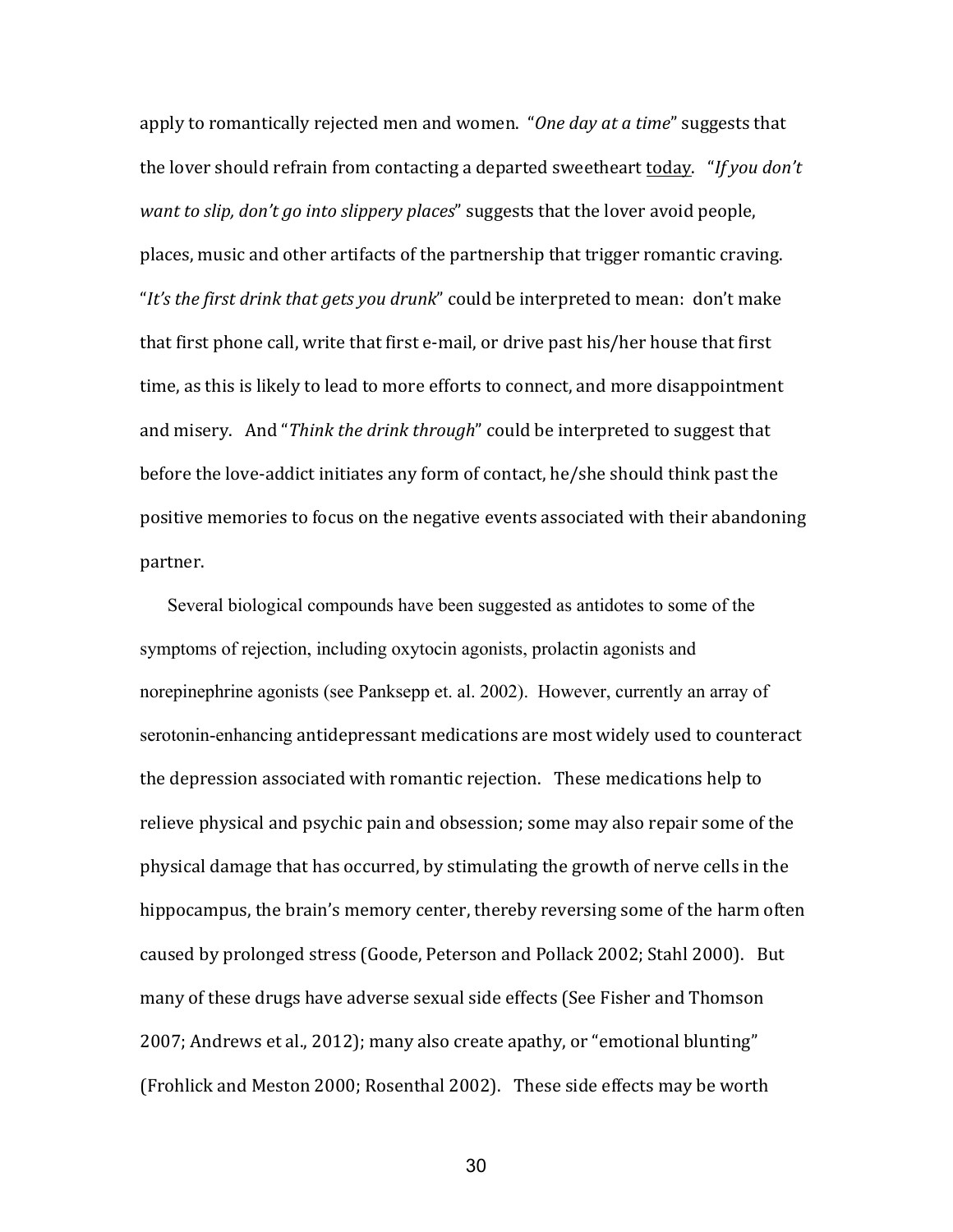enduring if the lover is highly dysfunctional. But as rejected lovers begin to heal, they need an active, healthy emotion system to accurately assess potential new mates, select an appropriate new partner and build a stable new relationship (Fisher, 2004; Fisher and Thomson 2007). Thus, data from neuroscience suggests that antidepressant medications, particularly Selective Serotonin Reuptake Inhibitors (SSRIs) should be used short-term, unless the individual uses these drugs long term for other medical purposes.

 From the perspective of neuroscience, talking therapy is also useful to alleviate the symptoms of rejection addiction. Our research shows that rejected lovers are activating brain regions associated with assessing one's gains and losses, indicating that these men and women are trying to learn from their situation while in the scanner (Fisher et al, 2010a). *The brain is primed to engage in guided talking therapy.* Moreover, psychotherapy can produce many of the same changes in brain function that antidepressant medications produce (Brody et al., 2001; Goleman 1996; Rosenthal 2002). In fact, in some instances, "talking therapy" can be just as effective at alleviating major depression (Brody et al., 2001; Goleman 1996; Rosenthal 2002).

In one study, scientists compared 24 untreated adults suffering from the apathy, melancholy and hopelessness of major depression with 16 adults with no psychiatric problems. First, each person's brain was scanned, using fMRI. The depressed men and women showed abnormally increased activity in regions of the prefrontal cortex, caudate and thalamus; the controls showed none of these neural responses. Then 10 of the despondent subjects were administered the antidepressant, paroxetine, which elevates serotonin activity. The balance of depressed participants attended 12 psychotherapy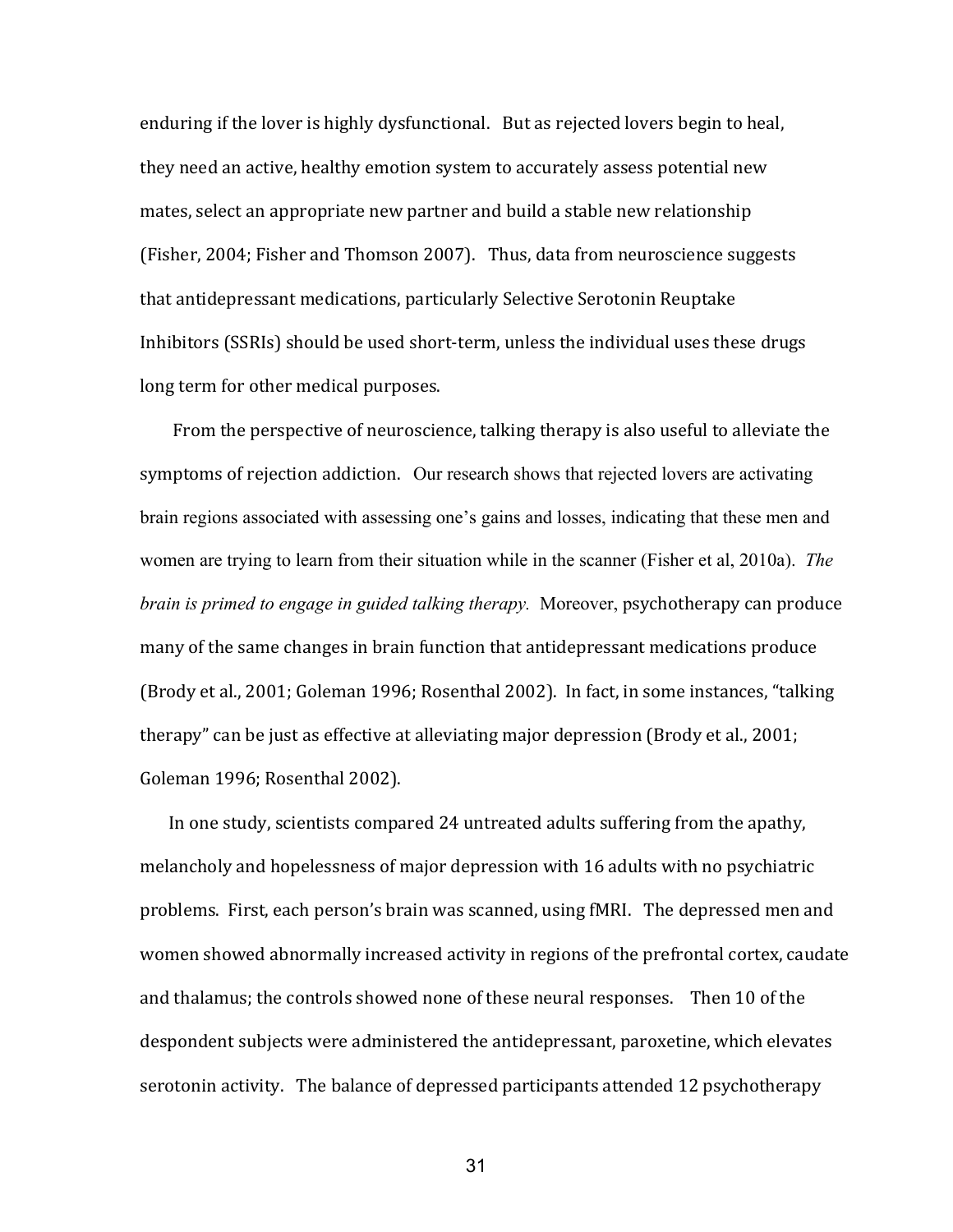sessions instead. Then all of the depressed patients were scanned again. Following both forms of treatment, activity declined in those brain regions that had shown abnormal activation (Brody et al., 2001). Those who underwent the psychotherapy got a bonus, however; they registered significant new activity in regions of the insula that can inhibit feelings of depression (Brody et al., 2001). As is commonly practiced today, a combination of talking therapy and (short‐term) appropriate antidepressant medication may be the most effective treatment for rejection addiction.

 Data suggest that disappointed lovers should also stay busy, to distract themselves (Thayer 1996; Rosenthal 2002). This advice may be successful because any form of novelty activates the dopamine system in the brain to create energy and optimism. Physical exertion also elevates mood (Rosenthal 2002) because it triggers dopamine activity in the nucleus accumbens, bestowing pleasure (Kolata 2002). Exercise activates endorphin pathways as well, reducing pain and increasing calm. Last, strenuous physical exercise increases brain‐derived neurotrophic factor (BDNF) in the hippocampus, the memory center, to protect and make new nerve cells. In fact, some psychiatrists believe that exercise (aerobic or anaerobic) can be as effective in healing depression as psychotherapy or antidepressant drugs (Rosenthal 2002)

 Sunlight stimulates the pineal gland in the brain to regulate bodily rhythms in ways that elevate mood (Rosenthal 2002). Smiling utilizes facial muscles that activate nerve pathways in the brain that can stimulate feelings of pleasure (Carter 1998). Meditation affects several neural systems, thereby decreasing anxiety and escalating focus and sustained attention (Davidson et al., 1976; see Davidson and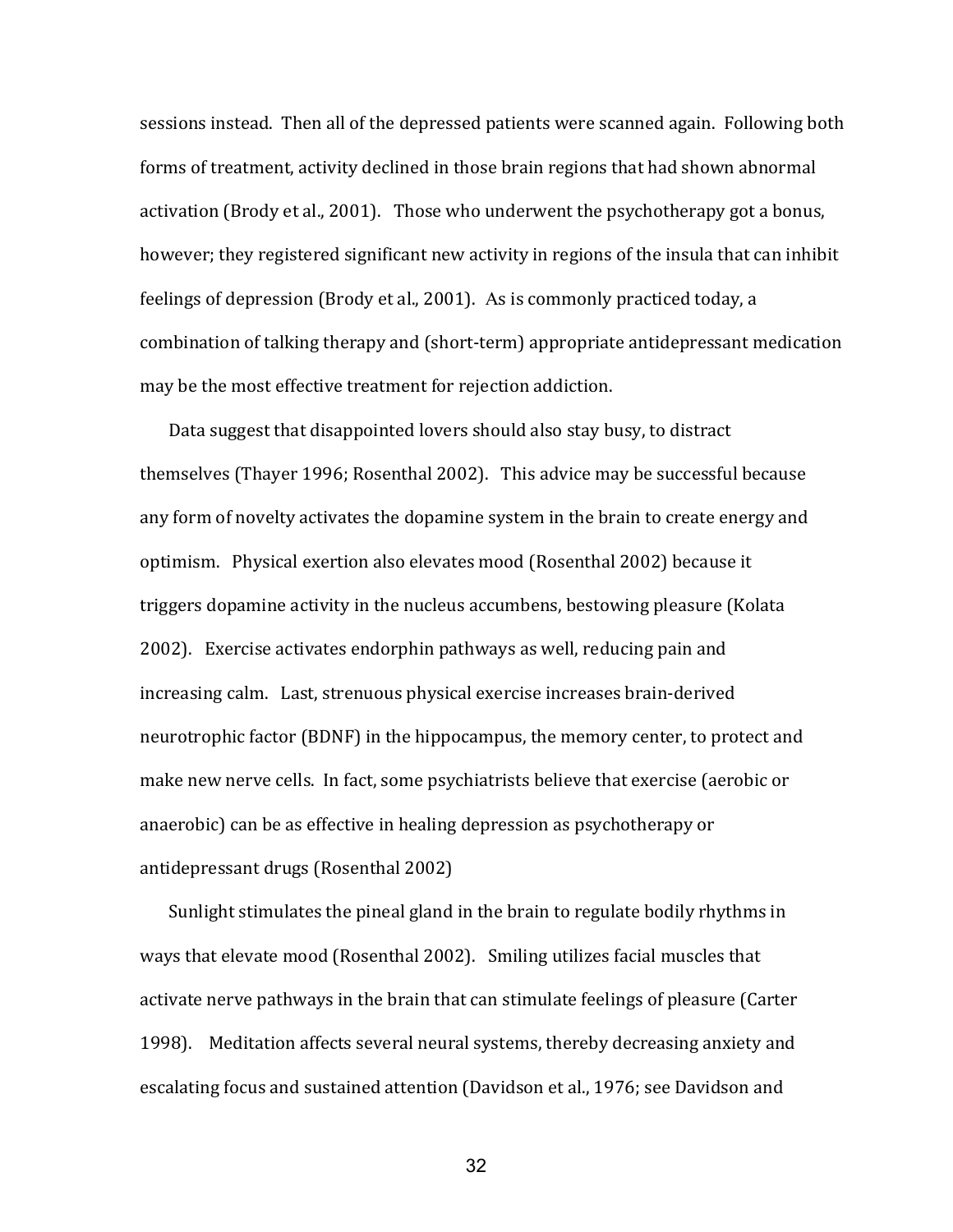Begley 2012). Perhaps most important, time heals. In our study of rejected men and women, the greater the number of days since rejection, the less the activity in a brain region associated with feelings of attachment (Fisher et al., 2010).

 As disappointed lovers remove the stimuli that fan their ardor, follow some advisories of a 12‐step program, build new daily habits, meet new people, take up new interests, find the right medication and/or therapist, and wait out the long days and nights of intrusive thinking and craving, their addiction will eventually subside. The brain is built to heal itself, most likely a trait that initially evolved so that our forebears could resume their search for an appropriate breeding and parenting partner.

# **CONCLUSION**

Researchers have long discussed whether the compulsive pursuit of non-substance rewards, such as gambling, food and sex, can be classified as addictions (Frascella et al., 2010). Gambling, food and sex can lead to obsession, tolerance, emotional and physical dependence, withdrawals, relapse and other traits common to substance abuse. Moreover, these nonsubstance rewards also produce specific activity in dopamine pathways of the reward system, similar to drugs of abuse (see Frascella et al., 2010). This research suggests that uncontrolled use of these non-substances are addictions. Romantic love is likely to be a similar addiction, with one exception. Unlike all other addictions (that afflict only a percentage of the population), some form of love addiction is likely to occur to almost every human being that lives now and in our human past; few avoid the pain of rejection either.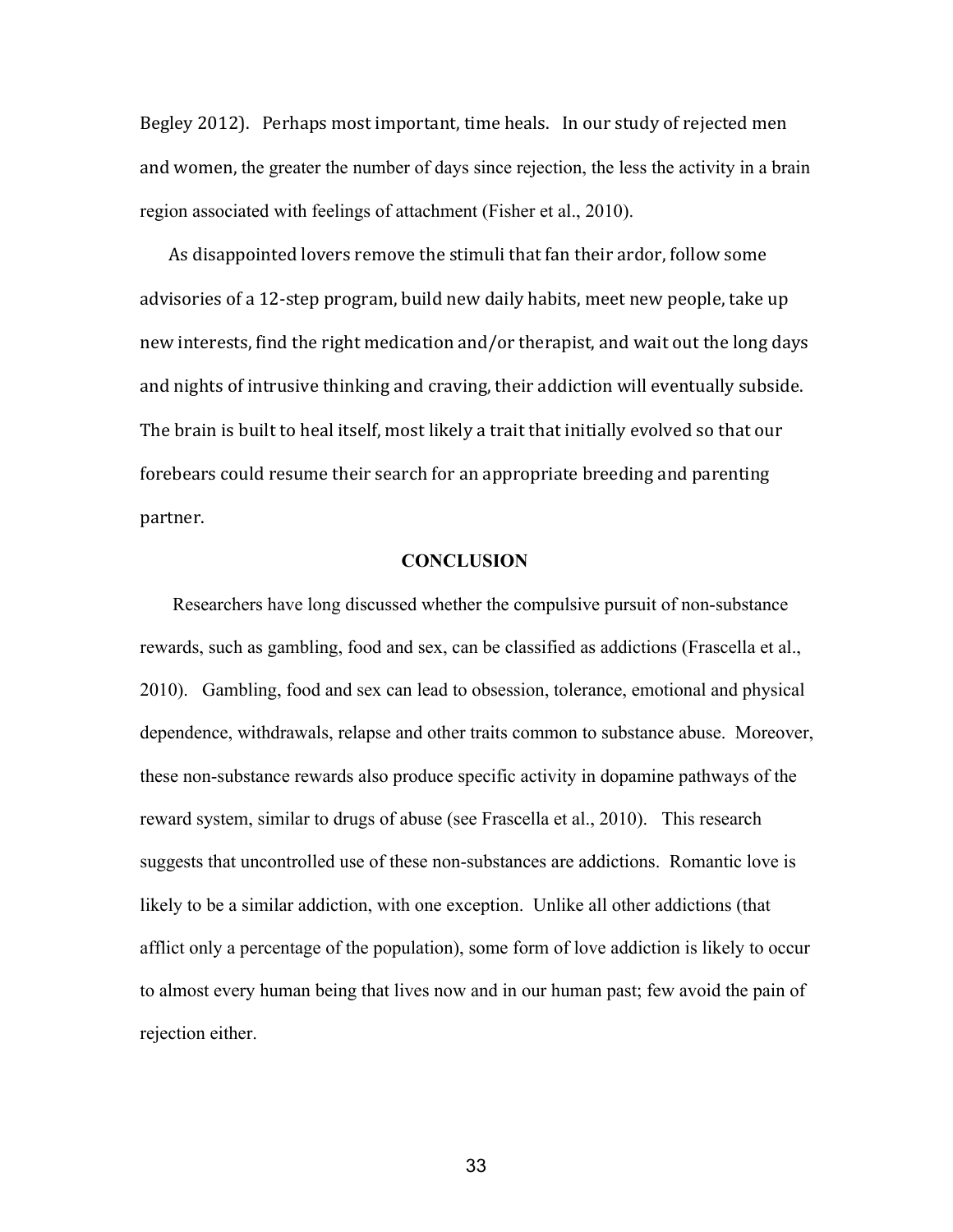Romantic love appears to be a *natural* addiction, "a normal altered state" experienced by almost all humans (Brown, in Frascella et al., 2010:295), that evolved during human evolution to motivate our ancestors to focus their mating energy on a specific partner, thereby conserving mating time and energy, initiating reproduction, triggering feelings of attachment and subsequent mutual parenting, and assuring the future of their DNA. It is a *positive* addiction when the relationship is reciprocated, non-toxic and appropriate; but a harmful, negative addiction when unreciprocated, toxic, inappropriate and/or formally rejected.

 If the medical community comes to understand that romantic love is an evolved drive (Fisher 2004) and a natural addiction that can have profound social, economic, psychological and genetic consequences (both beneficial and adverse), clinicians and researchers might develop more effective procedures for dealing with this powerful and primordial neural mechanism. Despite it's joys, there is tyranny to love.

October 1, 2013 Helen Fisher

# REFERENCES: THE TYRANNY OF LOVE

Acevedo, B., Aron A., Fisher, H., Brown, L.  $(2011)$  Neural correlates of long-term intense romantic love. *Social Cognitive and Affective Neuroscience* doi: 10.1093/scan/nsq092

Ainsworth, M.D.S., Blehar, M.C. Waters, E. & Wall (1978). *Patterns of attachment: A spsychological study of the strange situation.*  Hillsdale, NJ: Erlbaum.

Allen, E S & DH Baucom (2006). Dating, marital, and hypothetical extra‐dyadic involvements: How do they compare? *The Journal of Sex Research, 43,* 307‐317.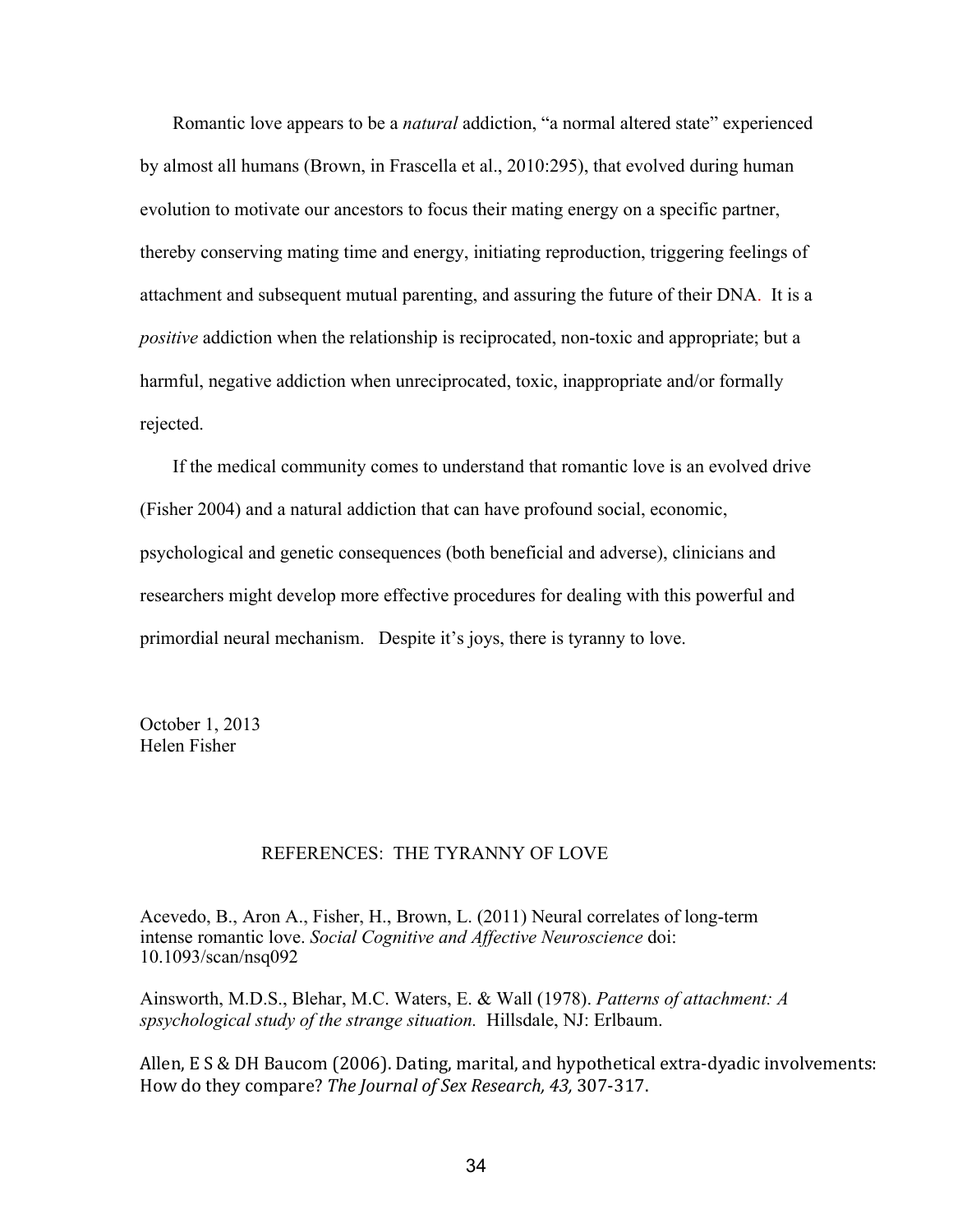Andersson, M. (1994). *Sexual Selection.* Princeton, N.J.: Princeton University Press.

Andrews, PW, JA Thomson Jr. A Amstradter and MC Neale (2012) *Primun non nocere*: an evolutionary analysis of whether antidepressants do more harm than good. *Frontiers in Evolutionary Psychology* 10.3389/fpsyg.2012.0011.00117

Aron, A., Fisher, H. E., Mashek, D. J., Strong, G., Li, H. F., & Brown, L. L. (2005). Reward, motivation, and emotion systems associated with early-stage intense romantic love: An fMRI study. *Journal of Neurophysiology*, 94, 327-337.

Bartels A, and S Zeki (2000) The neural basis of romantic love. *NeuroReport* 11:3829 3834.

Bartels A and S Zeki (2004) The neural correlates of maternal and romantic love. NeuroImage 21:1155-1166.

Baumeister, RF, SR Wotman and AM Stillwell (1993) Unrequited love: on heartbreak, anger, guilt, scriptlessness and humiliation." *Journal of Personality and Social Psychology* 64:377‐394.

Baumeister RF and D Dhavale (2001) Two sides of romantic rejection. In MR Leary, (Ed.) *Interpersonal Rejection*. New York: Oxford University Press. Pp. 55‐71.

Bester-Meredith, J. K., Young, L. J., & Marler, C. A. (1999). Species differences in paternal behavior and aggression in *Peromyscus* and their associations with vasopressin immunoreactivity and receptors. *Hormones and Behavior*, 36, 25-38.

Bowlby, J. (1969). *Attachment and loss: Vol. 1 Attachment.* New York: Basic Books.

Bowlby, J. (1973). *Attachment and loss: Vol. 2. Separation.* New York: Basic.

Breiter, HC et al (1997) Acute effects of cocaine on human brain activity and emotion. *Neuron* 19:591-611.

Brody, AL et al., (2001) Regional brain metabolic changes in patients with major depression treated with either paroxetine or interpersonal therapy: Preliminary findings. *Archives of General Psychiatry* 58(7):631‐40.

Brown, LL, B Acevedo and HE Fisher (in press) Neural correlates of four broad temperament dimensions: testing predictions for a novel construct of personality. *PLoSOne*

Buss D. (1994) The evolution of desire: strategies of human mating. New York: Basic Books.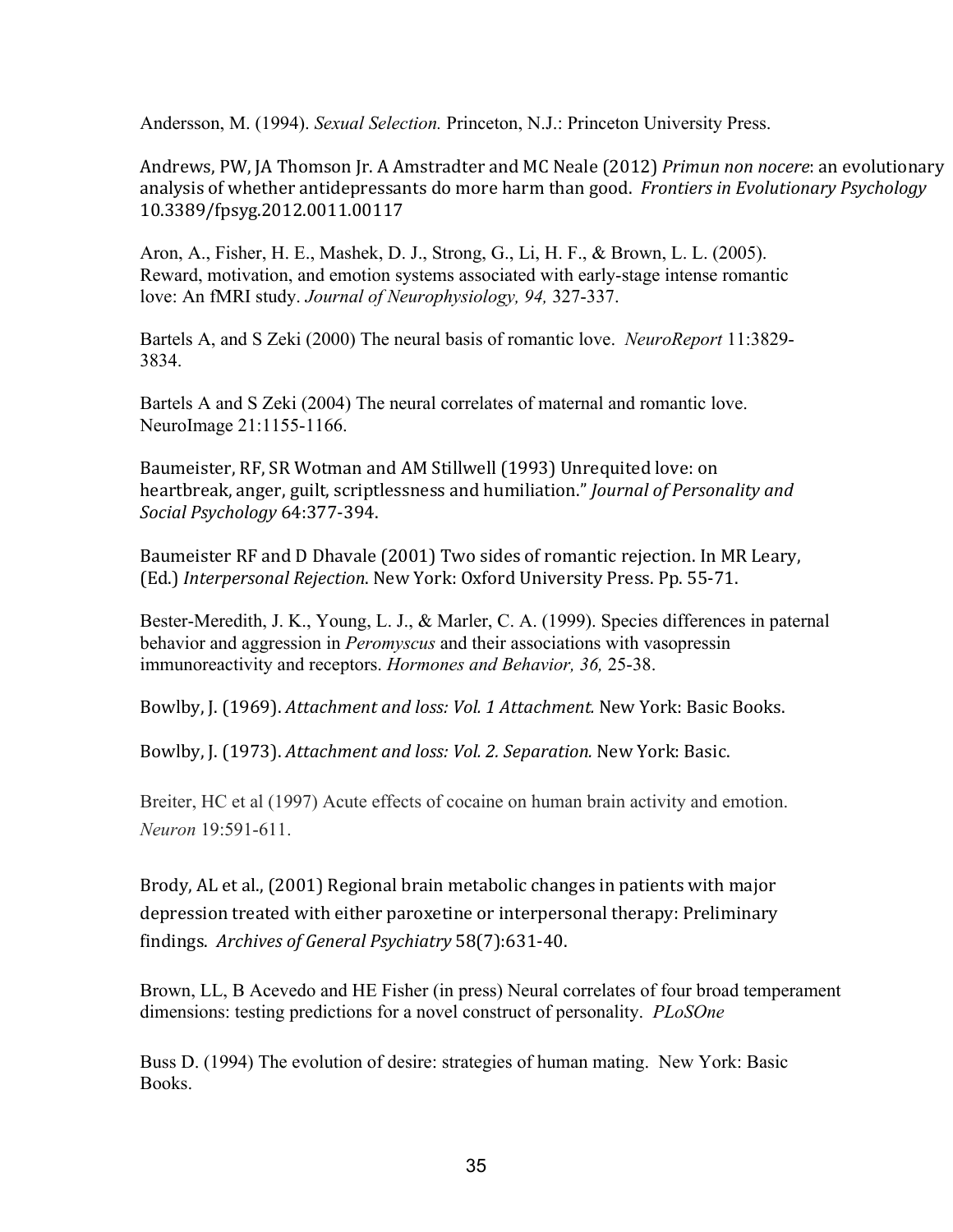Buss D. (2000) The dangerous passion: why jealousy is as necessary as love and sex. New York: The Free Press, 2000.

Buunk, A. P., & Dijkstra, P. (2006). Temptation and threat: Extra-dyadic relations and jealousy. In A. L. Vangelisti & D. Perlman (Eds.), *The Cambridge handbook of personal relationships* (pp. 533‐555). New York: Cambridge University Press.

Carnes P. (1983) *Out of the shadows: understanding sexual addiction*. Minneapolis: CompCare.

Carter, CS (1992) Oxytocin and Sexual Behavior. *Neuroscience and Biobehavioral Reviews.*  $1(16):131-144.$ 

Carter, R (1998) *Mapping the Mind*. Los Angeles CA: University of California Press.

Cherlin, A.J. (2009). The Marriage-Go-Round: the state of marriage and the family in America today. New York: Alfred A. Knopf.

Cohen, S., Doyle, W. J., Turner, R., Alper, C. M., & Skoner, D. P. (2003). Sociability and susceptibility to the common cold. *Psychological Science*, *14*, 389–395.

Cohen, S., & Pressman, S. D. (2006). Positive affect and health. *Current Directions in Psychological Science*,*15*, 122–125.

Cohen, S., Janicki-Deverts, D., Crittenden, C. N., & Sneed, R. S. (2012). "Personality and Human Immunity," pp. 146–169. In Segerstrom, S. (Ed.). *The Oxford Handbook of Psychoneuroimmunology*. Oxford University Press.

Daly, M. and M Wilson (1983). *Sex, Evolution and Behavior,* 2nd ed. Boston: Willard Grant.

Davidson, RJ, DJ Goleman and GE Schwartz (1976) Attentional and affective concomitants of meditation: a cross-sectional study. Journal of Abnormal Psychology 85:23528

Davidson, RJ and S Begley (2012) *The Emotional life of your brain.* New York: Penguin group. pps. 279.

Delgado, M. R., Nystrom, L. E., Fissel, C., Noll, D. C., and Fiez, J. A. (2000). Tracking the hemodynamic responses to reward and punishment in the striatum. *Journal of*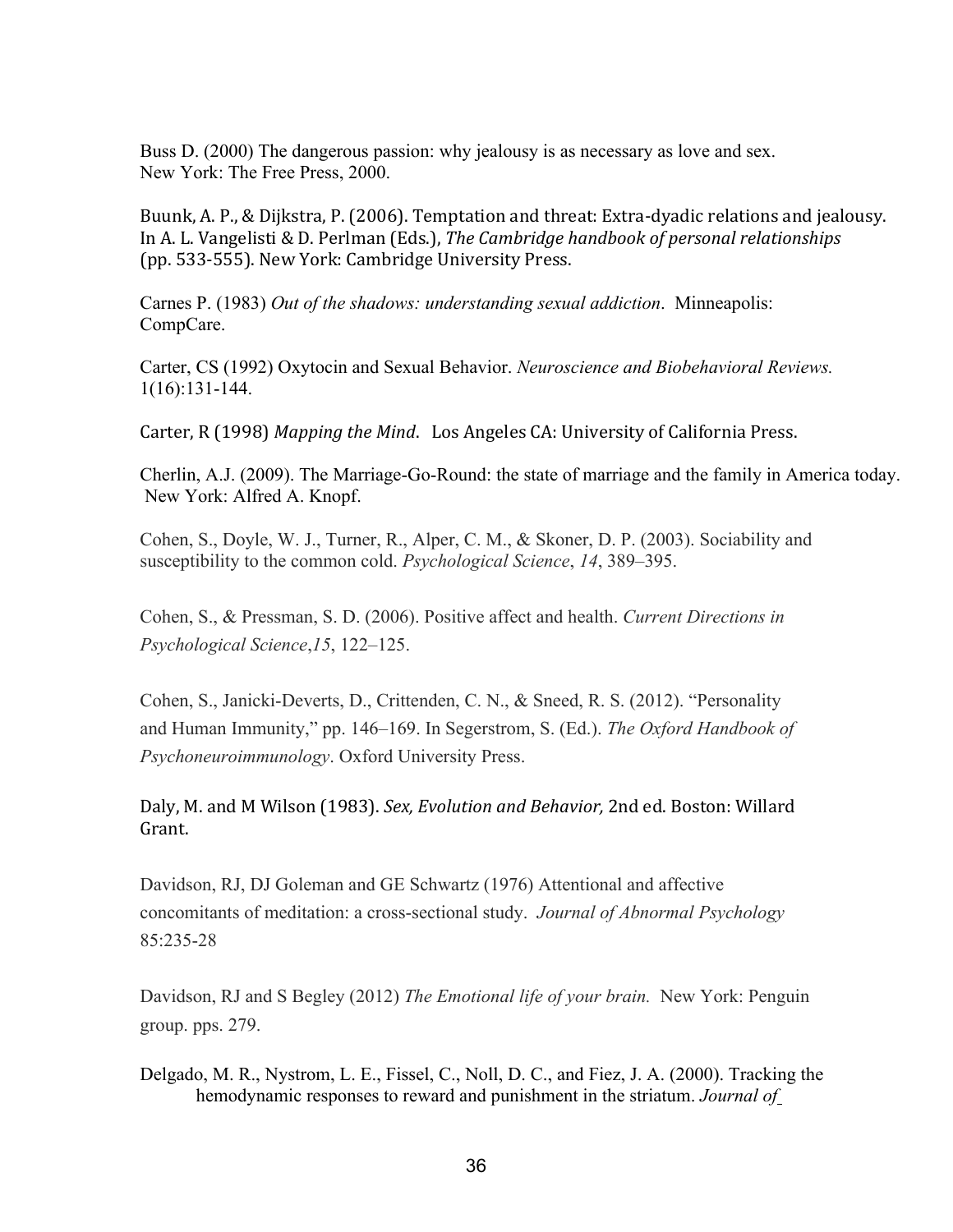*Neurophysiology, 84, 3072@-3077* 

Dozier, RW (2002) *Why We Hate: Understanding, curbing, and eliminating hate in ourselves and our world*. New York: Contemporary books.

Diana, M (2013) The addicted brain. *Front. Psychiatry* 4:40.

Eisenberger, NI, MD Lieberman and KD Williams (2003) Does Rejection Hurt? An FMRI Study of Social Exclusion. Science 302:290-292.

Elliott, R., Newman, J. L., Longe, O. A., and Deakin, J. F. W. (2003). Differential response patterns in the striatum and orbitofrontal cortex to financial reward in humans: A parametric functional magnetic resonance imaging study. *Journal of Neuroscience,*  23(1):303-307.

Ellis BJ and NM Malamuth (2000) Love and anger in romantic relationships: A discrete systems model. *J Personality* 68:525-556.

Fabre‐Nys, C (1997) Male faces and odors evoke differential patterns of neurochemical release in the mediobasal hypothalamus of the ewe during estrus: an insight into sexual motivation. *European Journal of Neuroscience* 9:1666‐1677.

Fisher, HE (1989) Evolution of Human Serial Pair-bonding" *American Journal of Physical Anthropology* 78:331-354.

Fisher, H. E (1992). Anatomy of love: The natural history of monogamy, adultery, and divorce. New York: W. W. Norton.

Fisher HE. (1998) Lust, attraction, and attachment in mammalian reproduction. *Human Nature* 9:23-52.

Fisher H, Aron A, Mashek D, Strong G, Li H, Brown LL. (2002) Defining the brain systems of lust, romantic attraction and attachment. *Arch. Sexual Behavior* 31:413-19.

Fisher, H., A. Aron, D. Mashek, G. Strong, H. Li and L.L. Brown (2003) Early stage intense romantic love activates cortical-basal-ganglia reward/motivation, emotion and attention systems: an fMRI study of a dynamic network that varies with relationship length, passion intensity and gender. Poster presented at the Annual Meeting of the *Society For Neuroscience*, New Orleans, November 11.

Fisher, HE. (2004) *Why we love: the nature and chemistry of romantic love*. New York: Henry Holt, 2004.

Fisher, H, A Aron and LL Brown (2005) Romantic love: an MRI study of a neural mechanism for mate choice. *J. Comp. Neurol*. 493:58-62.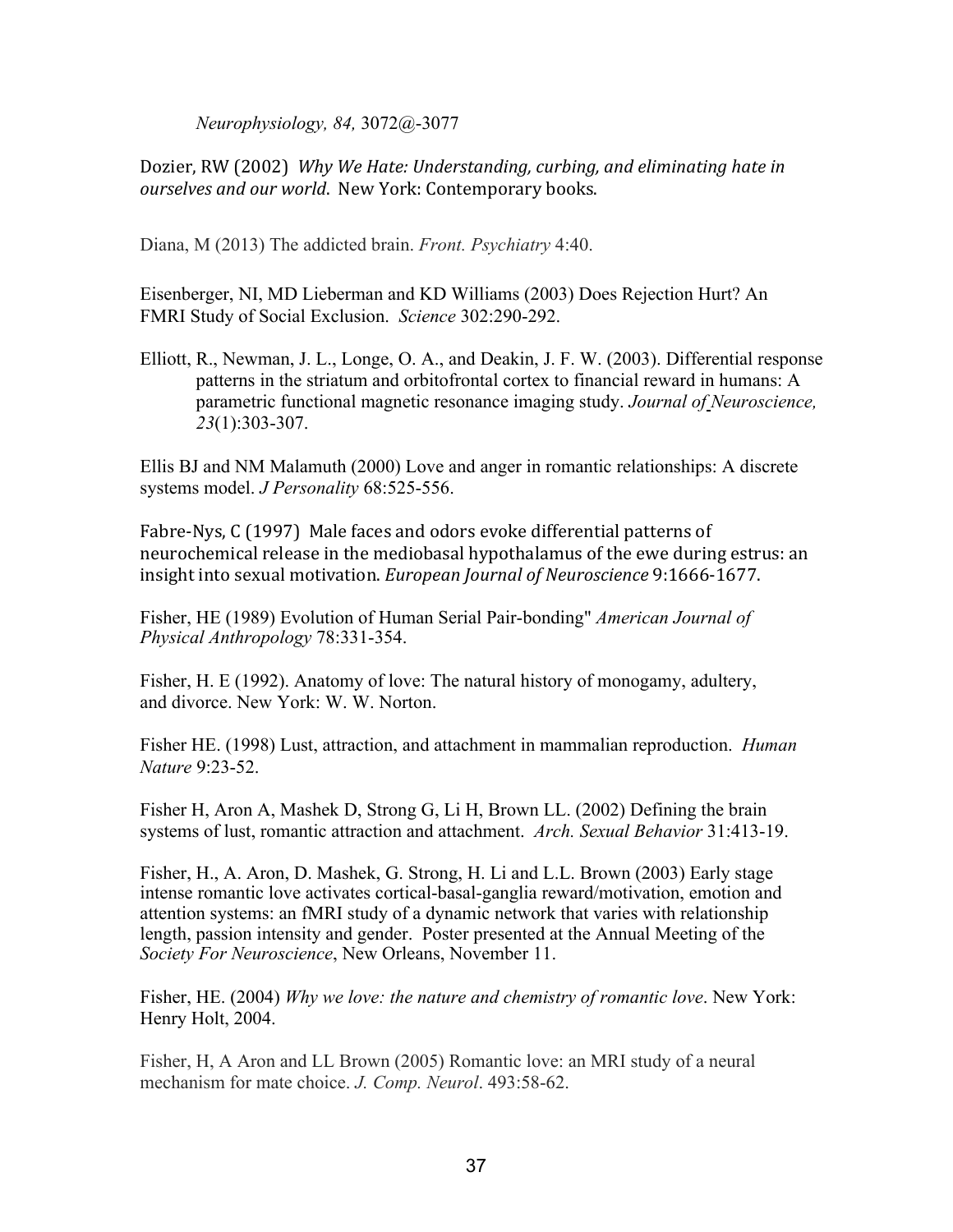Fisher, H., Aron, A., & Brown, L. L. (2006) Romantic love: A mammalian brain system for mate choice. In K. Kendrick (Ed.), The neurobiology of social recognition, attraction and bonding. *Philosophical Transactions of the Royal Society: Biological Sciences, 361, 2173-2186.* 

Fisher, H. E., & Thomson, J. A., Jr. (2007). Lust, romance, attachment: Do the side-effects of serotoninenhancing antidepressants jeopardize romantic love, marriage and fertility? In S. M. Platek, J. P. Keenan, & T. K. Shakelford (Eds.), *Evolutionary cognitive neuroscience* (pp. 245283). Cambridge, MA: MIT Press.

Fisher, HE (2009) *Why Him? Why Her?* New York: Henry Holt

Fisher, HE, LL Brown, A Aron, G Strong, and D Mashek. (2010a) Reward, addiction, and emotion regulation systems associated with rejection in love: *J. Neurophysiology*  $104:51-60$ 

Fisher HE, J Rich, HD Island, D Marchalik (2010b) The Second to Fourth Digit Ratio: A Measure of Two Hormonally-based Temperament Dimensions, *Personality and Individual Differences* 49 (7):773-777

Fisher, H.E. (2011) Serial monogamy and clandestine adultery: Evolution and consequences of the dual human reproductive strategy. In S.C. Roberts (Ed.), Applied Evolutionary Psychology. New York, NY: Oxford University Press. doi: 10.1093/acprof:oso/9780199586073.001.0001

Fraley, R. C., & Shaver, P. R. (2000). Adult romantic attachment: Theoretical developments, emerging controversies, and unanswered questions. *Review of General Psychology*, 4, 132-154.

Frascella, J, MN Potenza, LLBrown and AR Childress ( 2010) Shared brain vulnerabilities open the way for nonsubstance addictions: caving addiction at a new joint? Ann. NY Acad. Sci. 1187:294-315.

Frayser, S. (1985) Varieties of Sexual Experience: An anthropological perspective of human sexuality. New Haven: HRAF Press.

Frohlich, PF and CM Meston (2000) Evidence that serotonin affects female sexual functioning via peripheral mechanisms. *Physiology and Behavior* 71:383‐393.

Gangestad, S.W. and R. Thornhill (1997) The evolutionary psychology of extrapair sex: the role of fluctuating asymmetry. *Evolution and Human Behavior* 18#2:69‐88.

Garcia, R, J MacKillop, EL Aller, AM Merriwether, D SloanWilson (2010) Associations between dopamine D4 receptor gene variation with both infidelity and sexual promiscuity. *PLoSOne* 5(11):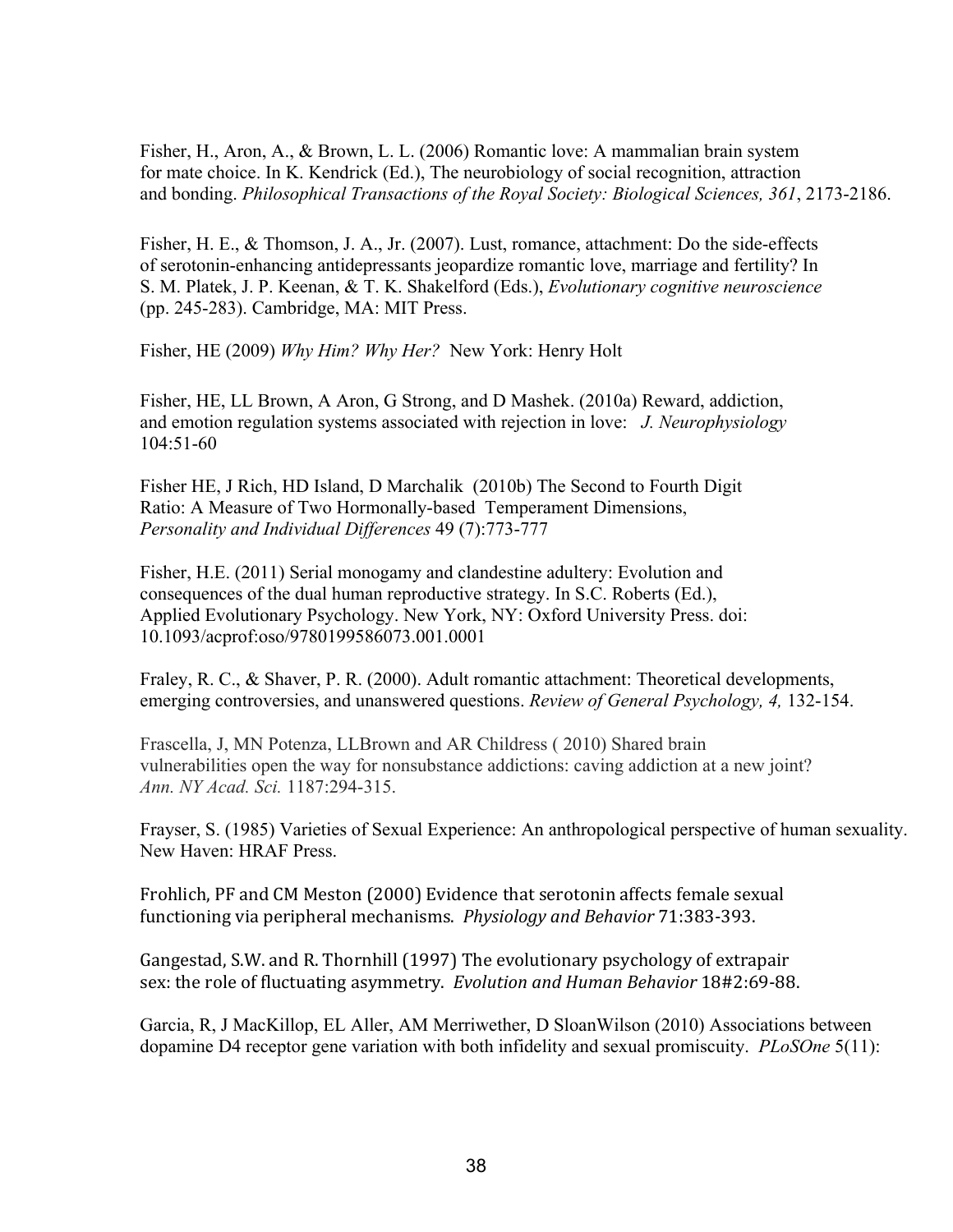Garver-Apgar, C.E., Gangestad, S.W., Thornhill, R., Miller, R.D., Olp, J. J. (2006). Maior Histocompatibility Complex Alleles, Sexual Responsivity, and Unfaithfulness in Romantic Couples. *Psychological Science*, 17 (10), 830–835.

Gingrich B, Liu Y, Cascio C, Z, and Insel TR. (2000) Dopamine D2 receptors in the nucleus accumbens are important for social attachment in female prairie voles (Microtus ochrogaster). *Behav Neurosci* 114: 173-183.

Glass, S., & Wright, T. (1985). Sex differences in type of extramarital involvement and marital dissatisfaction. *Sex Roles, 12,* 1101-1120.

Glass, S., & Wright, T. (1992). Justifications for extramarital relationships: The association between attitudes, behaviors, and gender. *Journal of Sex Research*, 29, 361-387.

Goleman, D (1996) Psychotherapy found to produce changes in brain function similar to drugs. *The New York Times,* Feb 15,B12.

Goode, E., M Petersen and A. Pollack (2002) "Antidepressants lift clouds, but lose 'miracle drug' label." *The New York Times* section A, 1,16. June 30, 2002.

Greeley, A. (1994). Marital infidelity. *Society, 31,* 9‐13.

Griffin-Shelley E.(1991) Sex and love: Addiction, treatment and recovery. Westport, CT: Praeger.

Hagen EH (2011) Evolutionary Theories of Depression: A Critical Review. *Canadian Journal of Psychiatry*, 56: 716–726.

Halpern, HM (1982) How to break your addiction to a person. New York: McGraw-Hill, 1982.

Hammock, E. A., & Young, L. J. (2002). Variation in the vasopressin V1a receptor promoter and expression: Implications for inter‐ and intraspecfiic variation in social behaviour. *European Journal of Neuroscience, 16,* 399‐402.

Harris, H. (1995) "Rethinking Heterosexual Relationships in Polynesia: A Case Study of Mangaia, Cook Island" in W. Jankowiak, Ed. *Romantic Passion: A Universal Experience?* New York: Columbia University Press.

Hatfield E and S Sprecher (1986) Measuring passionate love in intimate relationships. *J Adolescence* 9:383410.

Hatfield, E (1988) Passionate and Companionate Love. In R.J. Sternberg and M.L. Barnes, Eds. *The Psychology of Love*. New Haven, CT: Yale University Press.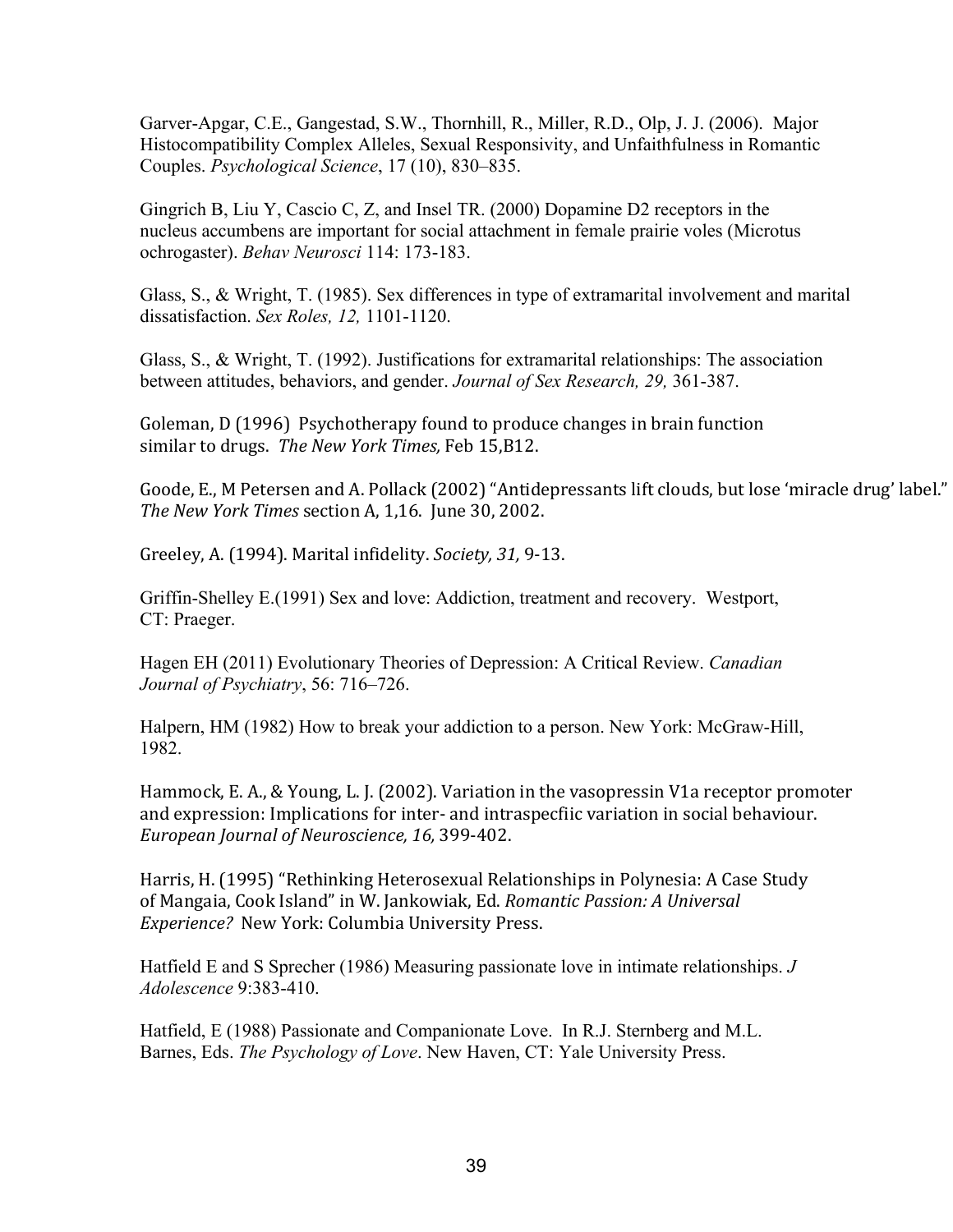Hatfield, E. and R.L. Rapson (1996) *Love and Sex: crosscultural perspectives*. Needham Heights, MA: Allyn and Bacon

Hazan, C and PR Shaver (1987) Romantic love conceptualized as an attachment process. *Journal of Personality and Social Psychology* 52:511-524.

Hazan, C and LM Diamond (2000) The place of attachment in human mating. *Review of General Psychology* 4:186-204.

Hunter, M.S., C. Nitschke, and L. Hogan (1981) A scale to measure love addiction. *Psychological Reports* 48:582.

Jankowiak, W.R. and E. F. Fischer (1992) A Cross-Cultural Perspective on Romantic love. *Ethnology* 31(2): 149.

Kapit W, Macey RI, Meisami E. (2000) The physiology coloring book. New York: Addison Wesley Longman Inc

Koob, GF and ND Volkow (2010) Neurocircuitry of addiction. *Neuropsychopharmacology* 35:217-238.

Kolata, Gina (2002) "Runner's High? Endorphins? Fiction, some scientist say" *The Science Times*, The New York Times May 21, F1 & F6.

Laumann, E. O., Gagnon, J. H., Michael, R. T., & Michaels, S. (1994). *The social organization of sexuality: Sexual practices in the United States.* Chicago: University of Chicago Press.

Leary, MR, ed. (2001) *Interpersonal rejection*. New York: Oxford University Press.

Liebowitz MR. (1983) *The chemistry of love*. Boston: Little Brown.

Lewis T, F Amini, Lannon R. (2000) *A general theory of love*. Random House: New York.

Lim MM, Murphy AZ, Young LJ. (2004) Ventral striatopallidal oxytocin and vasopressin V1a receptors in the monogamous prairie vole (microtus ochrogaster). *J* Comparative Neurology 468:555-570

Lim MM, Young LJ. (2004) Vasopressin-dependent neural circuits underlying pair bond formation in the monogamous prairie vole. *Neuroscience* 125:3545.

Lovejoy, OC (2009) Reexamining human origins in light of *Ardipithecus ramidus*. Science 326 (5949):74-78.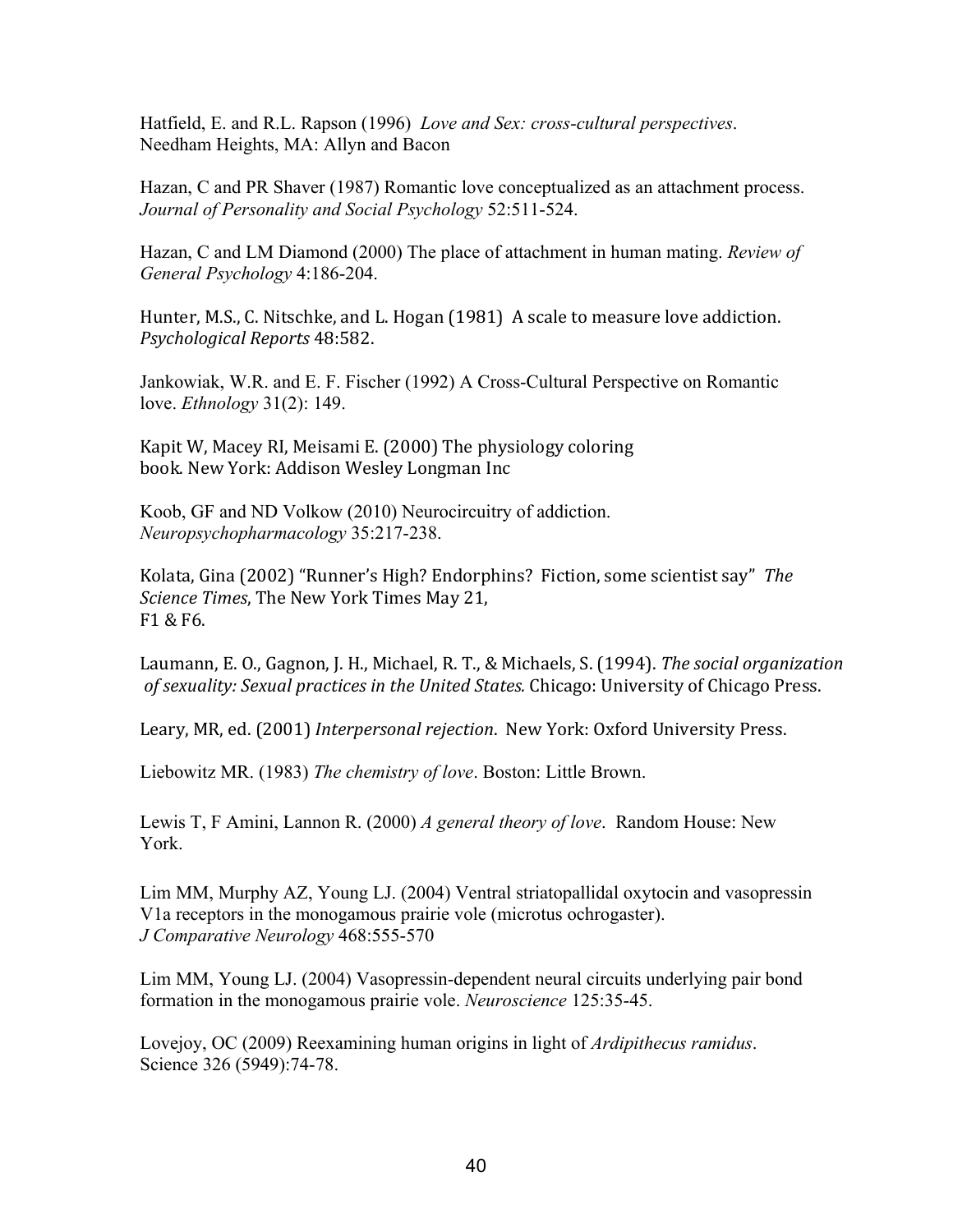MacDonald, G and MR Leary (2005) Why does social exclusion hurt? The relationship between social and physical pain. *Psychological Bulletin* 131#2: 202-223.

Marazziti D, HS Akiskal, A Rossi and GB Cassano (1999) Alteration of the platelet serotonin transporter in romantic love. *Psychol Medicine* 29:741-745.

Marsland, A. L., Cohen, S., Rabin, B. S., & Manuck, S. B. (2001). Associations between stress, trait negative affect, acute immune reactivity, and antibody response to hepatitis B injection in healthy young adults. *Health Psychology*, *20*, 4–11.

Marsland, A. L., Cohen, S., Rabin, B. S., & Manuck, S. B. (2006). Trait positive affect and antibody response to hepatitis B vaccination. *Brain, Behavior, and Immunity*, *20*, 261–269.

Mearns J. (1991) Coping with a breakup: Negative mood regulation expectancies and depression following the end of a romantic relationship. J Personality Social Psychology 60:327-334.

Melis, M, S Spiga and M Diana (2005) The dopamine hypothesis of drug addiction: hypodopaminergic state. *Int. Rev. Neurobiol.* 63:101-154.

Mellody P, Miller AW, Miller JK. (1992) *Facing love addiction*. New York: HarperCollins Publishers.

Meloy JR, Ed. (1998). The psychology of stalking: clinical and forensic perspectives. San Diego, CA: Academic Press.

Meloy JR, B Davis and J Lovette (2001) Risk factors for violence among stalkers. J Threat Assessment 1:1‐16.

Meloy, JR and HE Fisher (2005) Some Thoughts on the Neurobiology of Stalking. *Journal of Forensic Sciences,* 50#6:14721480

Mock, D. W., & Fujioka, M. (1990) Monogamy and long-term bonding in vertebrates. *Trends in Ecology and Evolution,* 5(2), 39-43.

Montague PR, McClure SM, Baldwin PR, Phillips PE, Budygin EA, Stuber GD, Kilpatrick MR, and Wightman RM. (2004) Dynamic gain control of dopamine delivery in freely moving animals. *J Neurosci* 24:1754-1759.

Murdock, G.P. & D.R. White, (1969) Standard cross-cultural sample. *Ethology* 8:329-69.

Najib, A, JP Lorberbaum, S Kose, DE Bohning and MS George (2004) Regional Brain Activity in Women Grieving a Romantic Relationship Breakup. *Am. J. Psychiatry* 161:12:2245-2256.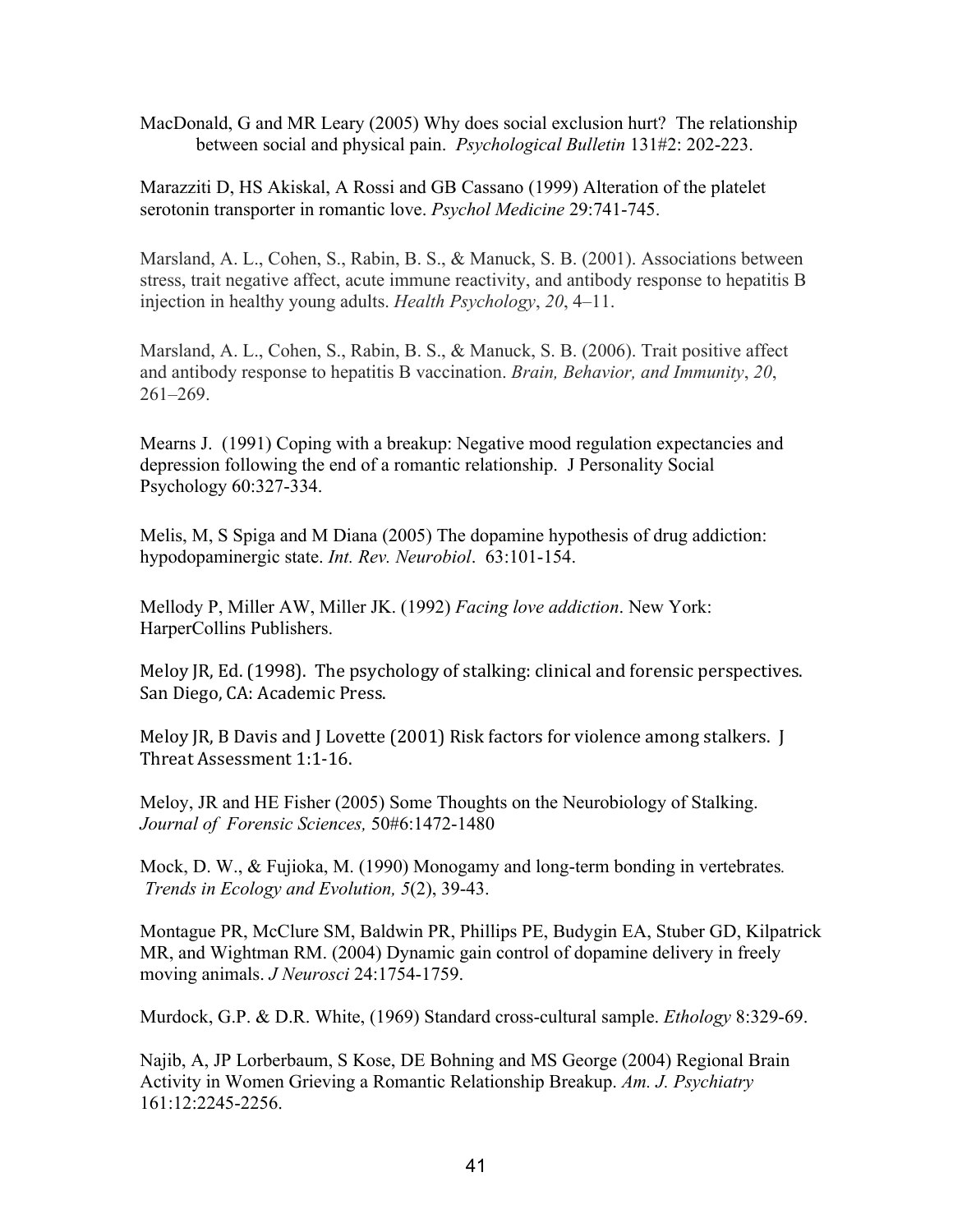Nemeroff CB (1998) The neurobiology of depression. *Scientific American* 278:42‐49.

Nolen-Hoeksema, S., Larson, J., and Grayson, C. (1999). Explaining the gender difference in depressive symptoms. *Journal of Personality and Social Psychology*, 77:1061-1072.

Ophir, A. G., Wolff, J. O., & Phelps, S. M. (2008) Variation in the neural V1aR predicts sexual fidelity and space use among male prairie voles in semi‐natural settings. *Proceedings of the National Academy of Sciences, 105,* 1249‐1254.

Ortigue, S, et al  $(2007)$  The neural basis of love as a subliminal prime: an event-related functional magnetic resonance imaging study. *J. Cogn. Neurosci.* 19:1218-1230.

Panksepp J. (1998) Affective neuroscience: The foundations of human and animal emotions. New York: Oxford University Press.

Panksepp, J, B Knutson and J Burgdorf (2002) The role of brain emotional systems in addictions: a neuro-evolutionary perspective and new 'self-report' animal model. *Addiction* 97:459-469.

Panksepp, J (2003a) At the interface of the affective, behavioral, and cognitive neurosciences: Decoding the emotional feelings of the brain. *Brain and Cognition* 52:4 14

Panksepp (2003b) Neuroscience. Feeling the pain of social loss. *Science* 302:237-239.

Peele S. (1975) Love and addiction. New York: Taplinger Publishing Company.

Pitkow, L. J., Sharer, C. A., Ren, X., Insel, T., R., Terwilliger, E. F., & Young, L. J. (2001). Facilitation of affiliation and pair-bond formation by vasopressin receptor gene transfer into the ventral forebrain of a monogamous vole. *Journal of Neuroscience*, 21:7392-7396.

Reno, P. L., Meindl, R. S., McCollum, M. A., and Lovejoy, C. O. (2003). Sexual dimorphism in *Australopithecus afarensis* was similar to that of modern humans. *Proceedings of the National Academy of Sciences,* 10:1073.

Reynaud, M, L Karila, L Blecha and A Benyamina (2010) Is love passion an addictive disorder? *The American Journal of Drug and Alcohol Abuse* 36#5:261-267

Robinson DL, ML Heien and RM Wightman (2002) Frequency of dopamine concentration transients increases in dorsal and ventral striatum of male rats during introduction of conspecifics. *J Neurosci* 22:10477-10486.

Rosenthal, NE (2002) The emotional revolution: How the new science of feelings can transform your life. New York: Citadel Press Books.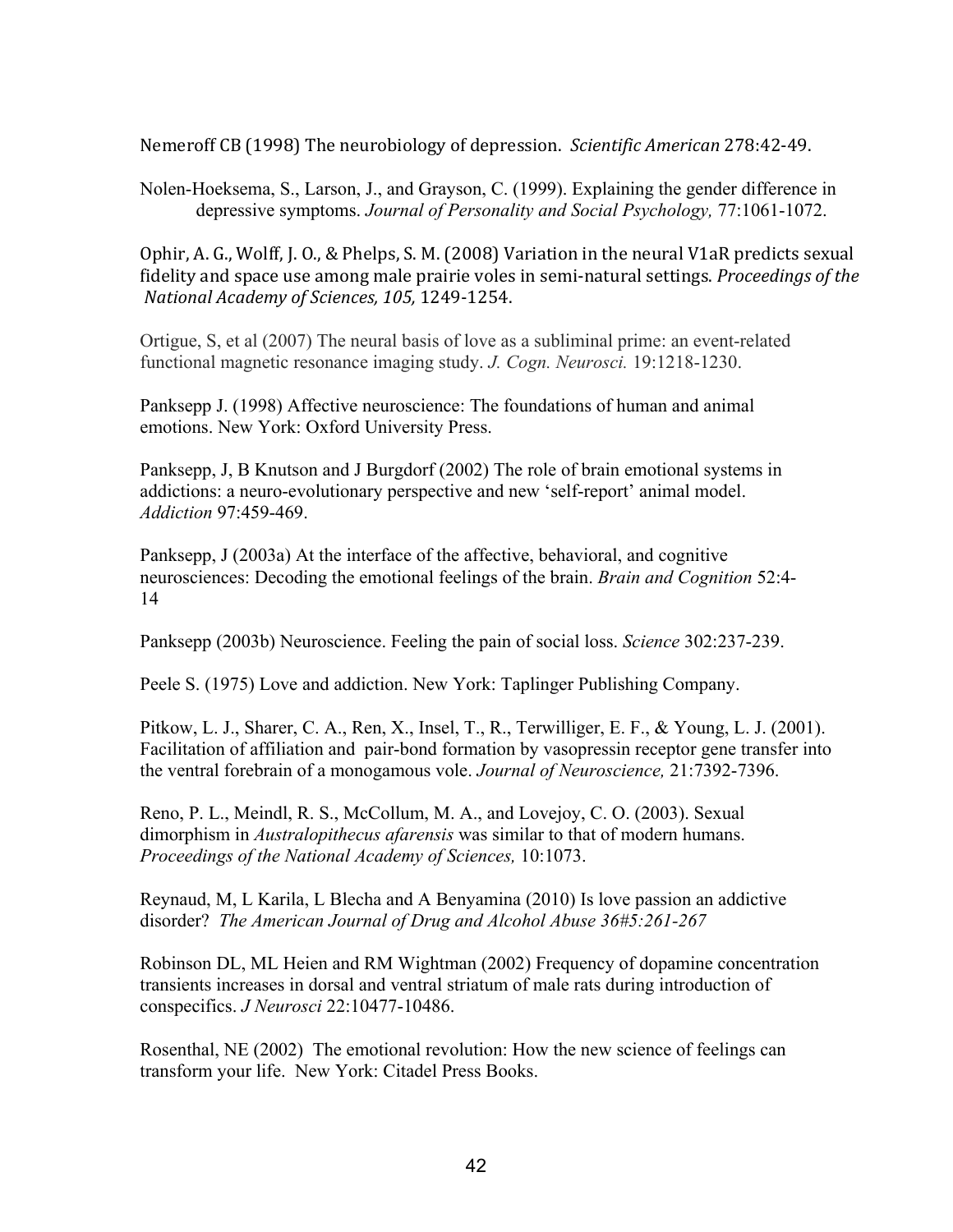Schaef, AW (1989) *Escape from Intimacy: The pseudo-relationship addictions.* San Francisco: Harper & Row.

Schultz W, Dayan P, Montague PR. (1997) A neural substrate of prediction and reward. Science 275:1593-1598.

Schultz W. (2000) Multiple reward signals in the brain. *Nat Rev Neuroscience* 1:199 207.

Segerstrom, S. C. (2006). How does optimism suppress immunity? Evaluation of three affective pathways. *Health Psychology*, *25*, 653–657.

Segerstrom, S. C., & Sephton, S. E. (2010). Optimistic expectancies and cell-mediated immunity: The role of positive affect. *Psychological Science*, *21*, 448–455.

Stahl, SM ((2000) *Essential Psychopharmacology: Neuroscientific Basis and Practical Applications*. New York: Cambridge University Press.

Tafoya, M., A. & Spitzberg, B. H. (2007). The dark side of infidelity: Its nature, prevalence, and communicative functions. In B. H. Spitzberg & W. R. Cupach (Eds.), *The dark side of interpersonal communication* (2nd ed., pp. 201‐242). Mahwah, NJ: Lawrence Erlbaum Associates.

Tennov D. (1979) *Love and limerence: the experience of being in love*. New York: Stein and Day.

Thayer, RE (1996) *The origin of everyday moods: managing energy, tension and stress*. New York: Oxford University Press.

Thompson, A. P. (1983). Extramarital sex: A review of the research literature. *Journal of Sex Research, 19,* 1‐22.

Tsapelas, I, HE Fisher, and A Aron, (2010) Infidelity: who, when, why. Eds: WR Cupach and BH Spitzberg, IN *The Dark Side of Close Relationships II*, New York:Routledge, pp 175-196.

Tucker, DM, P Luu and D Derryberry (2005) Love hurts: the evolution of empathic concern through the encephalization of nociceptive capacity. *Development and Psychopathology* 17:699-713.

Van den Berghe, P.L.(1979) *Human Family systems: An evolutionary view.* Westport, CT: Greenwood press.

Volkow, ND, SJ Fowler, GJ Wang, JM Swanson, F Telang (2007) Dopamine in drug abuse and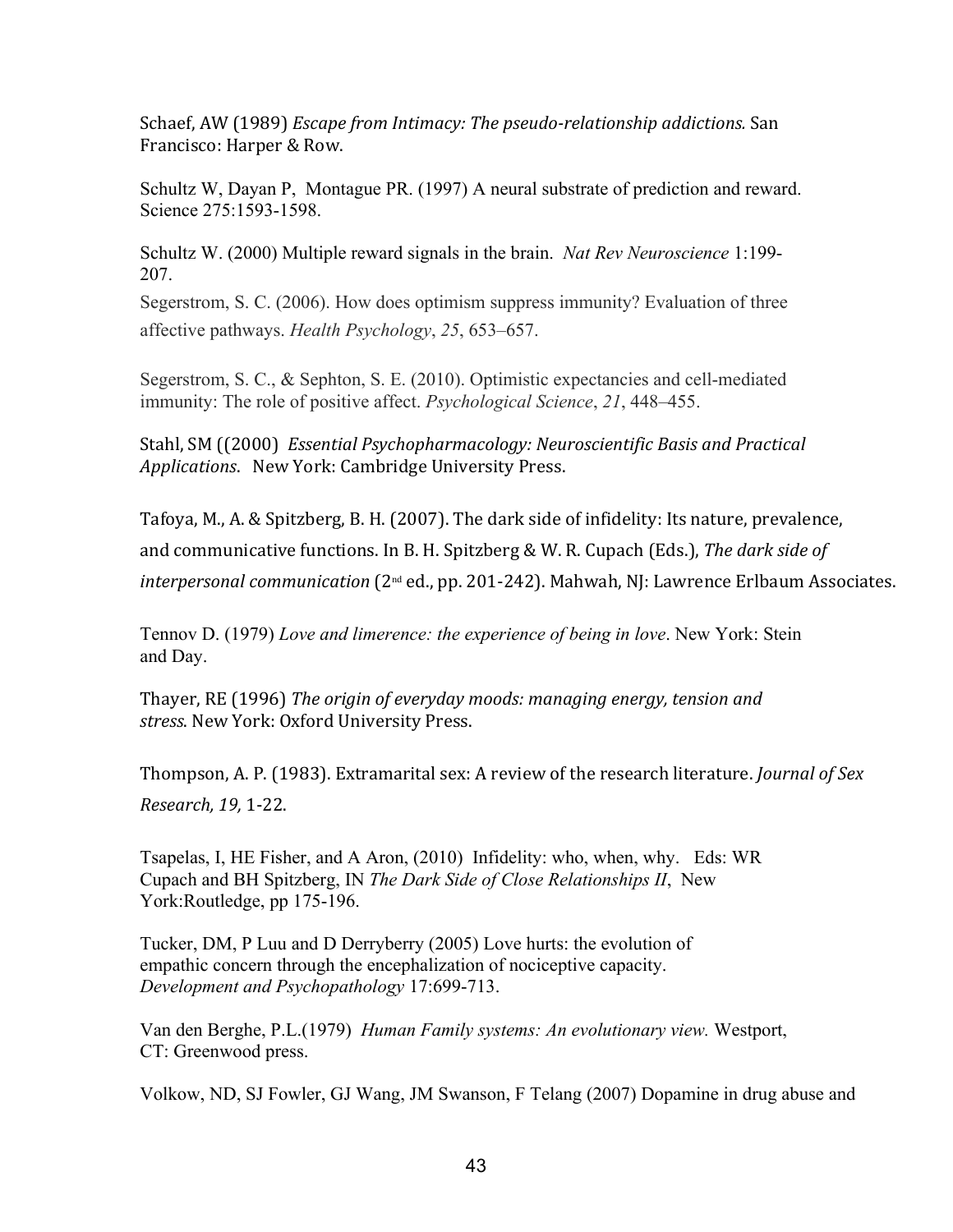addiction: results of imaging studies and treatment implications. Arch Neurol  $64(11)$ : 1575-1579.

Walum, H., Westberg, L., Henningsson, S., Neiderhiser, J. M., Reiss, D., Igl, W., Ganiban, J. M., Spotts, E. L., Pederson, N. L.,Eriksson, E., & Lichtenstein, P. (2008). Genetic variation in the vasopressin receptor 1a gene (AVPR1A) associates with pair bonding behavior in humans. *The Proceedings of the National Academy of Sciences, 105(37), 14153-14156.* 

Wang Z, D Toloczko, LJ Young, K Moody, JD Newman, and TR Insel (1997) Vasopressin in the forebrain of common marmosets (Calithrix jacchus): studies with in situ hybridization, immunocytochemistry and receptor autoradiography. *Brain Res* 768:147-156.

Wang, Z, Yu, G., Cascio, C., Liu, Y., Gingrich, B., & Insel, T.R. (1999). Dopamine D2 receptor-mediated regulation of partner preferences in female prairie voles (Microtus ochrogaster): a mechanism for pair bonding? *Behavioral Neuroscience*, 113(3):602-11.

Watson PJ and PW Andrews (2002) Toward a revised evolutionary adaptationist analysis of depression: The social navigation hypothesis. *Journal of Affective Disorders* 72:1‐14.

Wedekind, C. et al (1995) "MHC‐dependent mate preferences in humans." *Proceedings of the Royal Society of London* 260:245‐249.

Westneat, D. F., Sherman, P. W., & Morton, M. L. (1990). The ecology and evolution of extra-pair copulations in birds. In D. M. Power (Ed.), *Current ornithology* (Vol. 7). New York: Plenum Press.

Wittenberger, J. F., & Tilson, R. L. (1980). The evolution of monogamy: Hypotheses and evidence. Annual Review of Ecology and Systematics, 11, 197-232.

Winslow JT, Hastings N, Carter CS, Harbaugh CR, Insel TR. (1993) A role for central vasopressin in pair bonding in monogamous prairie voles. *Nature* 365:545-548.

Wise RA. (1989) Brain dopamine and reward. *Ann. Rev. Psychology* 40:191-225.

Wise, RA. (1996) Neurobiology of addiction. *Current Opinion Neurobiology* 16:243.

Young LJ, Z Wang and TR Insel (1998) Neuroendocrine bases of monogamy. *Trends in Neuroscience* 21:71-75.

Young, LJ (1999). Oxytocin and vasopressin receptors and species-typical social behaviors. Hormones and Behavior, 36, 212-221.

Young, LJ (1999) Oxytocin and vasopressin receptors and species-typical social behaviors. Horm Behav 36:212-221.